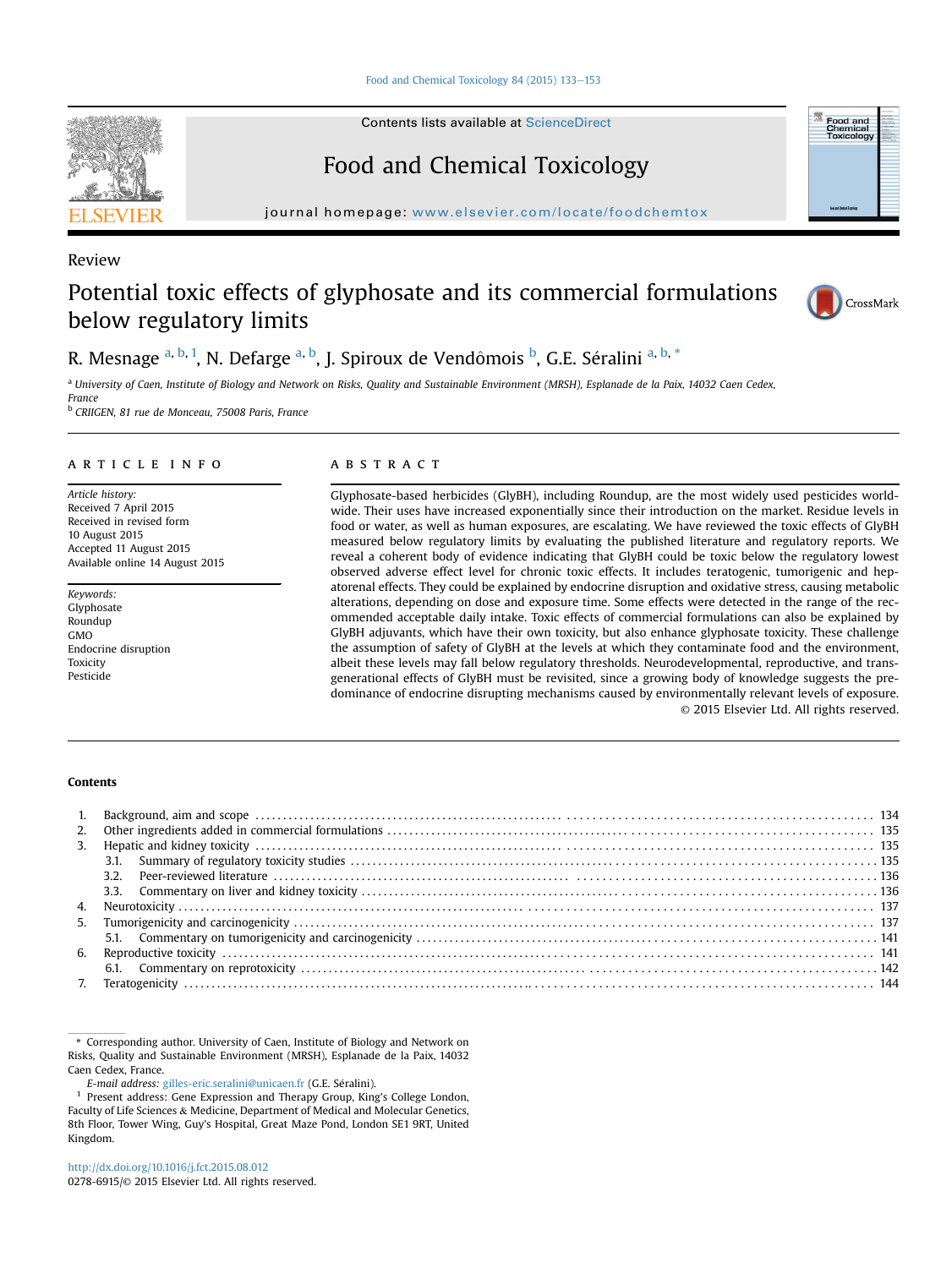# 1. Background, aim and scope

Glyphosate-based herbicides (GlyBH), mainly represented by Roundup, are the most widely used commercial formulations of pesticides worldwide [\(European Commission, 2007; EPA, 2012\)](#page-17-0). Glyphosate is the active ingredient of more than 750 different broad-spectrum herbicides [\(Guyton et al., 2015\)](#page-18-0). GlyBH are used on food and feed crops during cultivation, to desiccate the crop before harvest (for instance, wheat), and more intensively during the cultivation of the 80% of genetically modified (GM) plants that are engineered to tolerate GlyBH ([James, 2014\)](#page-18-0). Glyphosate represented 3.7% of the mass of total herbicide active ingredient applied in 1996 in the US, but 53.5% in 2009 [\(Coupe and Capel, 2015\)](#page-17-0).

Glyphosate acts on the shikimate pathway in plants through the inhibition of the 5-enolpyruvylshikimate-3-phosphate synthase (EPSPS) enzyme ([Boocock and Coggins, 1983](#page-16-0)), which is involved in the metabolism of aromatic amino acids. Inhibition of EPSPS by glyphosate causes protein shortage, and consequently plant death. Since this biochemical pathway does not exist in vertebrates, it is generally assumed that glyphosate is safe for mammals, including humans ([Williams et al., 2012](#page-20-0)). As a consequence, glyphosate jumped to a leading position among commercial pesticides from the 1970s. GlyBH use is still increasing every year ([Benbrook, 2012\)](#page-16-0). This use is driven predominantly by adoption of agricultural GM plants that have been designed to tolerate the Roundup herbicide, and require more and more sprays due to weed resistance. While the use of GlyBH is driven by their association with Rounduptolerant GMOs, GlyBH residues can also be found in so-called "GMO-free" food and feed because these herbicides are increasingly used for pre-harvest crop desiccation.

GlyBH-tolerant GM plants do not metabolize or excrete glyphosate, and therefore accumulate it during their growth ([Arregui](#page-16-0) [et al., 2004\)](#page-16-0). While other pesticides are generally allowed in edible plants at levels around  $0.01-0.1$  ppb ([DG SANCO, 2013\)](#page-17-0), glyphosate and its metabolite aminomethylphosphonic acid (AMPA) have among the highest maximum residue limits (MRL), with up to 500 ppm (calculated as the sum of glyphosate  $+$  AMPA) authorized in some feed. The MRL in transgenic soybean, a major edible GMO grown for livestock feed, has been set at 20 ppm. In 2011, the U.S. Department of Agriculture reported residues of glyphosate and AMPA in 90.3% and 95.7% soybean samples, respectively at the levels of 1.9 ppm and 2.3 ppm. An MRL of 2 ppm has been set for bovine kidney, since cattle are increasingly fed transgenic Roundup Ready GM soy. Indeed, farm animal feeding studies showed levels of glyphosate in kidney and liver that are around 100 fold greater than the levels found in fat or muscles ([Germany Rapporteur Member State, 2015\)](#page-17-0). Residues of glyphosate and AMPA have also been found to contaminate surface waters, even in areas without GMO crops [\(Coupe et al., 2012; IFEN, 2006\)](#page-17-0). The ubiquity of glyphosate in food/water means that it is regularly ingested. The real contamination of populations by Roundup residues is poorly characterized. The US Centers for Disease Control and

Prevention provide an extensive survey of population's exposure to 250 commonly used industrial chemicals, but these do not include glyphosate. Based on limited studies using small cohorts, it is estimated that glyphosate is regularly found in urine at levels corresponding to a dietary daily intake of around  $0.1-3.3$   $\mu$ g/kg bw/ d [\(Niemann et al., 2015](#page-19-0)).

Reviews of GlyBH health effects have been performed by governmental agencies ([EPA, 1993; European Commission, 2002\)](#page-17-0), by scientists on behalf of companies selling GlyBH ([Greim et al.,](#page-18-0) [2015; Mink et al., 2011; Williams et al., 2012, 2000](#page-18-0)), or by inde-pendent academics [\(Antoniou, 2012; Astiz, 2009d; L](#page-16-0)ó[pez et al.,](#page-16-0) [2012; Sz](#page-16-0)é[k](#page-16-0)ács and Darvas, 2012). All these reviews report conflicting opinions, especially for long-term effects of glyphosate and its commercial formulations. In Europe, the new glyphosate threshold for long-term toxicity (established on rats) is 350 mg/ kg bw/d, based on liver dysfunctions [\(Germany Rapporteur](#page-17-0) [Member State, 2015](#page-17-0)). The no-observed-adverse-effect level (NOAEL) was 100 mg/kg bw/d. The new proposed Acceptable Daily Intake (ADI) was calculated from the lowest NOAEL in rabbit developmental studies (50 mg/kg bw/d). Taking into account a safety factor of 100 (10 for intraspecies and 10 for interspecies variabilities), ADI has been calculated at 0.5 mg/kg bw/d. From the same data, the USA equivalent of the ADI, the reference dose (RfD), was calculated at 1.75 mg/kg bw/d ([EPA, 2009a](#page-17-0)). In this case, the LOAEL was considered to be 350 mg/kg bw/d (the NOAEL being 175 mg/kg bw/d) from rabbit teratogenicity studies. It should be emphasized that doses used in regulatory toxicity experiments, generally ranging from 10 to 1000 mg/kg/d, are not representative of human environmental exposures, which occur at the level of  $\mu$ g/ kg bw/d [\(Niemann et al., 2015](#page-19-0)).

We performed a review of effects of glyphosate and its formulations on laboratory mammals below these regulatory limits, taking into consideration all data relative to mammalian glyphosate and GlyBH toxicities. A literature review was performed on Science Direct and PubMed databases using the keywords "glyphosate", "N- (phosphonomethyl)glycine" and "Roundup" (until April 2015). We also used our personal bibliography database generated by a 10 year scientific literature follow-up.

We did not report short-term studies or studies with doses resulting in acute effects, in other words with doses above the regulatory threshold for long-term toxicity (350 mg/kg bw/d), because they are not a matter of debate. Indeed, ADI or RfD is clearly exceeded in some accidental and intentional exposures. This is often through handling accidents or suicide attempts by farmers. These generally one-off exposures are in the range of acute intoxication doses. The most common symptom recorded after 4000 GlyBH accidental exposures is a mild transient gastrointestinal impairment [\(Roberts et al., 2010\)](#page-19-0). GlyBH also affect the cardiovascular system at acute doses [\(Gress et al., 2015\)](#page-18-0), the underlying electrophysiological mechanisms have been studied ([Gress et al.,](#page-18-0) [2014\)](#page-18-0). Death was strongly associated with greater age, larger ingestions and high plasma glyphosate concentrations on admission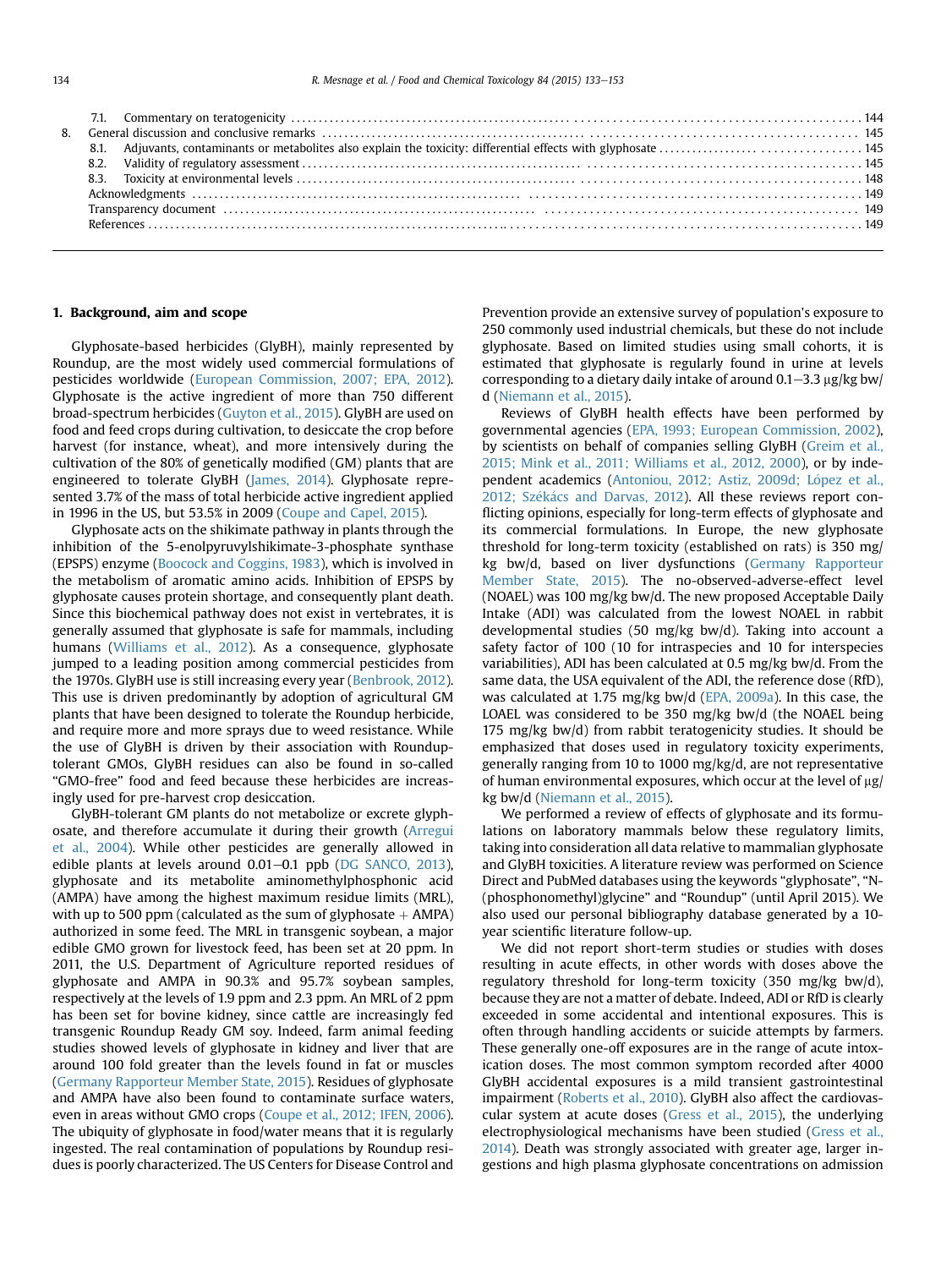$($ >734 µg/mL) [\(Roberts et al., 2010](#page-19-0)). Extreme exposure (around 100–200 mL of the pure formulation ingested) resulted in respiratory, heart and hepatorenal damage [\(Bradberry et al., 2004](#page-16-0)). In intentional ingestions (suicide attempts), up to 500 mL are ingested ([Potrebic et al., 2009\)](#page-19-0).

In order to include some results of regulatory tests on glyphosate alone, we used regulatory reports that served as a basis for glyphosate commercial authorization in Europe and USA. However, we were limited by the unpublished status and confidentiality of the pre-commercialization tests included in these reports. We asked the French agency for food, environmental, and occupational health and safety (ANSES) for the raw data for the health assessment of GlyBH and glyphosate. ANSES was not in possession of all the raw data on glyphosate. Also, data on the short and long-term effects of Roundup consumption on blood parameters were lacking ([Mortureux, 2013\)](#page-19-0). For Europe, we used the German authorities' draft assessment report (DAR) on the industry studies [\(Germany](#page-17-0) [Rapporteur Member State, 2015\)](#page-17-0). Germany is the rapporteur for the market release of glyphosate in the European Union. As studies and raw data summarized in the DAR were not publicly available, we were not able to independently assess the studies; thus we have considered summary data. Health evaluation in the DAR was mostly based on studies provided by the Glyphosate Task Force (25 companies joining resources in order to renew the European glyphosate registration). Some were amended by deletion of redundant parts and corrections of obvious errors [\(Germany](#page-17-0) [Rapporteur Member State, 2015](#page-17-0)). Each new study was commented. Studies that were part of the previous EU evaluation were also subjected to reassessment according to current quality standards. A wide range of technical databases have been used for the literature search to create the DAR. This is thus the most comprehensive regulatory report, grouping results from 150 new toxicological studies and considering results of 900 publications from scientific journals, among which 200 publications were reviewed in detail. For the USA, we used the 2011 US Forest Service risk assessment on glyphosate ([USDA Forest Service, 2011](#page-20-0)) and the [EPA](#page-17-0) [1993](#page-17-0) Reregistration Eligibility Decision (RED) Fact Sheet [\(EPA,](#page-17-0) [1993\)](#page-17-0).

### 2. Other ingredients added in commercial formulations

GlyBH formulations are generally made of around  $36-48%$ glyphosate, water, salts, and adjuvants such as ethoxylated alkylamines (POEA). Glyphosate is never used without its adjuvants, which allow and enhance its herbicidal activity by promoting its toxicity. Adjuvants are however considered and declared as inert diluents because they are not considered to be directly responsible for the pesticide activity. They are classified as confidential for regulatory purposes. However, the fact that an ingredient of a mixture (glyphosate in the formulation) is active in plants does not mean a priori that this ingredient is the most toxic of the mixture, neither for humans or other levels of biodiversity. There is an unexpressed, widely believed assumption that the active principle against plant metabolism (glyphosate) is the most toxic compound of GlyBH formulations on non-target species. At a regulatory level, glyphosate is tested alone on mammalian health in long-term in vivo chronic, developmental and reproductive studies. It leads to ADI calculations and other regulatory norms for glyphosate alone, even though it is never used in this form but only as part of a mixture with adjuvants in the commercial formulations.

Formulations vary between different brands and between different countries. As a result of this variability in adjuvants, and since most of them are not compulsorily declared, GlyBH effects are complex and the result of mixture effects. Consequently, the described effects in literature vary widely. In fact, not all authors clearly indicate which GlyBH they have used [\(Chan et al., 2007;](#page-17-0) [Hokanson et al., 2007; Sivikova and Dianovsky, 2006\)](#page-17-0), confusing the products or the adjuvants [\(Contardo-Jara et al., 2009; Gehin](#page-17-0) [et al., 2005\)](#page-17-0). For instance, not all adjuvant mixtures contain POEA. "Glyphosate" is often written for "Roundup" [\(Cavusoglu](#page-17-0) [et al., 2011; George et al., 2010\)](#page-17-0), as visible in the materials and methods, or "Roundup (glyphosate)" is written as if Roundup were equivalent to glyphosate alone ([Stachowski-Haberkorn et al.,](#page-20-0) [2008\)](#page-20-0). Thus, it is not even clear if the authors are assessing glyphosate or its formulations.

## 3. Hepatic and kidney toxicity

The liver and kidneys are among the first endpoints of alimentary intoxications. Because of observed increases in the frequency of chronic kidney disease among farmers ([Jayasumana et al., 2015\)](#page-18-0), possible kidney and liver effects of GlyBH exposures is a matter of concern.

## 3.1. Summary of regulatory toxicity studies

Chronic hepatorenal toxicities were investigated for glyphosate by the manufacturer in combined chronic toxicity/carcinogenicity studies based on Organization for Economic Cooperation and Development (OECD) 453 guideline. We have not analyzed acute studies (28 days or less) because they generally use dosages in the range of lethal doses, or shorter to show undiscussed irritating properties, without blood analyses. These are not very informative for the side effects in cases of environmental exposures. The acute exposure symptoms have features and underlying mechanisms already well known [\(Bradberry et al., 2004; Roberts et al., 2010\)](#page-16-0).

In the last glyphosate regulatory assessment performed for the European authorization, in long-term studies in rats, 100 mg/kg bw/d is considered to represent an overall NOAEL based on the combined assessment of four studies ([Germany Rapporteur](#page-17-0) [Member State, 2015](#page-17-0)). The overall LOAEL was considered to be 350 mg/kg bw/d, even if alterations in clinical chemistry parameters were observed at lower doses. We have summarized the longterm toxicity studies present in the last European rapporteur report ([Germany Rapporteur Member State, 2015](#page-17-0)).

In one glyphosate (alone) study (report reference IIA, 5.5.2/04), differences in the serum and urine biochemistry were noticed and reported. Among them, alkaline phosphatase (AP) activity was increased from 10 mg/kg bw/d, in both sexes at 5 sampling times, although the difference was not always statistically significant. At the interim sacrifice, absolute liver weights were reduced in males and females at doses of 100 mg/kg bw/d and above. Another histopathological finding at the same doses was a decreased incidence of nephropathy in treated males. Two other studies with doses of  $\sim$ 3, 10 and 30 mg/kg bw/d for reference IIA, 5.5.2/05 study, and of ~100 mg/kg bw/d for reference IIA, 5.5.2/06 study, resulted in some occasional biochemical changes which were not considered to be treatment-related and were thus not reported in the assessment report. The fourth study (reference IIA, 5.5.2/01, doses of 7.4, 73.9, and 740 mg/kg bw/d), resulted in toxic effects in liver at the highest level.

For the new 2014 evaluation, 5 long-term studies of glyphosate in rat were added [\(Germany Rapporteur Member State, 2015](#page-17-0)). The first study (IIA, 5.5.1/01), performed by Syngenta, used Wistar rats treated with doses from 154 mg/kg bw/d and found a treatmentand dose-related increase in AP activity. The second study (IIA, 5.5.2/02) reported general toxicological effects at high levels consistent with symptoms of acute intoxication. In the low dose group (around 100 mg/kg bw/d), there was a significant decreased spontaneous motor activity and a significant increased bradypnea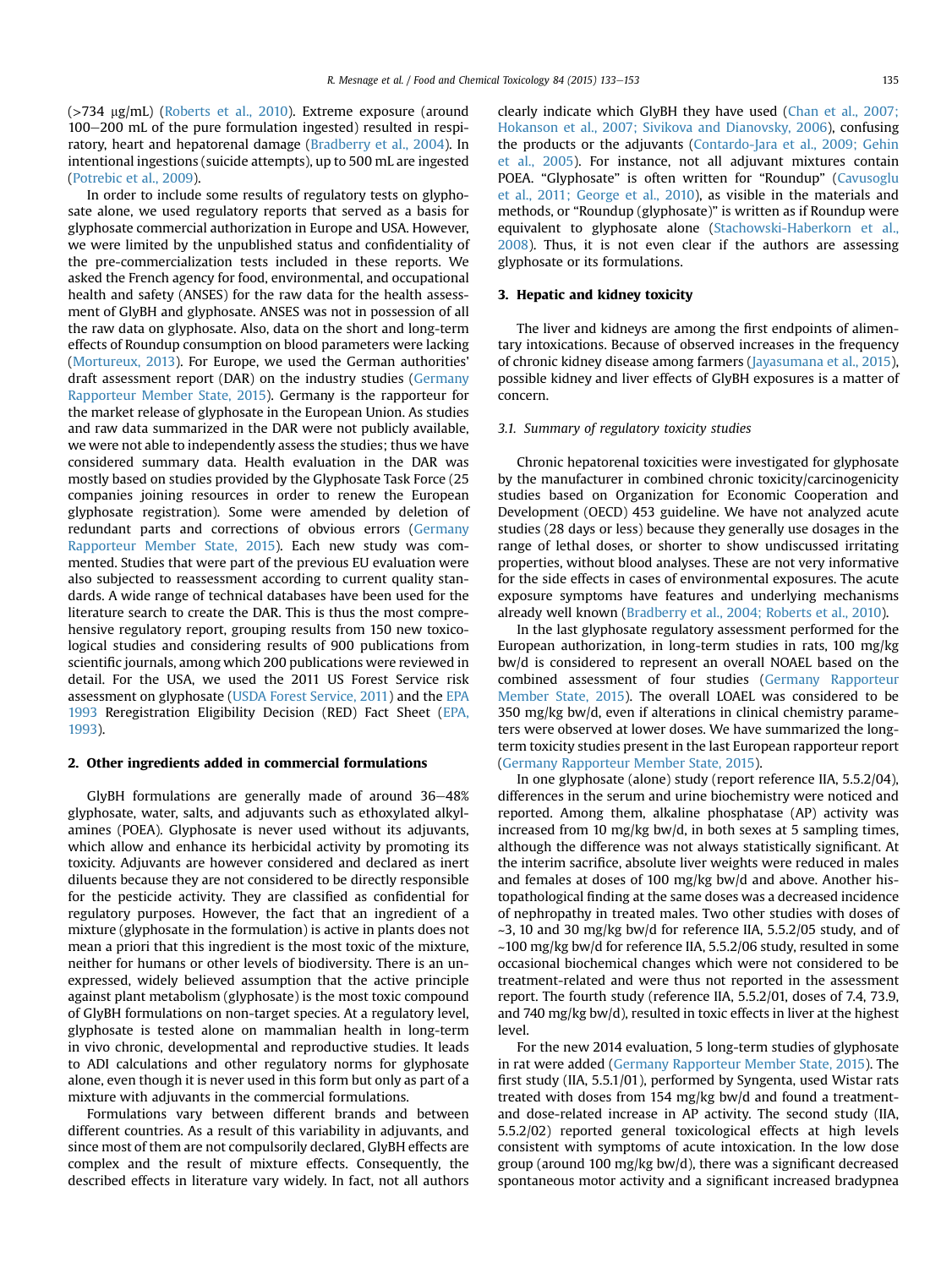and soiled fur in males. At the same dose and above, there was also an increased AP activity. Females in this group presented a significant increase of the incidence of ptosis and tactile hair loss. The third study (IIA, 5.5.2/07) used high levels that were not consistent with our inclusion criteria descrided above. In the fourth study (IIA, 5.5.2/03), with glyphosate doses of 133, 399 and 1356 mg/kg bw/d, a trend toward an increased AP activity (not always statistically significant) was observed from the low dose. Other changes observed at the two highest levels are not detailed here. For the fifth study (IIA, 5.5.2/08), Wistar rats were treated with 95, 317 and 1230 mg/kg bw/d. A transient increase in AP activity was observed, confirming findings in many other studies with glyphosate.

The first mice study (IIA, 5.5.3; dose levels of 15, 151, and 1460 mg/kg bw/d), the second mice study (IIA, 5.5.3/02; dose levels of 85, 267, and 946 mg/kg bw/d), and the third long-term study in mice (IIA 5.5.3/03; doses levels of 159, 812 and 4232 mg/kg bw/d) did not report toxic effects in liver or kidneys at relevant levels. Details on other mice toxicity studies were not included in the European rapporteur report [\(Germany Rapporteur Member State,](#page-17-0) [2015](#page-17-0)).

#### 3.2. Peer-reviewed literature

Mechanisms of glyphosate toxicity in liver are well understood. Hepatic effects of glyphosate have been known since the 1980s, among them the ability of glyphosate to disrupt liver mitochondrial oxidative phosphorylation from 15 mg/kg bw in rats [\(Olorunsogo](#page-19-0) [et al., 1979\)](#page-19-0). A decrease in succinate-dependent respiratory indexes of rat liver mitochondria is observed with 85 mg/L of glyphosate in Roundup ([Peixoto, 2005\)](#page-19-0). In fact, glyphosate interacts at the succinate binding site of mitochondrial succinate dehydrogenase [\(Ugarte, 2014](#page-20-0)). An electron microscopy analysis after Roundup hepatocyte exposure has shown a reduced respiratory activity and a decreased transcriptional/splicing activity [\(Malatesta](#page-18-0) [et al., 2008\)](#page-18-0).

Glyphosate is also a strong chelator of metal cations such as copper, manganese, cobalt, iron, and zinc, as well as calcium and magnesium [\(Lundager Madsen et al., 1978\)](#page-18-0), and was initially patented for this feature (U.S. Patent No. 3,160,632, 1964). Glyphosate's ability to act as a chelator also partly explains its uncoupling effects on the mitochondrial chain ([Olorunsogo, 1990\)](#page-19-0). Additionally, the fact that glyphosate acts as a protonophore ([Olorunsogo, 1990\)](#page-19-0), increasing mitochondrial membrane permeability to protons and  $Ca<sup>2+</sup>$ , can also explain oxidative stress induced by glyphosate alone ([Astiz et al., 2009a\)](#page-16-0) or its formulations in vivo [\(El-Shenawy, 2009\)](#page-17-0), with molecular understanding from in vitro experiments [\(Gehin](#page-17-0) [et al., 2006](#page-17-0)). Indeed,  $Ca^{2+}$  is considered to be one of the major stimulator of mitochondrial reactive oxygen species (ROS) accumulation because it promotes structural alterations of the inner mitochondrial membrane [\(Kowaltowski and Vercesi, 1999](#page-18-0)). It can also alter the mitochondrial respiratory chain, since most components of this system are integral inner mitochondrial membrane proteins [\(Kowaltowski and Vercesi, 1999](#page-18-0)).

These data stand in addition to the chelating or vesicle-forming capacities of adjuvants, as part of their intrinsic detergent properties. Indeed, Roundup formulations have been demonstrated to be more toxic than glyphosate alone at the mitochondrial level because adjuvants can induce a non-specific membrane permeabilization in rat isolated mitochondria [\(Peixoto, 2005](#page-19-0)). This oxidative stress also explains damage in other organs. A 30 min Roundup exposure of rat primary testicular cell at 36 ppm induces oxidative stress and activates multiple stress-response pathways leading to Sertoli cell death in prepubertal rat testis ([de Liz Oliveira](#page-17-0) [Cavalli et al., 2013\)](#page-17-0). Glyphosate at a dose of 10 mg/kg bw/d, administered 3 times a week, stimulated the antioxidant defense

system in the liver, kidney, brain and plasma of rats [\(Astiz et al.,](#page-16-0) [2009c\)](#page-16-0).

Nevertheless, most results were obtained at doses greater than human population exposures. We have performed a 2-year-long study using groups of 10 Sprague-Dawley rats, which were administered with 0.1 ppb of a Roundup formulation (containing 45 ng/L of glyphosate mixed with adjuvants) in drinking water (Séralini et al., 2014). This level corresponds to an admissible concentration of GlyBH residues in drinking water. We revealed signs of hepatorenal toxicities, as well as urine and blood biochemistry and hormonal disturbances at the 15th month. In another study, glyphosate administered to rats at a concentration of 4.87 mg/ kg bw glyphosate every 2 days over 75 days induced hepatic leakage of ALAT and ASAT, suggesting irreversible damage in hepatocytes ([Benedetti et al., 2004\)](#page-16-0). Glyphosate exposure of rats at 0.09 mg/kg bw/d (0.7 ppm in drinking water), a level allowed in Brazilian inland waters [\(EPA, 2011\)](#page-17-0), caused an increase in glutathione levels and enhanced glutathione peroxidase activity in liver and kidneys [\(Larsen et al., 2012\)](#page-18-0). As a consequence of liver intoxication, Roundup triggers the activation of xenobiotic-metabolizing enzymes. CYP1A1/2 and CYP3A dependent enzymes were inhibited in male rats from 0.7 ppm dissolved in water after a 90-day exposure ([Larsen et al., 2014](#page-18-0)). Disruptions of CYP1A1/2 and CYP3A enzymes were observed at levels as low as 0.1 ppb in drinking water for a life-long exposure (Séralini et al., 2014), and corroborated in hepatocyte cell lines ([Gasnier et al., 2011](#page-17-0)).

### 3.3. Commentary on liver and kidney toxicity

There is a coherent body of evidence showing that glyphosate and its commercial formulations can cause oxidative stress, leading to organ damage. Oxidative stress occurs because of an imbalance between factors creating a pro-oxidative environment and cellular antioxidant defense system ([Zhu et al., 2012\)](#page-20-0). Reactive oxygen species are highly reactive molecules and could damage cellular molecules such as lipids, proteins or DNA. Excessive oxygen free radicals lead to cell damage [\(Zhu et al., 2012\)](#page-20-0). Such damage can be reflected by increased alkaline phosphatase (AP) or aspartate aminotransferase (ASAT) and alanine aminotransferase (ALAT) activities ([Yamada et al., 2006](#page-20-0)).

While the new regulatory assessment of glyphosate's toxic effects established the NOAEL and the LOAEL for chronic toxic effects at respectively 100 and 350 mg/kg bw/d, the previous assessment by the same agency [\(German Federal Agency CPFS, 1998](#page-17-0)) considered the NOAEL and the LOAEL to be respectively 30 and 60 mg/ kg bw/d. They were used to calculate an ADI at 0.3 mg/kg bw/d. Indeed, there is a coherent pattern showing toxic effects on the liver (marked by an increased AP activity) across all studies. A trend can be observed from 10 mg/kg bw/d, the statistical significance being reached at various doses depending on the studies. Indeed, results across the different regulatory studies are highly heterogeneous. Some studies detected signs of acute intoxication from 100 mg/kg bw/d while some did not report adverse effects at much higher doses. These differences could arise from differential contaminations of the tested substance. Indeed, contaminants were detected in a filtrate of glyphosate performed by Monsanto ([Smith](#page-20-0) [and Barclay, 1992\)](#page-20-0), such as phosphonomethyliminodiacetic acid (100 ppm), N-formyl glyphosate (100 ppm), hydroxymethylphosphonic acid (20 ppm), phosphate (200 ppm), phosphite (40 ppm), imido-bis-methylene phosphonic acid (350 ppm), methylglyphosate (600 ppm), formic acid (1.50%), AMPA (3500 ppm), and formaldehyde (2.85%). Moreover, rodent laboratory feed is also a source of contamination. The presence of feed contaminants at toxic levels could mask the toxic effects of tested substances ([Mesnage et al., 2015](#page-19-0)). Indeed, a background rate of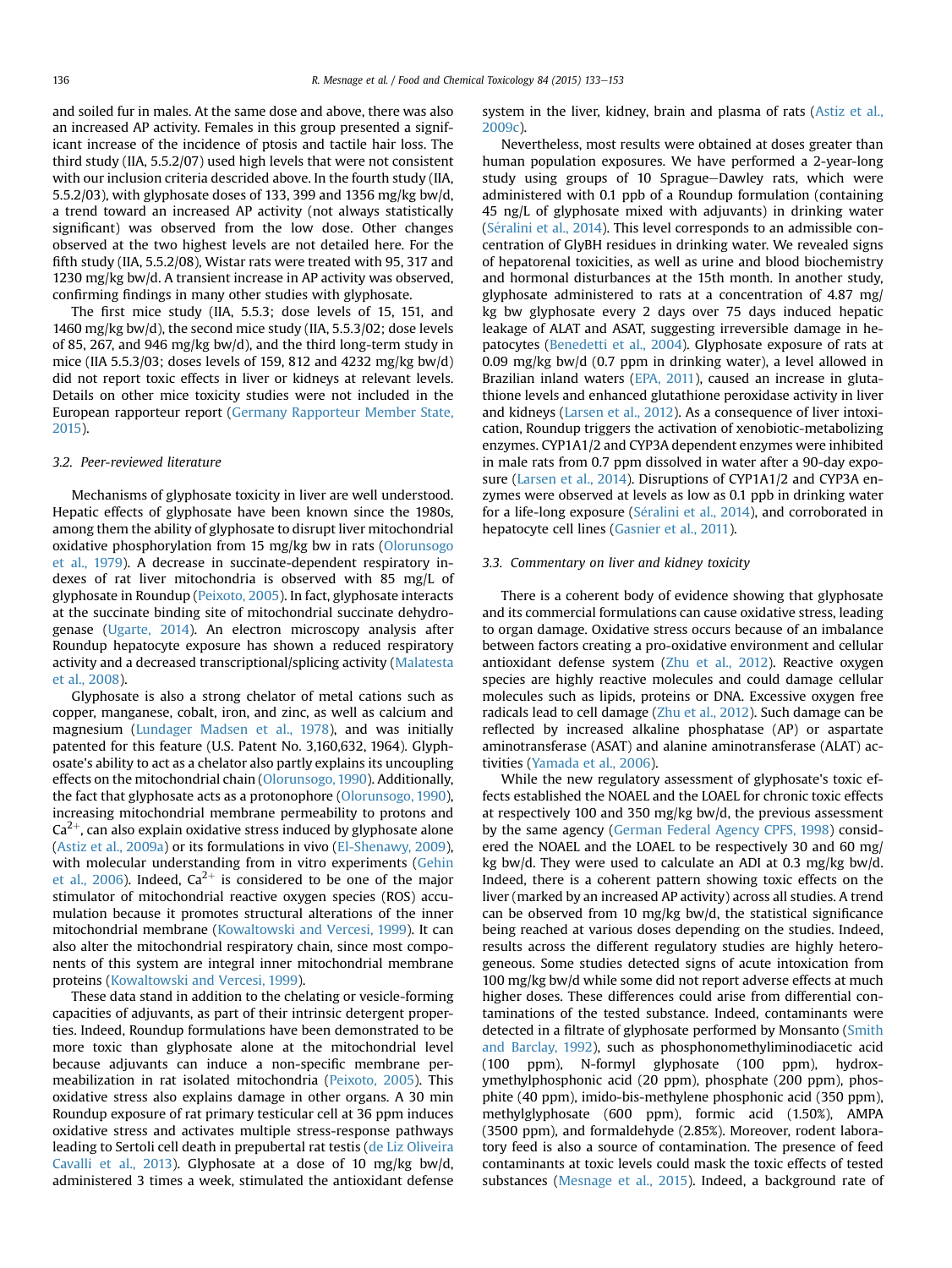pathologies due to potential feed contaminants necessitates the use of high numbers of animals in order to detect statistical differences in chronic toxicity tests, because some animals die due to chronic diseases before the end of the test. Moreover, most of the statistical differences obtained in the presented regulatory tests were dismissed because they were in the range of historical data, or were not significant for all doses or all sampling times. Historical data as references are questionable, since animals have received food and water contaminated by pesticides, among other possible uncontrolled variables [\(Mesnage et al., 2015](#page-19-0)).

Toxic effects are reported at lower levels in the peer-reviewed literature, from 0.1 ppb of the commercial formulation diluted in water for long-term effects, and 0.09 mg/kg bw/d for glyphosate alone after a subchronic exposure. In general, few studies have investigated chronic toxic effects at environmentally relevant levels. Liver effects in laboratory animals and their mechanisms in cell culture model systems are corroborated by a farm study in which markers of liver dysfunction measured in cows (glutamate dehydrogenase, glutamate oxaloacetate transaminase and creatinine kinase) were statistically correlated with their urinary glyphosate levels [\(Krüger et al., 2013](#page-18-0)). Overall, in the peer-reviewed literature, at least 12 studies reported toxic effects of glyphosate or its commercial formulations at doses below the regulatory LOAEL for chronic toxic effects ([Table 1](#page-5-0)). Most of these studies were not chronic studies and were of short duration. Three studies even reported hepatorenal changes below the ADI at levels relevant for environmental exposures ([Larsen et al., 2014, 2012; S](#page-18-0)é[ralini et al.,](#page-18-0) [2014a\)](#page-18-0). However, their pharmacotoxicological relevance needs to be ascertained by replications.

## 4. Neurotoxicity

Pesticides in general, as other pollutants such as plasticizers, are stable disruptors of cell-cell communications ([Mesnage and](#page-19-0) Séralini, 2014). Thus xenobiotics not only disrupt the endocrine system but also interact with nervous system functions ([Burns](#page-16-0) [et al., 2013\)](#page-16-0). This is typically the case for organophosphates that inhibit acetylcholinesterase activity at the neuromuscular junction. This endpoint has been a matter of debate for glyphosate. One study reported glyphosate effects on serum acetylcholinesterase in vitro ([El-Demerdash et al., 2001](#page-17-0)). However, the IC50 (half maximal inhibitory concentration) appears to be very high (714.3 mM). Even if glyphosate is structurally related to an organophosphate, the lack of a specific chemical group indicative of neurotoxicity (such as a halide, sulfur, or thiocyanate group on the phosphorus atom of glyphosate) was considered by the US EPA to be a sufficient reason to avoid the neurotoxicological assessment of glyphosate or GlyBH (the acute and 90-day neurotoxicity screening battery in the rat) [\(EPA, 1993](#page-17-0)). In 2009, EPA published a registration review noting that data regarding the effects of glyphosate on neurological and immune parameters are limited [\(EPA, 2009b\)](#page-17-0). Therefore, the agency anticipates requiring acute and subchronic neurotoxicity studes as well as an immunotoxicity study on glyphosate. The U.S. EPA's final re-registration decision on GlyBHs is scheduled for completion in 2015.

While the neurotoxic effects of glyphosate and GlyBH remain uncertain, especially at environmentally relevant doses, several studies in non-mammalian species have shown an inhibition of acetylcholinesterase by glyphosate. For instance, glyphosate inhibited acetylcholinesterase in the brain of Cnesterodon decemmaculatus from 1 ppm ([Menendez-Helman et al., 2012\)](#page-19-0). This enzyme is in fact inhibited in various models by doses of GlyBH in the order of ppm in Cyprinus carpio [\(Cattaneo et al., 2011](#page-16-0)), Prochilodus lineatus ([Modesto and Martinez, 2010\)](#page-19-0), amphibian tadpoles ([Lajmanovich et al., 2011\)](#page-18-0), Leporinus obtusidens [\(Glusczak et al.,](#page-18-0)

#### [2006; Salbego et al., 2010](#page-18-0)), and silver catfish [\(Glusczak et al., 2007\)](#page-18-0).

Glyphosate is a derivative of glycine. As a consequence, glyphosate could inhibit serine hydroxymethyltransferases enzyme activities, a major source of intracellular glycine. Glycine consumption is a hallmark of rapidly proliferating cell ([Jain et al.,](#page-18-0) [2012\)](#page-18-0). Antagonizing glycine uptake and biosynthesis preferentially impaired rapidly proliferating cells. For these reasons, glyphosate has laso been suggested to inhibit cellular proliferation through depleting glycine ([Li et al., 2013\)](#page-18-0). The fact that glycine and other amino acids like glutamate act as neurotransmitters and play an important role in brain function raises the question of the potential neurological effects of glyphosate. The potential of glyphosate to act as a neurotransmitter is supported by its structural similarity to the glutamate receptor agonist 2-amino-3 phosphonopropionic acid. GlyBH exposure induces glutamate excitotoxicity through L-VDCC and NMDA receptor activation in immature rat hippocampus, by reducing glutamate uptake and metabolism within glial cells, and by increasing glutamate release in the synaptic cleft [\(Cattani et al., 2014](#page-16-0)).

The effects of oxidative stress at relatively high levels were demonstrated on brain function. The brains of glyphosate-treated rats at 10 mg/kg bw/d showed an increased lipid peroxidation, protein carbonylation and nitrite formation, with a decrease of alpha-tocopherol ([Astiz et al., 2009c](#page-16-0)). In another study at the same doses, the same group showed a loss of mitochondrial transmembrane potential and cardiolipin content in the substantia nigra of the brain due to glyphosate ([Astiz et al., 2009b\)](#page-16-0). They also confirmed an increase in fatty acid peroxidation.

In epidemiology, an increase in ADD (Attention Deficit Disorder)/ADHD (Attention deficit hyperactivity disorder) was reported in children of Minnesota farmers applying GlyBH ( $OR = 3.6$ ; 95% CI: 1.35 $-9.65$ ) [\(Garry et al., 2002](#page-17-0)). Monsanto-supported authors answered that the diagnosis had not been confirmed by a clinician ([Mink et al., 2011\)](#page-19-0). However, the lead author of the original study does not agree with the Monsanto authors' interpretation. We contacted Dr. Garry, who commented, "That is misleading. The diagnosis of ADHD was usually made by a psychologist, with or without referral from pediatrician (clinician) or general practitioner (clinician). In other cases the diagnosis was made by a paediatrician" (personal communication). Neural tube defects were also associated with mothers' exposures to GlyBH in a single pesticide model (OR = 1.5; 95% CI: 1.0-2.4) ([Rull et al., 2006](#page-19-0)). Monsantosupported authors dismissed this study because mothers were only considered 'exposed' if the pesticide was sprayed within 1 km of their residences, and because none of the low bound 95% confidence intervals were superior to 1.0 [\(Mink et al., 2011](#page-19-0)).

# 5. Tumorigenicity and carcinogenicity

Cancer initiation, promotion and development is a long-term process, involving multiple metabolic pathways, that can last several years, during which some tumors can become cancers. The study of this long process necessitates considerable research funding; this is usually more possible for a company than for a public research laboratory. For these reasons, only a few carcinogenic or long-term toxicity studies have been performed independently of the companies for any chemical.

Carcinogenicity of glyphosate is a complex and controversial issue. In order to support glyphosate re-approval, several reviews have been published by paid consultants of Monsanto Company ([Kier, 2015; Kier and Kirkland, 2013; Mink et al., 2012\)](#page-18-0) or by the glyphosate task force [\(Greim et al., 2015](#page-18-0)). Fourteen carcinogenicity studies (nine rat and five mouse) were evaluated for the recent European assessment of glyphosate. In contrast with raw data on chronic toxic effects, which is still kept secret, raw data on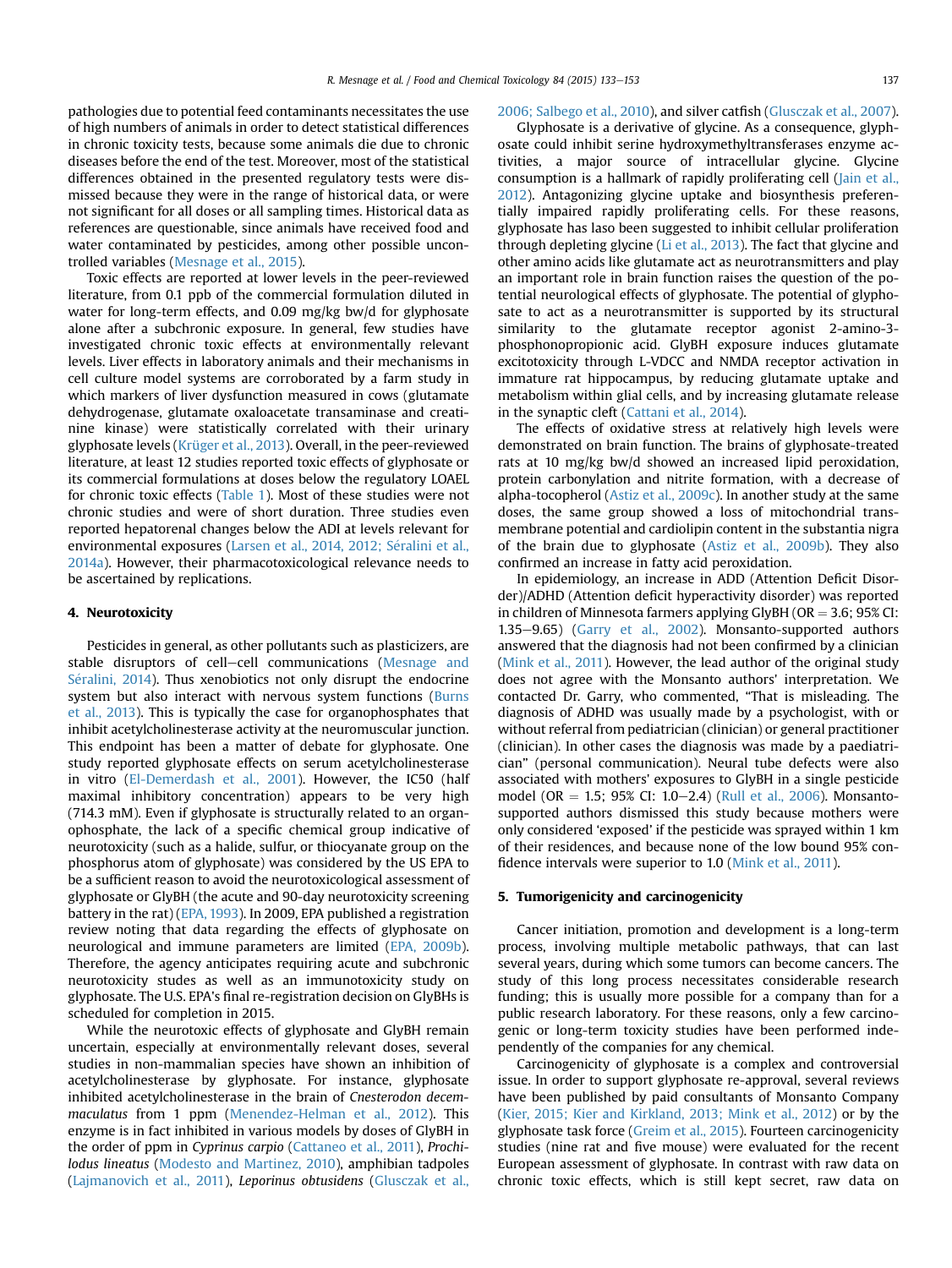#### <span id="page-5-0"></span>Table 1

Peer-reviewed published in vivo studies on Roundup and glyphosate toxicology showing toxic effects below regulatory thresholds in mammals. Regulatory limit considered was the LOAEL for chronic effects established at 350 mg/kg bw/d in the last European regulatory assessment. In cases where the mean food intake is lacking, reference conversion factors are applied for mice and rat studies according to EFSA [\(2012\)](#page-17-0). Most often, peer-review papers only focus on the parameters for which the scientists are specialized and do not study many organs, as is required for regulatory experiments. Doses are expressed in mg/kg bw of glyphosate/d unless otherwise indicat

| Study                      | Species (sex)   | Product tested             | Time           | Dose $(mg/kg/d)$         | Results                                                                                                                                                                                                             |
|----------------------------|-----------------|----------------------------|----------------|--------------------------|---------------------------------------------------------------------------------------------------------------------------------------------------------------------------------------------------------------------|
| (Olorunsogo et al., 1979)  | Rat $W(F)$      | G                          | 5 <sub>h</sub> | 15, 30, 60, 120          | $\lambda$ rate of oxygen consumption by the mitochondria extracted from liver ( $\geq 60$ )                                                                                                                         |
| (Benedetti et al., 2004)   | W(M)            | GlyBH                      | 75 d           | 4.87-487 each 2 d        | $\ge$ of dehydrogenase activities including ATPase activity ( $\ge$ 15)<br><i>Hepatotoxicity:</i> $\sim$ ASAT and ALAT activities ( $\geq$ 4.87 mg/kg/2 d),                                                         |
|                            |                 |                            |                |                          | $\lambda$ Kupffer cells in hepatic sinusoid and large deposition of reticulin fibers (at 487)                                                                                                                       |
| (Dallegrave et al., 2007)  | W(F)            | $\mathbb{R}$               | 43 d           | 50, 150, 450             | Reprotoxicity, exposed during pregnancy and lactation ( $\geq$ 50): No maternal toxicity;                                                                                                                           |
|                            |                 |                            |                |                          | Adverse reproductive effects on male ( $\sqrt{ }$ sperm number; $\rightarrow$ abnormal sperm; $\sqrt{ }$ serum testosterone;                                                                                        |
| (Astiz et al., 2009b)      | W(M)            | G alone or                 | 5 w            | 10; 3 times a week       | signs of spermatid degeneration and vaginal canal-opening delay; No effects on organ weights)<br>Hepatotoxicity and neurotoxicity: Liver $(L)$ , substantia nigra $(SN)$ and cerebral cortex $(CC)$                 |
|                            |                 | combined with              |                |                          | - glyphosate alone: $\geq$ m-Calpain activity (SN/CC), $\searrow$ mitochondrial cardiolipin content (SN/CC)                                                                                                         |
|                            |                 | zineb and/or               |                |                          | - In combination with other pesticides (SN/CC/L): inner mitochondrial membrane integrity disrupted,                                                                                                                 |
|                            |                 | dimethoate                 |                |                          | $\nearrow$ TBARs, $\searrow$ GSH levels, $\searrow$ mitochondrial cardiolipin content                                                                                                                               |
| (Astiz et al., 2009a;      | W(M)            | G alone or                 | 5 w            | 10; 3 times a week       | oxydative stress: Liver (L), Brain (B), Kidneys (K), Plasma (P)                                                                                                                                                     |
| Astiz et al., 2009c)       |                 | combined with              |                |                          | - G alone: $\nearrow$ TBARs (all organs); $\nearrow$ [NOx] levels (B and P); $\searrow$ total antioxidant ability (P);                                                                                              |
|                            |                 | zineb and/or<br>dimethoate |                |                          | $\setminus$ Alpha-Tocopherol levels (B and P); $\nearrow$ glutathione concentration, GSH, GSSG (P); $\searrow$ SOD<br>activity (L and B); $\land$ Gamma-glutamyl transpeptidase (P); $\land$ CAT (B)                |
|                            |                 |                            |                |                          | - In combination with other pesticides: $\geq$ Protein carbonyls (P); $\leq$ GR (L); $\geq$ Lactate dehydrogenase (P)                                                                                               |
|                            |                 |                            |                |                          | In testis: $\ge$ protein carbonyls; No effects on hormonal parameters in plasma or testis                                                                                                                           |
| (Astiz et al., 2012, 2013) | W(M)            | $G + zineb +$              | 5 w            | $G(10) +$ zineb $(15) +$ | Neurotoxicity: Lipoic acid prevented oxidative stress and the production of [NOx] caused by pesticides;                                                                                                             |
|                            |                 | dimethoate                 |                | dimethoate (15);         | $\searrow$ glutathione and a-tocopherol levels, $\nearrow$ prostaglandins E2 and F2alpha, $\nearrow$ calpain activity                                                                                               |
|                            |                 |                            |                | 3 times a week           | All restored by lipoic acid. No spontaneous recuperation when the treatment is stopped<br><i>Endocrine Disruption:</i> Parameters restored by lipoic acid: $\nearrow$ prostaglandins E2 and F2alpha,                |
|                            |                 |                            |                |                          | $\searrow$ of testosterone production, 3beta- and 17beta-hydroxysteroid dehydrogenases activities,                                                                                                                  |
|                            |                 |                            |                |                          | $\ge$ FSH and LH levels; histological alterations                                                                                                                                                                   |
| (Romano et al., 2010)      | W(M)            | $\mathbb{R}$               | 30 d           | $5 - 250$                | <i>Endocrine disruption</i> (after prepubertal exposure): $\ge$ testis and adrenal weight (250);                                                                                                                    |
|                            |                 |                            |                |                          | $\geq$ Age preputial separation ( $\geq$ 50); $\searrow$ seminiferous epithelium height and $\geq$ luminal diameters ( $\geq$ 5)                                                                                    |
| (Romano et al., 2012)      | W(M)            | ${\bf R}$                  | GD18-PND5      | 50                       | $\searrow$ testosterone ( $\geq$ 5) but no effects on estradiol and corticosterone<br>Endocrine Disruption (gestional maternal exposure): Changes in sexual partner preference and sexual                           |
|                            |                 |                            |                |                          | behavior; $\ge$ total and daily sperm production; $\ge$ serum testosterone and estradiol;                                                                                                                           |
|                            |                 |                            |                |                          | $\geq$ LH (pituitary mRNA, protein and serum content); $\geq$ FSH transcription but no effect on serum FSH                                                                                                          |
|                            |                 |                            |                |                          | or pituitary protein content; $\nearrow$ seminiferous epithelium height, $\searrow$ luminal diameter;                                                                                                               |
|                            |                 |                            |                |                          | $\lambda$ Seminal vesicle and epididymis weights; $\lambda$ age and body weight at puberty                                                                                                                          |
| (Larsen et al., 2012)      | $W$ (F and M)   | $\mathsf{G}$               | 30 or 90 d     | 0.09 or 0.9              | Hepatotoxicity: No histomorphological changes in liver, kidney and small intestine;<br>$\searrow$ 62% GST-dependent conjugation (kidney, 90 d at 0.9);                                                              |
|                            |                 |                            |                |                          | $\lambda$ hepatic conjugation (+96% at 0.9 and + 58% at 0.09);                                                                                                                                                      |
|                            |                 |                            |                |                          | $\ge$ GPx-dependent reduction (all tissues at 0.9); $\le$ TBARS (liver at 0.9 for 90 d and in kidney of all rats)                                                                                                   |
| (Caglar and                | $SD$ (M and F)  | $\mathbb{R}$               | $5 - 13 w$     | 56, 560                  | Hepatotoxicity: no differences on the organ weight, food and water consumption;                                                                                                                                     |
| Kolankaya, 2008)           |                 |                            |                |                          | $\lambda$ activity of ALAT, ASAT and on serum lipoprotein (LDL, HDL) and total cholesterol values;                                                                                                                  |
| (Séralini et al., 2014a)   | SD(M and F)     | $\mathbb{R}$               | 104 w          | $0.1$ ppb, $400$ ppm and | No effects on creatinine; large reticulin deposition of hepatocytes and reticular fibril formation.<br>Chronic toxicity ( $\geq$ 0.1 ppb)                                                                           |
|                            |                 |                            |                | 0.5% in water            | At the end: $\ge$ 1.5–2.5 times more mammary tumors leading to death (in females);                                                                                                                                  |
|                            |                 |                            |                |                          | $\ge$ 1.4–2.4 times more pituitary dysfunctions (in females); $\ge$ 3–5.5 times more liver congestions                                                                                                              |
|                            |                 |                            |                |                          | and necrosis (in males); $\ge 1-2$ times more kidney severe pathologies (in males)                                                                                                                                  |
|                            |                 |                            |                |                          | At the 15th month, in females: $\geq$ more kidney dysfunctions (ions leakage observed by biochemical                                                                                                                |
| (El-Shenawy, 2009)         | Albino $(M)$    | R/G                        | 2 w            | 135 each 2 d             | alterations) in females; $\searrow$ Estradiol level; Disruption of testosterone level<br><i>Hepatotoxicity:</i> $\nearrow$ Liver/body weight ratio; For both R and G: $\nearrow$ lipid peroxydation, ALAT, ASAT and |
|                            |                 |                            |                |                          | AP activities, uric acid, urea, nitric oxide, TNF- $\alpha$ , triglyceride and cholesterol; No difference in total                                                                                                  |
|                            |                 |                            |                |                          | protein and albumin; $\searrow$ creatinine and GSH activity.                                                                                                                                                        |
| (Grisolia, 2002)           | Swiss (F and M) | R                          | 2 d            | 50, 100, 200             | Genotoxicity (IP): No effects in the mouse micronucleus test                                                                                                                                                        |
| (Prasad et al., 2009)      | Swiss (M)       | G                          | $24 - 72h$     | $25 - 50$ mg/kg G        | <i>Genotoxicity (IP)</i> ( $\geq$ 25): $\geq$ chromosomal aberration; $\searrow$ Mitotic index; $\geq$ Micronuclei                                                                                                  |
| (George et al., 2010)      | Swiss (M)       | $\mathbb{R}$               | 130 d          | 25 mg/kg/d G/2.3 d       | Tumor promoting potential of G on 7,12-Dimethylbenz(a)anthracene initiated skin carcinogenesis,<br>No initiating potential                                                                                          |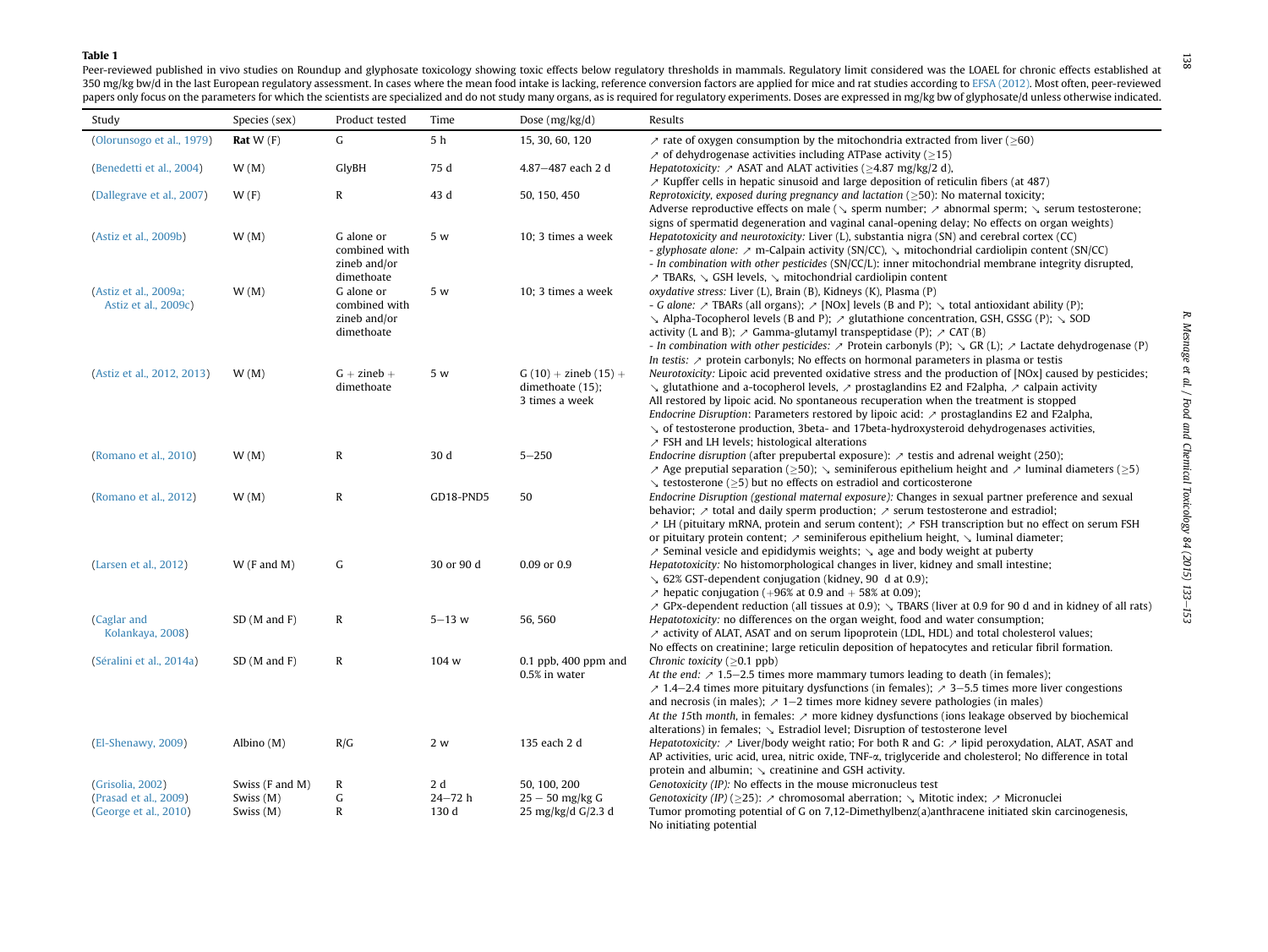| (Jasper et al., 2012)    | Swiss (F and M)  | $\mathbb{R}$ | 15d                         | 50 or 500                    | <i>Hepatotoxicity:</i> $\sim$ ALAT, ASAT, and $\gamma$ -GT levels (both sexes, both doses);<br>$\searrow$ body weight gain (at 50); $\searrow$ body weight (at 500 mg/kg/day);                                                                                                                                                                                                                                                                               |
|--------------------------|------------------|--------------|-----------------------------|------------------------------|--------------------------------------------------------------------------------------------------------------------------------------------------------------------------------------------------------------------------------------------------------------------------------------------------------------------------------------------------------------------------------------------------------------------------------------------------------------|
| (Cavusoglu et al., 2011) | Albino $(M)$     | G            | 3 d                         | 50                           | $\searrow$ erythrocytes, hemoglobin concentration, hematocrit (both sexes at 500)<br>$\lambda$ increased MCV characteristic of macrocytic anemia (both sexes at 500)<br><i>Hepatoxicity:</i> $\nearrow$ ASAT, ALAT, blood urea nitrogen, creatinine;<br>$\setminus$ GSH and $\geq$ malondialdehyde levels (liver and kidney);<br>Genotoxicity: $\geq$ Chromosomal abnormalities, micronuclei and abnormal metaphases.<br>Protective effects of Ginkgo Biloba |
| (Manas et al., 2009a)    | Balb-C (F and M) | AMPA         | 2d                          | $100 - 200$                  | <i>Genotoxicity (IP)</i> ( $\geq$ 100): $\geq$ Micronuclei. Confirmed by chromosome aberrations in<br>human lymphocytes (1.8 mM) and DNA damage in hep-2 cells ( $\geq$ 4.5 mM)                                                                                                                                                                                                                                                                              |
| (Manas et al., 2009b)    | Balb-C (F and M) | G            | 2d                          | $100 - 400$                  | <i>Genotoxicity (IP):</i> $\sim$ Micronuclei (at 200). $\sim$ Catalase activity (1 h at 400).<br>All was confirmed by DNA damage in hep-g2 cell ( $\geq$ 3 mM).<br>No clastogenic effects in peripheral human lymphocyte (0.20–6.00 mM)                                                                                                                                                                                                                      |
| (Schiffman et al., 1995) | Gerbil (F)       | G            | 4 min                       | $26 - 1690$ mg/kg            | Alteration of taste response ( $>100$ mg/kg)                                                                                                                                                                                                                                                                                                                                                                                                                 |
| (Yousef et al., 1995)    | Rabbit (M)       | G            | 6 w                         | $38 - 380$                   | Reprotoxicity: Decline in body weight, libido, ejaculate volume, sperm concentration, semen<br>initial fructose and semen osmolality $($ >38)                                                                                                                                                                                                                                                                                                                |
| (Cattani et al., 2014)   | W(F)             | R            | GD5-PND15                   | 70                           | <i>Neurotoxicity</i> (immature rat hippocampus): $\searrow$ Na + -dependent glial [3H]-glutamate uptake,<br>glutamine synthetase inhibition, $\geq$ Ca2+ uptake in hippocampal slices of immature pups                                                                                                                                                                                                                                                       |
| (Larsen et al., 2014)    | $W(M$ and $F)$   | R            | 90 d                        | 0.7 ppm in water             | <i>Hepatotoxicity:</i> $\sim$ hepatic cytochrome P450 levels and hepatic S-oxidation of methimazole,<br>$\ge$ carbonyl reduction of menadion, $\ge$ (F) and $\le$ (M) of ethoxycoumarin O-deethylase,<br>$\ge$ benzyloxyresorufin O-debenzylase and 7-ethoxyresorufin O-deethlyase (F)                                                                                                                                                                       |
| (Abarikwu et al., 2015)  | W(M)             | GlyBH        | 52 d                        | 5 ppm 3 times a week         | Hepatotoxicity: $\setminus$ GST, $\geq$ GSH, $\geq$ lipid peroxidation<br><i>Reprotoxicity:</i> $\searrow$ testosterone level, $\searrow$ sperm count, $\searrow$ sperm motility                                                                                                                                                                                                                                                                             |
| (Kumar et al., 2014)     | $C57BL/6$ (F)    | G and GlyBH  | 7 d or 3 times<br>a $w/3$ w | Farm air samples<br>8.66 ppm | Exposure of air samples collected during GlyBH spray on farms induce IL-33, TSLP and<br>generate IL-13 dependent airway inflammation. G alone failed to produce IL-4.                                                                                                                                                                                                                                                                                        |

Abbreviations: Males, Females; Roundup, Glyphosate.

Species: Wistar rats, Sprague Dawley rats; Swiss mice; albino mice; Balb C mice.

Time: hours, days, <sup>w</sup>eeks.

**Results:** alkaline phosphatase (**AP**), aspartate transaminase (**ASAT)** and alanine transaminase (**ALAT**), thiobarbituric acid reactive substances (**T-BARS**), reduced glutathione (**GSH**) and oxidized glutathione (**GSS**G), and nitrites [NOx], Superoxide dismutase activity (SOD), Catalase activity (CAT), glutathione reductase (GR), glutathione peroxidase (GPx), Mean Corpuscular Volume (MCV), Mean Corpuscular Hemoglobin (MCH), White Blood Cell Count (WBC), RED Blood Cell Count (RBC),  $\gamma$ -glutamyl transpeptidase ( $\gamma$ -GT).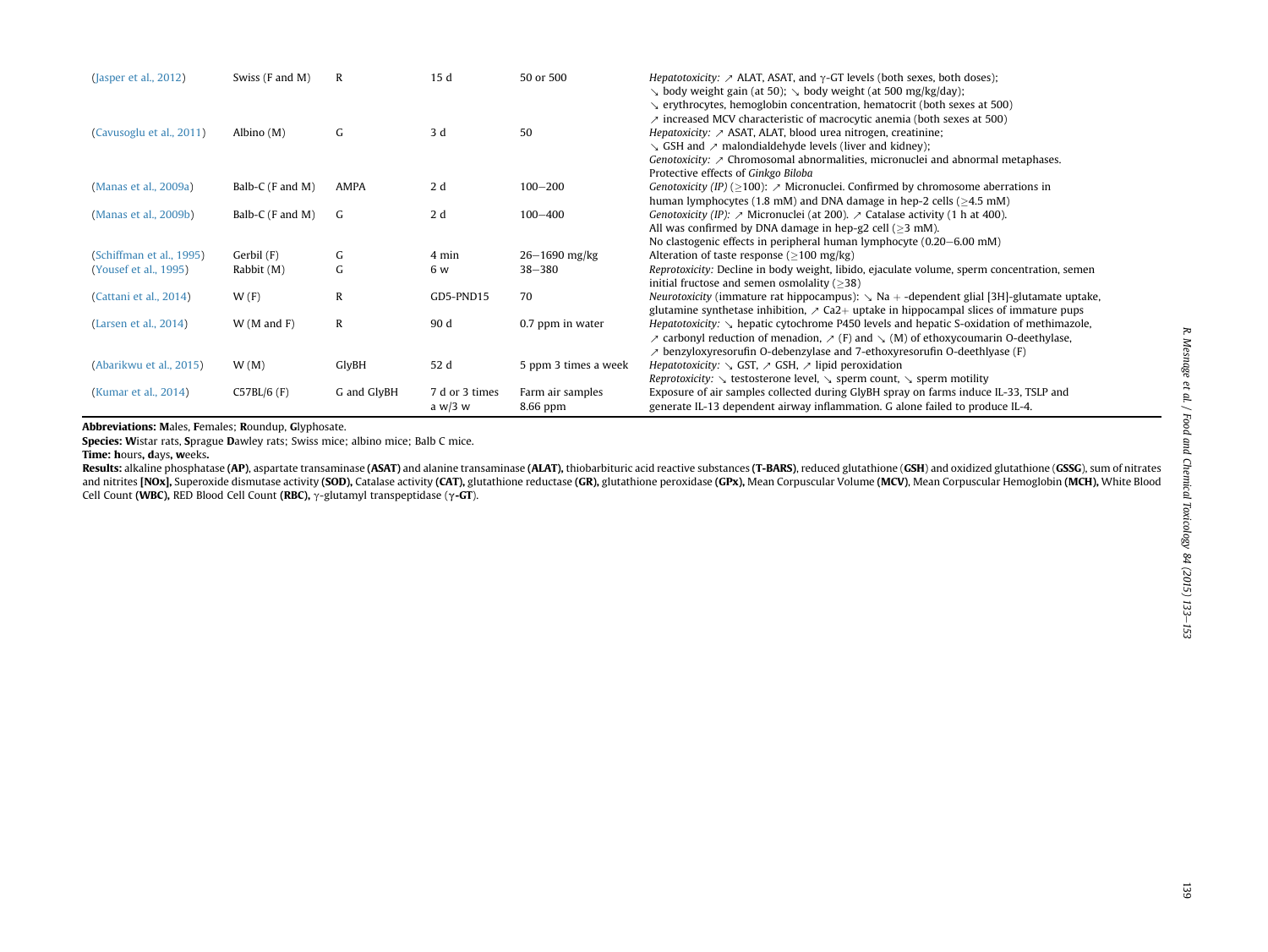carcinogenicity studies have been published. These studies were performed according to OECD guidelines requirements with doses ranging from 3 to ~5000 mg/kg bw/d. Experiments started on young adults animals (age of several weeks) and were terminated at 2 years, before rodent aging. Some of these experiments were considered reliable even though half of the animals of some groups were not analyzed  $-$  without justification. Overall, the authors concluded that there was no evidence of a carcinogenic effect related to glyphosate treatment [\(Greim et al., 2015\)](#page-18-0). In contrast, using partly the same data, the International Agency for Research on Cancer (IARC) has classified glyphosate as a probable human carcinogen (2A) [\(Guyton et al., 2015](#page-18-0)). The mechanistic evidence (genotoxicity and oxidative stress) provided independent support of the 2A classification (probably carcinogenic to humans) based on evidence of carcinogenicity in humans and experimental animals. Four key epidemiology studies of non-Hodgkin leukemia incidences were considered by the IARC panel. The 3 case-control studies, adjusted for other pesticides, indicated a statistically significant positive association. The last study, the agricultural health cohort study, did not bring additional support for association, but did not contradict the other studies. The IARC panel also noticed that glyphosate induced a positive trend for the incidence of renal tubule carcinoma and haemangiosarcoma in male mice [\(Guyton](#page-18-0) [et al., 2015](#page-18-0)). Glyphosate also increased pancreatic islet-cell adenoma in male rats in two studies. Evidence of carcinogenicity in humans was further supported by a meta-analysis of occupational exposure to agricultural pesticides, which showed a positive association between glyphosate exposure and non-Hodgkin lymphoma subtypes ([Schinasi and Leon, 2014\)](#page-19-0).

In fact, glyphosate may also act as a tumor promotor, due to potential metabolism and endocrine disrupting effects. Cancer can arise from non-genotoxic compounds ([Fielden et al., 2007\)](#page-17-0) and tumors are frequently observed after exposure to endocrine disruptors which are not known to be genotoxic [\(Acevedo et al., 2013;](#page-16-0) [Nishiyama et al., 2006\)](#page-16-0), but which may have epigenetic effects, for instance. Tumor-promoting potential of a GlyBH on 7,12- Dimethylbenz[a]anthracene (DMBA) tumor induction was observed in mice exposed to a GlyBH at 25 mg/kg bw on the skin over a 130-day period, with a total observation of 32 weeks [\(George](#page-17-0) [et al., 2010](#page-17-0)). A single topical application of DMBA was done, followed 1 week later by topical treatment of GlyBH, 25 mg/kg bw 3 times per week. In total, 9 markers indicating skin carcinogenesis were disrupted. At the end, 40% of animals had tumors in the  $DMBA + GlyBH$  group. Tumors were not observed with DMBA or GlyBHs alone.

We have tested ([S](#page-19-0)é[ralini et al., 2014a](#page-19-0)) the whole Roundup pesticide formulation in rats at environmentally relevant exposure levels from 0.1 ppb in water. Our results suggested a tumorigenic non-linear and hormone-dependent effect of very low doses of Roundup (0.1 ppb) on mammary glands (2.5-fold statistically significant increase in treated females). An in vitro study has reported that glyphosate can promote the growth of estrogen-dependent human mammary breast cancer cells from 0.1 ppt through estrogenic mechanisms [\(Thongprakaisang et al., 2013](#page-20-0)). In this study, the transcription of estrogen responsive elements was increased by 5–13 times in presence of glyphosate. While this information can only be useful in hazard identification, concentrations used are in the range of environmental exposures. However, the reproducibility and the relevance for in vivo situations need to be confirmed by other studies. Alterations of estrogenic gene expression have also been demonstrated in another study investigating transcriptome responses of mammary cells to a GlyBH at higher levels ([Hokanson et al., 2007](#page-18-0)). In another study, glyphosate and Roundup induced similar proliferative effects on MCF-7 mammary cells in both normal and charcoal-dextran-treated fetal bovine serum, suggesting a non-estrogenic mechanism of proliferation ([Lin and](#page-18-0) [Garry, 2000\)](#page-18-0).

In the only peer-reviewed long-term study of glyphosate carcinogenic effects published in the literature, groups of 85 Wistar-RIZ outbred herd rats were exposed to 300, 900 or 2700 ppm glyphosate in drinking water. No differential tumor incidence was noticed. Only 3 fibroadenomas were developed out of 85 female controls. Indeed, some Wistar strains are particularly insensitive to carcinogens, even to strong tumor initiators like 7,12 dimethylbenz[a]anthracen (DMBA) and N-methyl-N-nitrosourea ([Ahlers et al., 1998](#page-16-0)).

Even if examples of carcinogenicity not associated with genotoxicity are well known ([Hayashi, 1992\)](#page-18-0), the central dogma in carcinogenesis generally implies that genotoxic effects underlie carcinogenesis even if this idea is evolving when signaling pathways are chronically disrupted in pre-carcinogenic cells. The literature for Roundup genotoxicity and mutagenicity is quite extensive but also very controversial. DNA damage following Roundup or glyphosate exposure at high levels has been found in various species, such as rats, tadpole, bovine, drosophila, goldfish, caiman, eel, and humans ([Bolognesi et al., 1997; Cavas and](#page-16-0) [Konen, 2007; Clements et al., 1997; Gasnier et al., 2009;](#page-16-0) [Guilherme et al., 2010; Kaya et al., 2000; Lioi et al., 1998;](#page-16-0) [Peluso et al., 1998; Poletta et al., 2009](#page-16-0)). In the last review [\(Kier](#page-18-0) [and Kirkland, 2013\)](#page-18-0) performed by a private consultant and former employee of the Monsanto company, on behalf of the glyphosate task force, 66 in vitro and in vivo genotoxicity assays were reviewed. Most of the assays performed with glyphosate alone were negative, indicating that glyphosate does not have a direct DNA-reactive mechanism. However, mixed results were observed for micronucleus DNA damage assays of commercial formulations ([Kier and Kirkland, 2013](#page-18-0)). Results from DNA damage assays were considered to present solid mechanistic evidence supporting the 2A carcinogenic classification of glyphosate ([Guyton et al., 2015](#page-18-0)).

According to the last review of the glyphosate task force, genotoxic effects may be associated with surfactants present in the formulated products ([Greim et al., 2015](#page-18-0)). Indeed, POEA (a major surfactant used in GlyBH formulations) may for instance be contaminated with 1,4-dioxane, reported at levels up to 300 ppm by the US EPA in 1991 ([USDA Forest Service, 2011\)](#page-20-0). 1,4-dioxane caused mammary, liver and nasal cancers in laboratory rodents ([Kano et al., 2009](#page-18-0)). Genotoxic effects of 1,4-dioxane are not clearly established but it acts as a tumor promoter [\(Stickney et al., 2003](#page-20-0)); moreover, it had non-linear effects. 1,4-dioxane has never been tested for endocrine effects. The Minnesota Department of Health considered a cancer health risk limit of 1 ppb for 1,4-dioxane ([Minnesota Department of Health \(2011](#page-19-0))). Glyphosate alone also contains carcinogenic contaminants such as N-nitrosoglyphosate ([EPA, 1993; Hebels et al., 2009](#page-17-0)). Carcinogenicity testing is normally required when the level of nitroso-contaminants exceeds 1 ppm. This is the case in 8% of glyphosate samples, but the US EPA considered that this was not toxicologically significant ([EPA, 1993\)](#page-17-0).

The use of sea urchin embryos, a recognized model for cell cycle studies, allowed the team of Prof. Robert Bellé to identify cell cycle dysfunctions that may be involved in the cancer process. Roundup at 0.8% induced a delay in the first cell cleavage of sea urchin embryos by delaying the activation of CDK1/cyclin B, which controls the cell entry into the mitotic phase ([Marc et al., 2002](#page-19-0)). At a concentration that efficiently impeded the cell cycle, GlyBH inhibited the synthesis of DNA occurring in S phase of the cell cycle ([Marc](#page-18-0) [et al., 2004a\)](#page-18-0). These effects were shown to be due to glyphosate acting in synergy with surfactants present in the formulation ([Marc](#page-18-0) [et al., 2004b\)](#page-18-0).

The major epidemiological study examining possible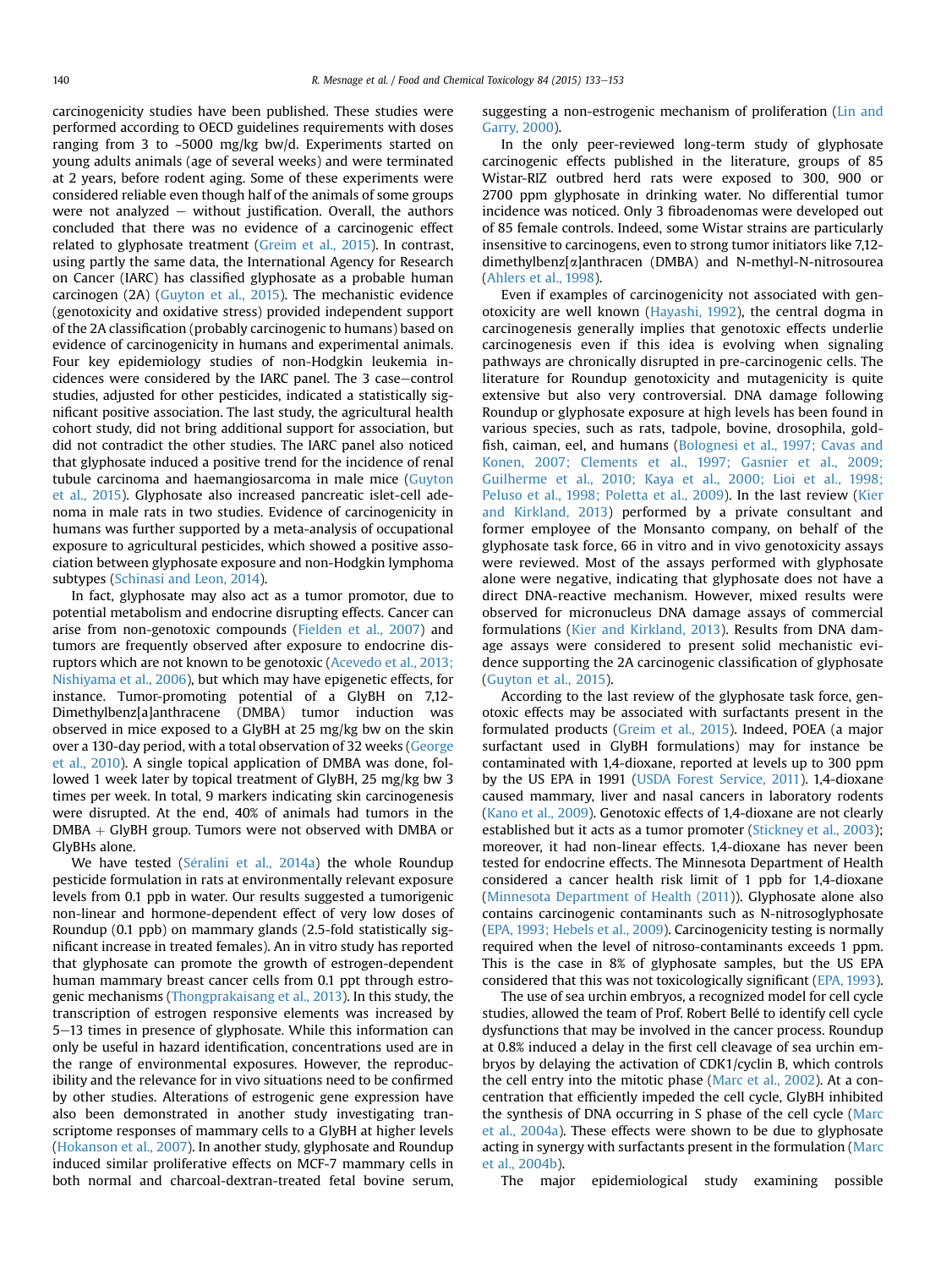associations with pesticide exposures was the Agricultural Health Study, sponsored by the US EPA and the National Health Institute. In this 2005 analysis of 57,311 private and commercial applicators of GlyBH and among 12 relatively common cancer subtypes, there was a 2.6-fold increased risk of multiple myeloma (95% CI:  $0.7-9.4$ ) associated with the use of GlyBH in adjusted analyses ([De Roos](#page-17-0) [et al., 2005\)](#page-17-0). However, the statistical relevance of this finding was questioned in a reanalysis funded by Monsanto Europe on the grounds that it is based on a small number of cases [\(Sorahan, 2015\)](#page-20-0). Since glyphosate may act as a mammary tumor promoter, it is noteworthy that an investigation of breast cancer among farmers' wives found no link with GlyBH use ([Engel et al., 2005](#page-17-0)). Consistent associations were found between non-Hodgkin lymphoma (NHL) and exposure to GlyBH in numerous retrospective population-based case-control studies ([Hardell and Eriksson, 1999; McDuf](#page-18-0)fie [et al., 2001](#page-18-0)). A Swedish study [\(Eriksson et al., 2008](#page-17-0)) of 910 cases and 1016 controls found a significant excess risk of NHL associated with GlyBH use (OR 2.02; 95% CI: 1.10-3.71). Combining NHL data with those for hairy-cell leukemia (HCL), a rare NHL variant, resulted in a high odds ratio for the risk of GlyBH use (3.04, 95% CI: 1.08-8.52) [\(Hardell et al., 2002](#page-18-0)). A similar association between HCL and exposure to GlyBH was reported by [Nordstrom \(1998\)](#page-19-0) ([Nordstrom et al., 1998](#page-19-0)) (OR 2.9, 95%CI: 1.4-5.9). The most recent systematic review and meta-analysis investigating the association between the incidence of non-Hodgkin lymphoma and occupational exposure to pesticide showed that glyphosate exposure is correlated to B cell lymphoma (OR 2.0, 95% CI: 1.1-3.6) ([Schinasi](#page-19-0) [and Leon, 2014\)](#page-19-0). This association with NHL has allowed the classification of glyphosate as a probable human carcinogen by IARC ([Guyton et al., 2015\)](#page-18-0).

The results on genotoxicity from epidemiological studies in populations exposed to GlyBH are also controversial, with some claiming positive results (Bolognesi et al., 2009; Paz-y-Miño et al., [2007\)](#page-16-0), but others not ([Paz-y-Mino et al., 2011](#page-19-0)). A recent study revealed DNA damage (increase in micronuclei and nuclear buds) in soybean workers in the State of Rio Grande do Sul (Brazil) ([Benedetti et al., 2013\)](#page-16-0). DNA damage (Paz-y-Miño et al., 2007) and chromosomal aberrations (Mañas et al., 2009) were also increased in populations occupationally exposed to GlyBH respectively in Ecuador and Argentina. In the latter, several reports showed increases in incidence of cancers and tumors [\(Ruderman et al., 2012\)](#page-19-0), especially in the young population ([Otano, 2010](#page-19-0)), but these important findings remain to be properly investigated by epidemiological studies.

# 5.1. Commentary on tumorigenicity and carcinogenicity

Our toxicity study of Roundup chronic effects resulted in a differential mammary tumor incidence between Roundup-treated rats and controls. The design of this study has been widely debated (Séralini et al., 2014b, 2014c). It was not a carcinogenicity study; in addition, all lethal haemorrhagic tumors were not cancers, and were not claimed as such in the paper. While the results were considered as not incorrect by a reanalysis of our raw data ([Food and Chemical Toxicology, 2014\)](#page-17-0), the tumor findings were considered inconclusive because of the known high incidence of tumors in the Sprague-Dawley rat and the wide normal variability of tumor incidence ([Food and Chemical Toxicology, 2014](#page-17-0)). Indeed, historical data showed that incidences of mammary fibroadenomas among control populations of Sprague-Dawley rats vary from 13 to 62% for mammary fibroadenoma ([Giknis and Clifford, 2004\)](#page-17-0). However, the comparison to historical data enhances control variability and heightens the risk of false negative findings [\(Cuffe,](#page-17-0) [2011](#page-17-0)), because different laboratory rodent diets contain different levels of environmental contaminants that could explain the wide

background rate of pathologies in laboratory rodents [\(Mesnage](#page-19-0) [et al., 2015\)](#page-19-0). This is illustrated by the fact that occurrence of some spontaneous neoplasms in historical controls data is not stable over time and is subject to positive or negative time trends [\(Tennekes](#page-20-0) [et al., 2004\)](#page-20-0).

Evidence of glyphosate effects from epidemiological studies on farmers may be largely biased by the fact that environmental exposure is poorly characterized. In the study of Curwin et al., in 2007, urinary levels of glyphosate were measured among children, mothers, and fathers living in farm and non-farm households. The geometric mean of glyphosate concentration in urine of non-farm and farm children were respectively 2.5 and 1.9 µg/L ([Curwin](#page-17-0) [et al., 2007](#page-17-0)). In general, levels measured in case of occupational monitoring are in the same order compared to environmental monitoring ([Niemann et al., 2015](#page-19-0)). As glyphosate is poorly absorbed by skin or inhalation, glyphosate concentrations reported as occupational exposures may be due to the background of environmental exposures.

In fact, results may largely depend on the test used, the dosage, and the administration route ([Heydens et al., 2008\)](#page-18-0). It may also depend on the physico-chemical environment. In the case of the glyphosate metabolite AMPA, [Roustan et al. \(2014\)](#page-19-0) noted a 20-fold increase in cytogenetic effects after light irradiation of CHO-K1 cells. Cytogenetic effects of glyphosate and AMPA in mixture with atrazine and desethyl-atrazine increased 100-fold after photoactivation ([Roustan et al., 2014](#page-19-0)). Cancer progression may also be promoted at the mitochondrial level following succinate dehydrogenase inhibition that disturbed the epigenetic landscape ([Cervera](#page-17-0) [et al., 2009](#page-17-0)). Interestingly, glyphosate interacts at the succinate binding site of mitochondrial succinate dehydrogenase ([Ugarte,](#page-20-0) [2014\)](#page-20-0).

A definitive answer about GlyBH carcinogenic effects in laboratory animals would come from in vivo carcinogenicity testing at environmentally relevant concentrations. The possibility that glyphosate and Roundup tumorigenic effects may be due to endocrine disrupting effects implies that the 14 carcinogenicity studies performed according OECD guidelines ([Greim et al., 2015\)](#page-18-0) could have led to false negative results. Indeed, these studies were performed according to general principles from toxicology, using high doses on adult rodents, but did not incorporate principles from endocrinology. In the latter case, exposure should be started from prenatal life to allow carcinogenic potential to express its effects during the most vulnerable part of development ([Soffritti et al.,](#page-20-0) [2008\)](#page-20-0).

# 6. Reproductive toxicity

Reproductive health is drastically impacted by environmental toxicants [\(Main et al., 2010; Toppari and Juul, 2010; Toppari et al.,](#page-18-0) [1996\)](#page-18-0). Early puberty, sperm quantity and quality alterations, and congenital malformations are increasingly reported [\(Benachour](#page-16-0) [et al., 2012\)](#page-16-0). Reprotoxic effects have already been reviewed. Contradictory interpretations have been drawn by authors independent from companies [\(Belle et al., 2012; Defarge et al., 2012](#page-16-0)) and by those acknowledging Monsanto for funding [\(Williams et al., 2012\)](#page-20-0). Few studies have been performed at environmentally relevant levels.

Reprotoxicity has been studied by industry, mostly in multigenerational studies with glyphosate in rats. These were mainly performed according OECD guideline 416. Males of the parental generation were treated during growth, and for at least one complete spermatogenic cycle, and females for at least two complete estrous cycles. The treatment was followed through mating, the resulting pregnancies, and the weaning of F1 offspring. The procedure can be repeated through several generations. Standard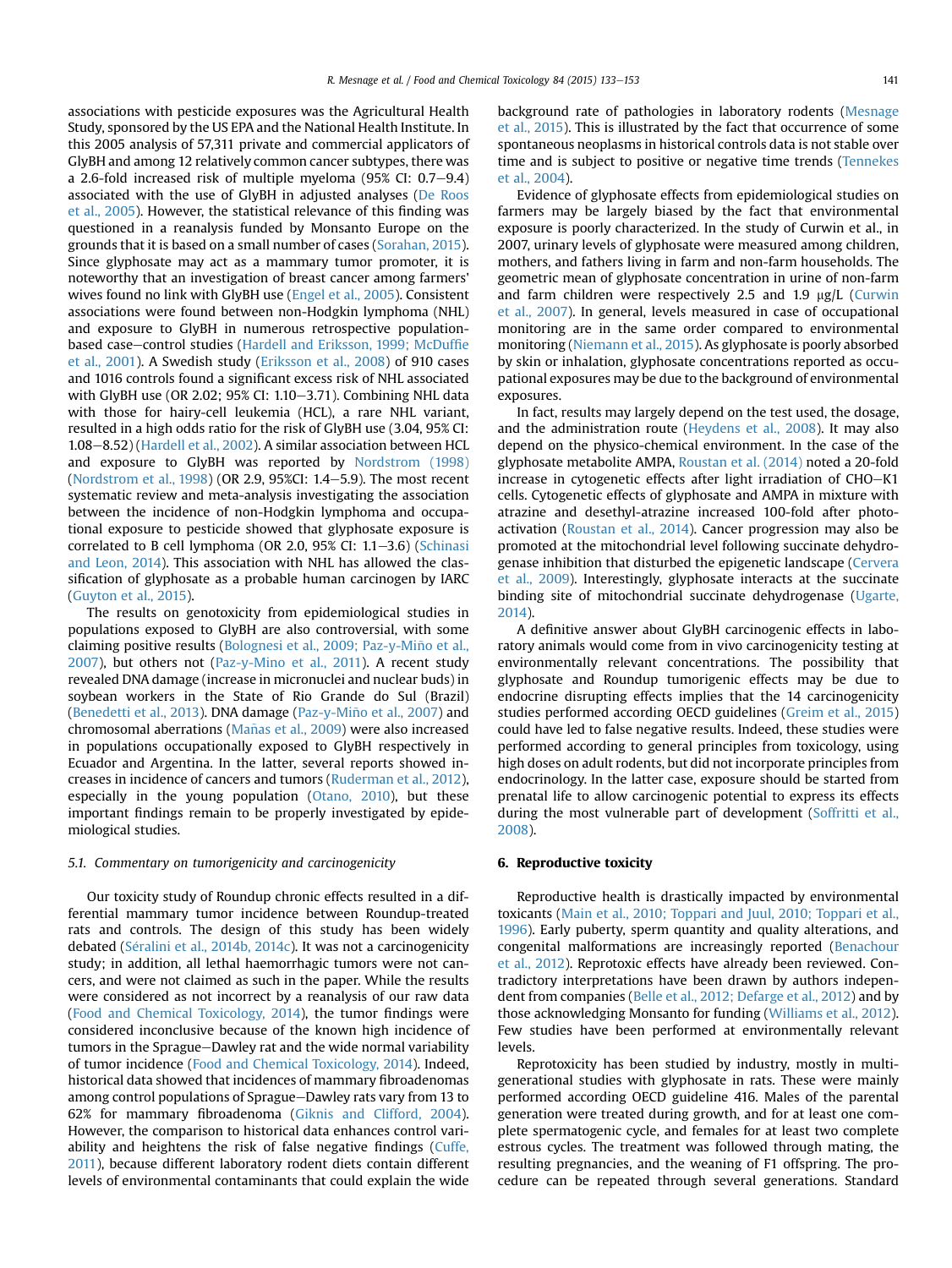observations are for gross signs of toxicities. Additional observations often include the length of the estrous cycle, assays on sperm and other reproductive tissues, and the litter size, viability, and growth of the offspring. Effects on sperm are determined by a number of parameters, e.g., sperm morphology and motility, and histopathology.

Overall, 7 multigenerational studies performed by pesticide companies were considered for glyphosate regulatory assessment. The NOAEL was considered to be approximately 300 mg/kg bw/ d for both parental and offspring toxicity ([Germany Rapporteur](#page-17-0) [Member State, 2015\)](#page-17-0). Parental effects in the different studies occurred at a LOAEL of approximately 670 mg/kg bw/d, and toxicity patterns were consistent with symptoms of an acute intoxication ([Germany Rapporteur Member State, 2015\)](#page-17-0). These included changes in food and water consumption and lower body weight gain, as well as changes in organ weights. These effects indicate general toxic effects which are probably not due to potential endocrine disrupting properties affecting reproductive performance.

In the peer-reviewed literature, in one study, GlyBH was administered in prepubertal Wistar rats: puberty was delayed and the functions and structure of testes were altered from 5 mg/kg bw/ d [\(Romano et al., 2010](#page-19-0)). Some other peer-reviewed studies have exposed rats in utero. In this case, Roundup altered spermatogenesis from 6 mg/kg bw/d and disrupted serum testosterone levels in the adults [\(Dallegrave et al., 2007](#page-17-0)). [Romano et al. \(2012\)](#page-19-0) found that maternal exposure to GlyBH (50 mg/kg bw/d) disturbed the masculinization process and promoted behavioral changes, as well as histological and endocrine problems, with consequences to the reproductive parameters of the progeny.

In human fresh cells or cell lines ([Table 2](#page-10-0)), some endocrinedisrupting effects of GlyBH may have been due to inhibition of cytochromes P450. Glyphosate inhibits cytochromes P450 in human cells ([Richard et al., 2005\)](#page-19-0), in plants ([Lamb et al., 1998](#page-18-0)), and in rats [\(Hietanen et al., 1983](#page-18-0)) at high levels. Glyphosate also disrupts the StAR protein expression in the mouse MA-10 Leydig tumor cell line at 25 ppm after a 2 h exposure, which in turn inhibits steroidogenesis ([Walsh et al., 2000](#page-20-0)). Finally, it inhibits testosterone synthesis both in vitro on fresh adult rat isolated testicular cells ([Clair et al., 2012\)](#page-17-0) and in vivo in rats ([Romano et al., 2010](#page-19-0)) from 5 mg/kg bw/d, it also disrupted testicular aromatase mRNA levels, among other markers ([Cassault-Meyer et al., 2014\)](#page-16-0). In a transcriptomic study in MCF7 mammary human cells, a GlyBH altered estrogen-regulated gene expressions and intracellular responses to hypoxia from 2.3 ppm glyphosate ([Hokanson et al., 2007\)](#page-18-0). It also inhibits the transcriptional activities of both androgen and estrogen receptors [\(Gasnier et al., 2009\)](#page-17-0) from 0.5 mg/L Roundup (containing 0.2 mg/L G). This is however potentially due to a non-specific decrease of global transcription that can be noticed in case of oxidative stress ([Berthiaume et al., 2006\)](#page-16-0). Roundup induced oxidative stress and multiple stress-response pathways, leading to Sertoli cell death in prepubertal rat testis [\(de Liz Oliveira Cavalli](#page-17-0) [et al., 2013\)](#page-17-0). The authors proposed that Roundup provoked a  $Ca^{2+}$ overload and a cell signaling misregulation. The cellular stress response and/or the depleted antioxidant defenses could contribute to the Sertoli cell disruption; that could impact spermatogenesis and thus male fertility [\(de Liz Oliveira Cavalli et al.,](#page-17-0) [2013](#page-17-0)). Testicular oxidative stress triggered by glyphosate alone was previously shown in vivo in the same strain of rat ([Astiz et al.,](#page-16-0) [2009c\)](#page-16-0).

Interestingly, some studies in non-mammalian species have provided indications of endocrine disrupting effects at more environmentally relevant doses. Changes in ultrastructure and expression of steroidogenic factor-1 were observed in fish ovaries after 15 days exposure to glyphosate at only 65 ppb, a permissible concentration of glyphosate in Brazilian inland waters [\(Armiliato](#page-16-0) [et al., 2014\)](#page-16-0). Chronic toxicity tests spanning the whole life-cycle on the aquatic invertebrate Daphnia magna have shown toxic effects from 50 ppb of glyphosate or Roundup ([Cuhra et al., 2013\)](#page-17-0).

A few epidemiological studies have investigated the potential reproductive effects of GlyBH. A reduction of fertility (at least by 20%) was associated with female exposure to GlyBH in the Ontario farm family health study [\(Curtis et al., 1999](#page-17-0)). In Columbia, regional differences were noticed in the fertility of populations exposed to GlyBH from aerial spraying for the control of coca plants. However, these effects were not consistent with GlyBH applications ([Sanin](#page-19-0) [et al., 2009\)](#page-19-0). Nonetheless, women took longer to conceive in Valle del Cauca (OR = 0.15; 95% CI: 0.12-0.18), a region with historic use of GlyBH. However, as underlined previously, false negative results in these studies may come from the comparison to supposedly nonexposed populations which may have unexpected high levels of glyphosate in their urine.

#### 6.1. Commentary on reprotoxicity

The effects of reproductive toxicity are not restricted to a single generation and have thus to be studied across several generations in multigenerational or transgenerational studies. A growing body of evidence indicates that xenobiotics, including pesticides, are able to exert their toxic effects across several generations through epigenetic alterations [\(Nilsson and Skinner, 2015](#page-19-0)). It should be underlined that no multigenerational or epigenetic study has been performed with Roundup or its adjuvants, or even with glyphosate at any relevant dose for human/animal exposures. This is an important omission, given that glyphosate is found in the environment at levels within the range of doses known to exercise hormonal activities.

We noticed many conceptual gaps in the current paradigms used to study reprotoxicity. In particular, many authors claim universality for the theory of linear dose–response relationships, the necessity of homogeneity of preclinical toxicological signs in both sexes in order to take them into account, and the necessity of biochemical disturbances correlated with organ lesions. These concepts, relevant for acute poisoning, are not valid for endocrine disruption ([S](#page-20-0)é[ralini et al., 2009](#page-20-0)). Non-linear and sex-specific effects should be considered as potential indications of endocrine disruption rather than as criteria to discriminate false positive results. We also observed that glyphosate reproductive toxicity was not studied with relevant doses (in the range where steroids have an endocrine activity), but at acute toxic doses. Endocrine disruptions may depend on several mechanisms that are not linear to the dose ([Vandenberg et al., 2012](#page-20-0)). Non-monotonic and sex-specific effects have been extensively described for common pollutants acting as endocrine disruptors [\(Vandenberg et al.,](#page-20-0) [2012](#page-20-0)). Non-monotonic and sex-specific effects have been reported in many cases with GlyBH, but the regulatory authorities considered these to be false positive outcomes rather than an indication of potential endocrine disrupting effects. False posi-tives may also arise from the use of insensitive models [\(Myers](#page-19-0) [et al., 2009](#page-19-0)). For instance, the Charles River Sprague-Dawley  $CD (CD–SD)$  rat is widely used, although it is relatively insensitive to exogenous estrogens, including potent estrogenic drugs [\(vom](#page-20-0) [Saal and Welshons, 2006](#page-20-0)). Endocrine disruptive effects are thus potentially missed in these studies and they have to be interpreted cautiously. Furthermore, for agents to which all people of all ages may be exposed, exposure should be begun at prenatal life to allow carcinogenic potential to express its effects during the most vulnerable part of the development [\(Soffritti et al.,](#page-20-0) [2008](#page-20-0)).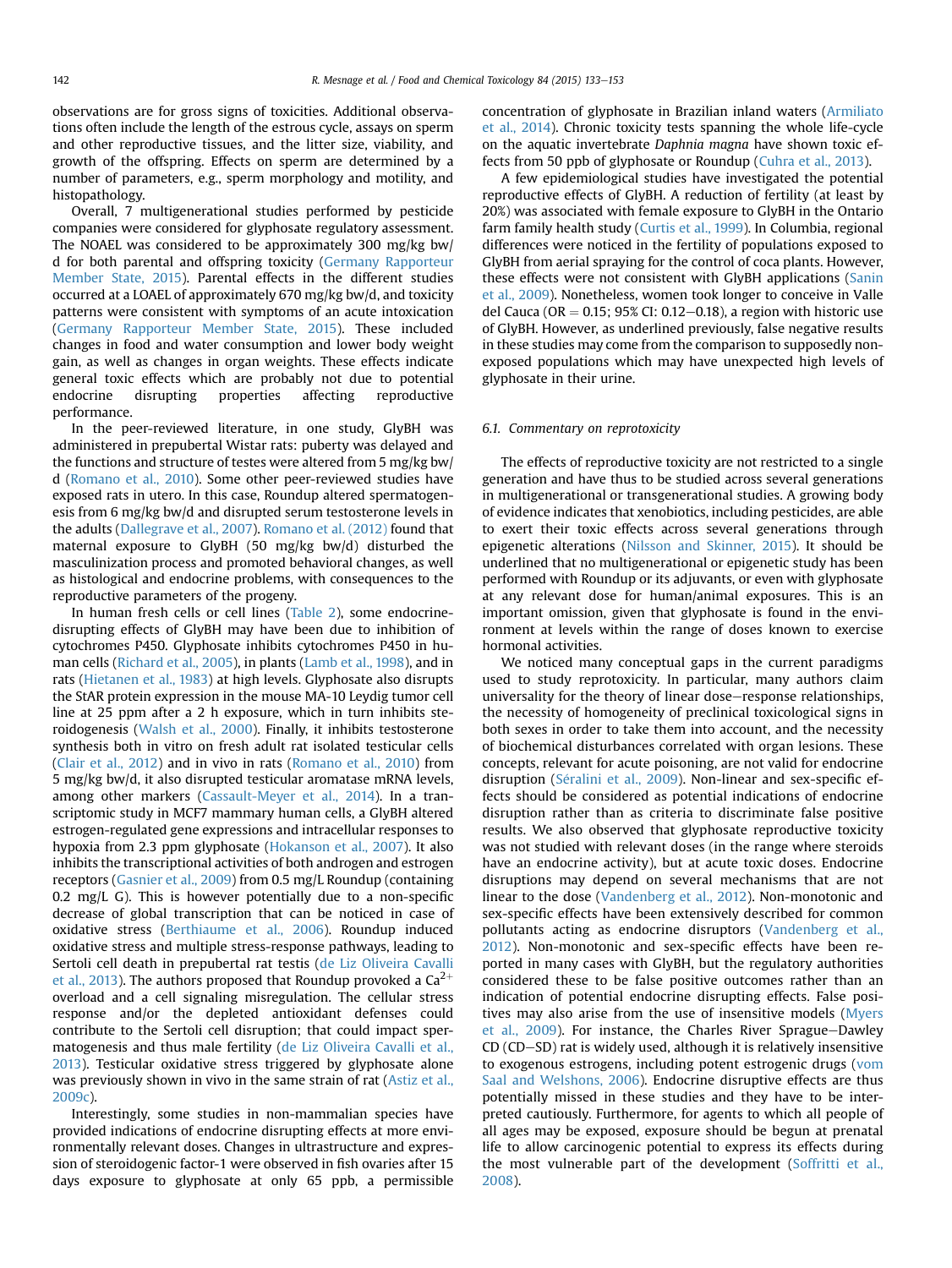#### <span id="page-10-0"></span>Table 2

Peer-reviewed published in vitro studies showing differential effects between Roundup or GlyBH and glyphosate. Doses are expressed in mg/L unless otherwise indicated. Differential effects between GlyBH, Roundup and glyphosate appear in bold characters.

| Author                            | Species (cells)                                                         | Product                     | Time             | Dose<br>(mg/L)     | Result                                                                                                                                                                                                                                                                                                                                                                                                                                                                                                                                                              |
|-----------------------------------|-------------------------------------------------------------------------|-----------------------------|------------------|--------------------|---------------------------------------------------------------------------------------------------------------------------------------------------------------------------------------------------------------------------------------------------------------------------------------------------------------------------------------------------------------------------------------------------------------------------------------------------------------------------------------------------------------------------------------------------------------------|
| (Walsh et al., 2000)              | Mouse (Leydig MA-10)                                                    | R/G                         | 2 <sub>h</sub>   | $10 - 100$         | Steroidogenesis disruption through a post-transcriptional reduction in StAR protein expression<br>$\setminus$ (Bu)2cAMP-stimulated progesterone production (steroidogenesis disruption) for R not G from 25 mg/L;<br>$\sim$ activation of P450scc enzyme activity and 3p-HSD mRNA levels; $\geq$ StAR transcription and $\sim$ StAR                                                                                                                                                                                                                                 |
| (Axelrad et al., 2003)            | Mouse (NB2a                                                             | R/G                         | 24 h             | See right          | protein expression distal to PKA activation. Antagonist effects in mixtures<br><i>Neurotoxicity:</i> $\sim$ of neurite outgrowth <b>for G at 268 and for R at 1.6 mg/L G</b> + <b>adjuvants</b>                                                                                                                                                                                                                                                                                                                                                                     |
| (Gehin et al., 2005)              | neuroblastoma cells)<br>Human (HaCaT)                                   | R/G                         | $24 - 48$ h      | 1690-4000          | Cytotoxicity: IC50 of G and R: 3700 and 3295 mg/L respectively (24 h);                                                                                                                                                                                                                                                                                                                                                                                                                                                                                              |
| (Peixoto, 2005)                   | (Rat) liver mitochondria                                                | R/G                         | 5 min            | $85 - 2535$        | Protective effects of vitamin C and E<br>Cytotoxicity: $\searrow$ mitochondrial respiration ( $\geq 85$ mg/L for R, no effects for G); $\searrow$ energization and<br>phosphorylation capacities of mitochondria ( $\geq$ 169 mg/L for R, not for G); $\searrow$ complex II and III, ATPase,<br>ATPsynthase activities but not complex IV; No effects on mitochondrial swelling; non-specific<br>mitochondrial membrane permeabilization by R                                                                                                                       |
|                                   | (Potti and Sehgal, 2005) Human (prostate epithelial<br>cell line PZ-7)  | R/G                         | 3 d              | 0.2                | <i>Carcinogenesis:</i> $\mathbb{R}$ $\geq$ <b>urokinase plasminogen activator protein expression, not G.</b><br>Combined effects with another pesticide                                                                                                                                                                                                                                                                                                                                                                                                             |
| (Richard et al., 2005)            | Human (JEG3, placental<br>human) and testicular<br>equine microsomes    | R/G                         | 1 <sub>h</sub>   | $10 - 20,000$      | <i>Cytotoxicity:</i> LC50 of JEG3 (1 h) in serum-free medium, for R and G respectively 0.7 and $\geq$ 2%<br><i>Endocrine disruption</i> In [EG3: <b>aromatase activity</b> $\nearrow$ <b>in 1 h and</b> $\searrow$ <b>in 18 h with R</b> ( $\geq$ <b>100 ppm)</b> ,<br><b>no effects of G;</b> $\searrow$ Aromatase mRNA ( $\geq$ 200 ppm in 18 h); In <b>microsomes: competitive inhibition</b><br>$\geq$ 500 ppm for R and 5000 ppm for G); Spectral evidence of a direct interaction with the heme of<br>aromatase; Inhibition of reductase (IC $_{50}$ of 5% R) |
| (Gehin et al., 2006)              | Human (HaCaT)                                                           | $R$ 3plus/ $G$              | 24–48 h          | 1690-3380          | <i>Oxidative stress:</i> $\sim$ <b>GSH levels (from 1690 mg/L, more with R than G)</b> ; GSSG-Reductase $\sim$ with<br>1690 mg/L R; $\ge$ GSH-Px for high doses; $\le$ catalase for 2535 mg/L G more than with R; $\ge$ SOD<br>G at 1690 mg/L more than with R; $\land$ TBARs; Protective effect of Vitamin C and E                                                                                                                                                                                                                                                 |
| (Chan et al., 2007)               | Rat                                                                     | GlyBH/G/Adjuvants 20 min    |                  | 169                | Cardiotoxicity: Inhibition of the twitch tension (GlyBHand adjuvants) and vasorelaxative<br>effects of rat aorta (GlyBH and G, but more for GlyBH)                                                                                                                                                                                                                                                                                                                                                                                                                  |
| (Martinez et al., 2007)           | Human (peripheral blood<br>mononuclear cell)                            | R/G                         | 24 h-96 h 0-2000 |                    | Cytotoxicity: IC50 of 56.4 mg/L of G in the form of R and 1640 mg/L for G $(24 h)$ .                                                                                                                                                                                                                                                                                                                                                                                                                                                                                |
| (Benachour et al., 2007)          | Human (JEG3, HEK293,<br>microsomes)                                     | R Bioforce/G                | $1 - 48$ h       | $10 - 20,000$      | Cytotoxicity: Time dependent $\geq$ of toxicity (HEK293: LD50 of 0.3% in 1 h to 0.06% in 72 h);<br><b>Differential toxicity R/G;</b> Effects delayed by 48 h with serum;<br>Endocrine disruption: $\backslash$ Aromatase activity (HEK293, 24 h, $\geq$ 0.01%);<br>No influence of pH but of temperature;<br>For human placental or equine testicular microsomes, IC50 of 30,000-40,000 mg/L of R.<br>Effects from 0.5% (R or G) or human placental microsomes                                                                                                      |
| (Benachour and<br>Séralini, 2009) | Human (JEG3, HEK293, HUVEC) R/G/AMPA/POEA                               |                             | $6 - 24 h$       | $1 - 20,000$       | Cytotoxicity: Different cytotoxic effect from 20 ppm in 24 h, always more than G;<br>R target the membrane, G mainly cytotoxic by apoptosis at higher levels.<br>AMPA is cytotoxic and the adjuvant is the major toxicant. Combined synergistic effects of the                                                                                                                                                                                                                                                                                                      |
| (Gasnier et al., 2009)            | Human (HepG2, Transfected<br>MDA-MB453-kb2)                             | R/G                         |                  | 24-48 h 0.25-20000 | formulations constituents. Fresh HUVEC cells are very sensitive to apoptosis induced by G<br><i>Cytotoxicity:</i> Differential cytotoxic effect from 5 ppm in 24 h. $\geq$ Apoptosis (60 ppm).<br>Endocrine disruption: $\searrow$ Aromatase activity,<br>$\searrow$ Androgen Receptor mRNA ( $\geq$ 0.5 ppm) and Estrogen Receptors mRNA ( $\geq$ 2 ppm).<br><i>Genotoxicity</i> $\nearrow$ DNA Strand break ( $\geq$ 5 ppm).                                                                                                                                      |
| (Clair et al., 2012)              | Rat (Germ cells, Sertoli, their<br>cocultures, and Leydig cells)        | R/G                         | $1 - 48$ h       | $0.1 - 10,000$     | Cytotoxicity: Differential cytotoxicity on membrane degradation;<br>$\ge$ apoptosis ( $\ge$ 100 ppm); Cells still reactive under hCG treatment; No effects on 3beta-HSD<br>Leydig primary cells activity; Inhibition of testosterone synthesis $(1$ ppm in 24 h)<br>$\lambda$ Aromatase mRNA (100 ppm); No effects on estrogen and androgen receptors mRNA                                                                                                                                                                                                          |
| (Koller et al., 2012)             | Human (Buccal cell line TR146) R/G                                      |                             | 20 min           | $10 - 200$         | Cytotoxicity: cytotoxicity due to membrane damage and impairment of mitochondrial functions,<br><b>LDH release</b> ( $\geq 10$ mg/L for R; $\geq 80$ mg/L for G); $\geq$ Apoptosis ( $\geq 20$ mg/L G),<br><i>Genotoxicity:</i> DNA instability and $\lambda$ micronuclei and nuclear buds ( $\geq$ <b>20 mg/L, more for R than G)</b>                                                                                                                                                                                                                              |
| (Mesnage et al., 2013)            | Human (HEK293, JEG3, HepG2) 9 GlyBHs                                    |                             | 24 h             | $0.1 - 10,000$     | Cytotoxicity: Different cytotoxic effects from 1 ppm in 24 h. Adjuvants were always more<br>toxic than the formulations, themselves always more than G.                                                                                                                                                                                                                                                                                                                                                                                                             |
| (Song et al., 2012)               | L-929 Fibroblasts, A549 Alveolar Adjuvants/G<br>cells, H9C2 heart cells |                             | 72 h             | $0.066 - 17$       | Cytotoxicity: Different combined effects with G<br>TN-20 adjuvant toxicity $\searrow$ in presence of G; LN-10 adjuvant toxicity $\nearrow$ in presence of G                                                                                                                                                                                                                                                                                                                                                                                                         |
| (Kim et al., 2013)                | Rat (heart H9c2 cells)                                                  | $G/TN-20$ adjuvant $3-72$ h |                  | $0.8 - 1.7$ G      | Cytotoxicity: G and TN-20 aggravate mitochondrial damage and induce apoptosis and necrosis.<br>0.4–0.85 TN-20 TN-20 seems to disrupt the integrity of the cellular barrier to G uptake, promoting G-mediated toxicity                                                                                                                                                                                                                                                                                                                                               |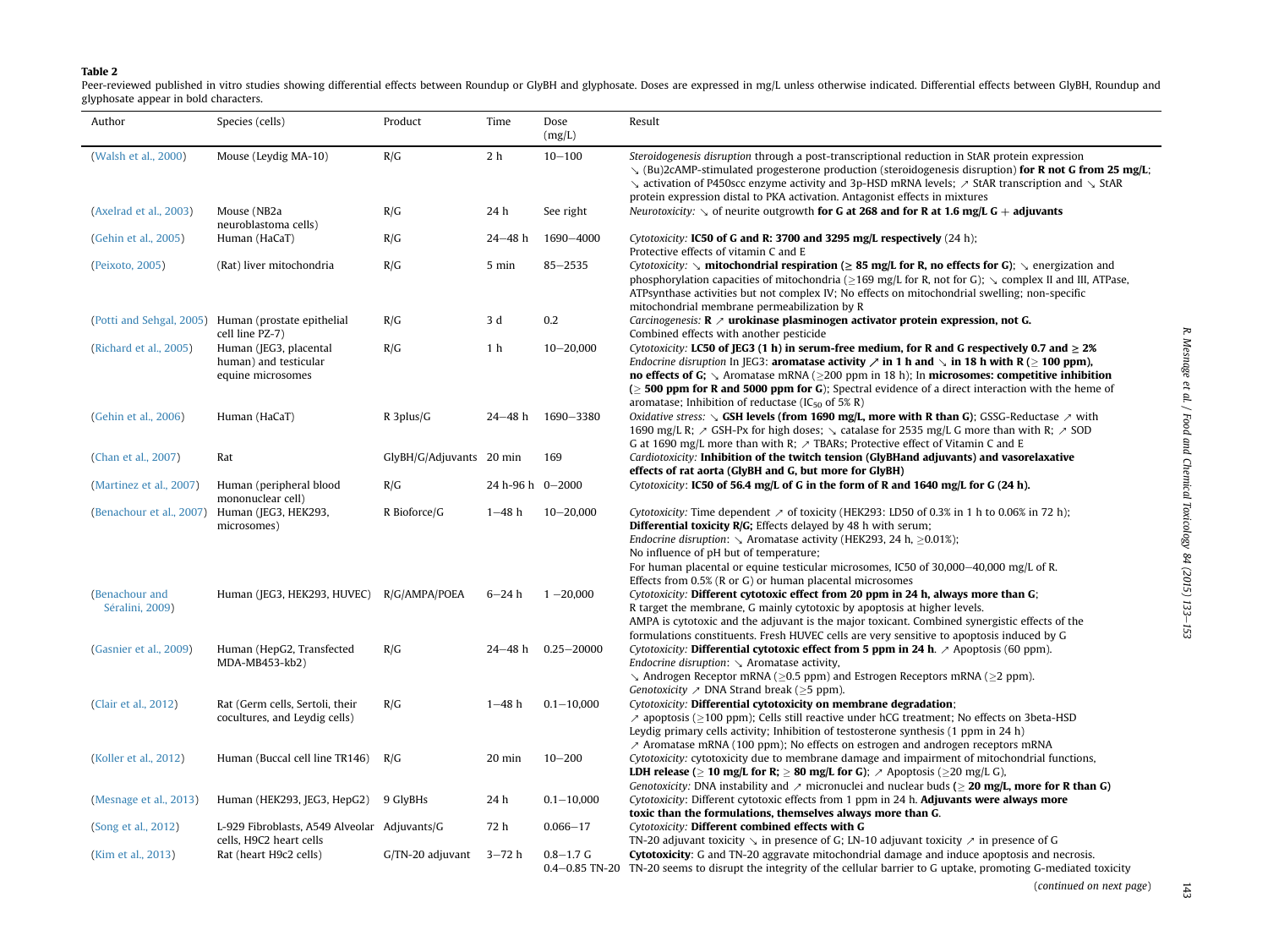| г |
|---|
|   |
|   |

| <b>Table 2</b> (continued)          |                 |          |            |                 |                                                                                                                                                                                                                                                                                                                                                                                                                                                                                                                                                                                                                                                                     |
|-------------------------------------|-----------------|----------|------------|-----------------|---------------------------------------------------------------------------------------------------------------------------------------------------------------------------------------------------------------------------------------------------------------------------------------------------------------------------------------------------------------------------------------------------------------------------------------------------------------------------------------------------------------------------------------------------------------------------------------------------------------------------------------------------------------------|
| Author                              | Species (cells) | Product  | lime Dose  | $(\text{mg/L})$ | Result                                                                                                                                                                                                                                                                                                                                                                                                                                                                                                                                                                                                                                                              |
| Chaufan et al., 2014) Human (HepG2) |                 | R/G/AMPA | $24 - 72h$ |                 | concentrations because of necrosis; $\scriptstyle\searrow$ mitochondrial membrane potential by G when added to TN-20<br>0.4 mg/L TN-20 alone or plus 0.8-1.7 mg/L G); Caspases activity decreases at higher TN-20<br>N-20 but not G $\sim$ Bcl-2 or Bax expression; Mixed with G at 0.85 mg/L Bcl-2 expression<br>Differential cytotoxicity (For R and not G): $\nearrow$ glutathione, $\nearrow$ , superoxide dismutase,<br>and Bax expression $\sim$ as the TN-20 concentration $\sim$ ; $\sim$ Caspases 3/7 expression<br>$\sqrt{2}$ Tyrosine nitration, $\sqrt{2}$ caspase 3/7 activity, $\sqrt{2}$ nitrosative stress<br>apoptotic nuclear changes for G alone |

**Abbreviations: R**oundup, Glyphosate, Catalase activity (C**AT)**, thiobarbituric acid reactive substances (T-**BARS**), reduced glutathione (**CSH**) and oxidized glutathione (**GSS**G), Lethal Dose 50% (LD50), inhibitory concent Abbreviations: Roundup, Glyphosate, Catalase activity (CAT), thiobarbituric acid reactive substances (T-BARS), reduced glutathione (CSH) and oxidized glutathione (CSSG), Lethal Dose 50% (LD50), inhibitory concentration 50% g-glutamyl transpeptidase (g-GT), Superoxide dismutase activity (SOD), Catalase activity (CAT), glutathione reductase (GR).

# 7. Teratogenicity

Embryonic development is one of the most sensitive stages of life for chemical exposure. Evidence of teratogenicity was found in the German authorities' draft assessment report on the industry studies that underlie the authorization of glyphosate in the EU ([Antoniou, 2012\)](#page-16-0). The lowest dose of glyphosate alone producing an effect led to the decrease in the mean litter size from 7.7 mg/kg bw/ d in a two-generation rat reproductive study ([German Federal](#page-17-0) [Agency CPFS, 1998\)](#page-17-0). This was not found in the F2 generation. In a second developmental study, a statistically significantly increased number of fetuses with a dilated heart was found at the lowest dose of 20 mg/kg bw/d, while no fetus was affected in the control group ([German Federal Agency CPFS, 1998\)](#page-17-0). After Dr Michael [Antoniou's](#page-16-0) [\(2012\)](#page-16-0) review ([Antoniou, 2012\)](#page-16-0), Monsanto-linked authors answered with a review of seven unpublished rabbit studies in order to determine if glyphosate poses a risk for cardiovascular malformations [\(Kimmel et al., 2013\)](#page-18-0). They considered that overall malformation rate or the incidence of cardiovascular malformations was not relevant at dosages below 150 mg/kg bw/d, the point at which severe maternal toxicity was observed, because the effects were not linearly proportional to dose. Thus, malformations observed from 20 mg/kg bw/d were considered to be a random occurrence.

Among peer-reviewed studies, [Dallegrave \(2003\)](#page-17-0) found skeletal alterations of Wistar rats treated with a GlyBH at 500 mg/kg bw glyphosate diluted in water. During pregnancy, prenatal exposure to glyphosate disrupted the activity of enzymes related to the energetic metabolism of pregnant rats and their fetuses [\(Daruich](#page-17-0) [et al., 2001](#page-17-0)). 1% glyphosate (diluted in water) oral exposure altered liver lipoperoxidation and antioxidant enzymatic systems in 21-day rat fetuses ([Beuret et al., 2005\)](#page-16-0). However, the levels of GlyBH or glyphosate used in these experiments are well above human exposure levels.

An increasing number of epidemiological studies have investigated the developmental toxic effects of GlyBH during pregnancy. In fact, increased occurrences of congenital malformations are recorded in South American regions widely dedicated to GM Roundup Ready crop cultivation, where large quantities of GlyBH are sprayed (Benítez-Leite et al., 2009; Campaña et al., 2010; Otano, [2010; Ruderman et al., 2012\)](#page-16-0). Since this topic is of major concern and has arisen relatively recently, surveys are being conducted and have been published initially in governmental and pediatric reports ([Vazquez, 2011](#page-20-0)). Other studies reported increased odds ratios for spontaneous abortions ( $OR = 1.4$ ; 95% CI: 1.0-2.1) ([Arbuckle et al.,](#page-16-0)  $2001$ ), miscarriages and preterm deliveries (respectively OR = 1.5; 95% CI: 0.8–2.7 and OR = 2.4; 95% CI: 0.8–7.9 in the crops model) ([Savitz et al., 1997\)](#page-19-0), and neural tube defects ( $OR = 1.5$ ; 95% CI:  $1.0-2.4$  in a single pesticide model) ([Rull et al., 2006\)](#page-19-0).

## 7.1. Commentary on teratogenicity

The teratogenic potential of Roundup became a topic of international debate when Prof. Andrés Carrasco's group published a study of the teratogenic effects of glyphosate in frog and chicken embryos [\(Paganelli et al., 2010\)](#page-19-0). Embryos appeared to develop cephalic and neural malformations when injected with  $8-12 \mu M$  of glyphosate alone (equivalent to  $1.35-2.03$  mg/L). As with any study showing side-effects of Roundup, this study was debated by the pesticide manufacturers [\(Saltmiras et al., 2011\)](#page-19-0). The authors replied, but no consensus was obtained ([Carrasco, 2011\)](#page-16-0). A link can be made with cytochrome P450 inhibition, a well known endpoint of glyphosate exposure in human cells ([Richard et al., 2005\)](#page-19-0), plants ([Lamb et al., 1998\)](#page-18-0), and rats ([Hietanen et al., 1983\)](#page-18-0) even if the relevance of these mechanisms at environmental levels remains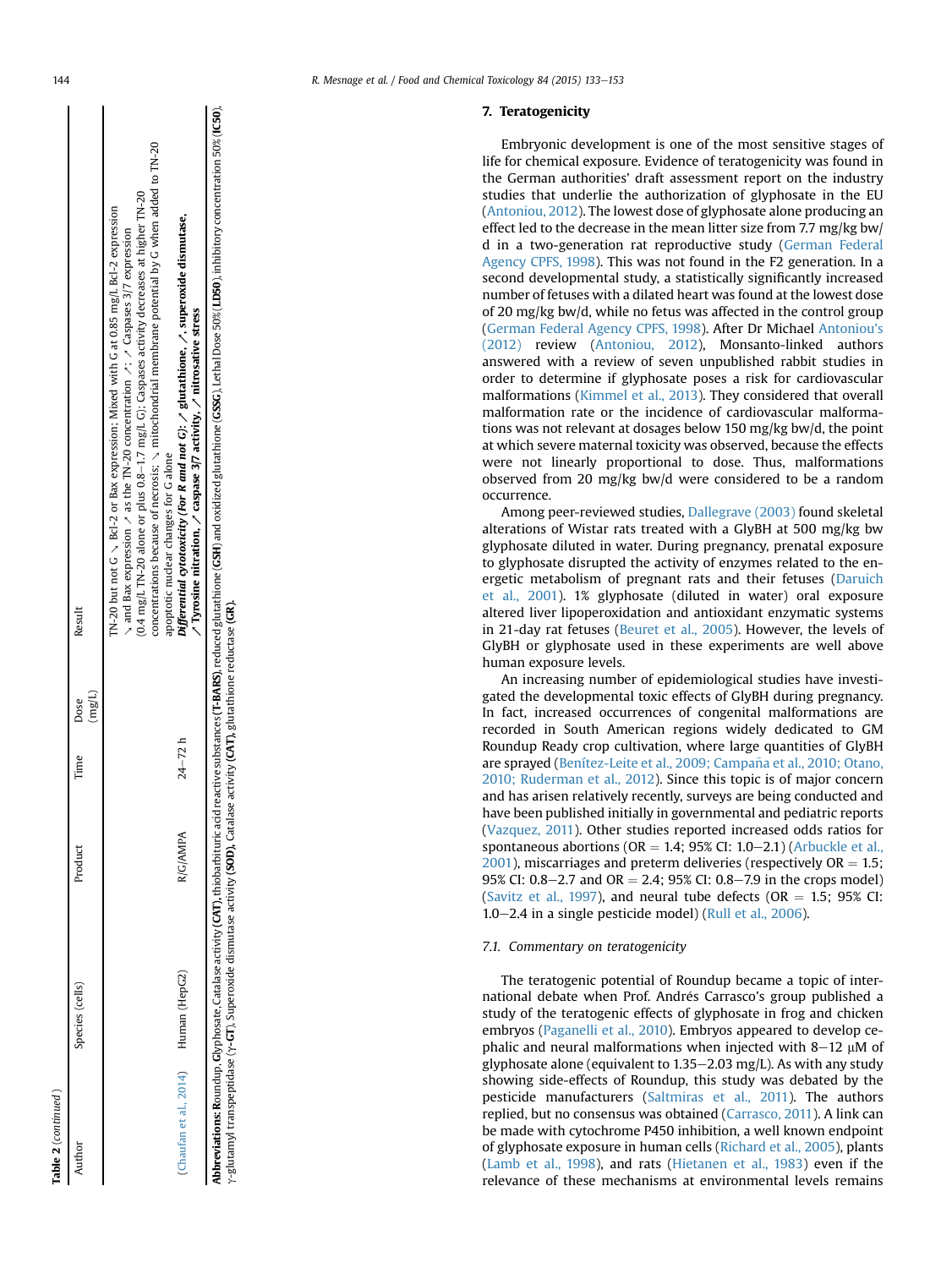uncertain. A major regulation in the retinoic acid pathways is the degradation of retinoic acid by the CYP26 enzyme. The inhibition of CYP26 is a coherent explanation of the teratogenic effects of glyphosate alone but remains to be experimentally tested.

Epidemiology findings are not statistically significant or are barely so, and some findings are published in Spanish in non peerreviewed reports for South American governments. Threats to children's health in Latin America are multifactorial and can be due to indoor and urban air pollution, but also to lead, asbestos, mercury, arsenic, pesticides; hazardous and electronic waste; and even to climate change [\(Laborde et al., 2015](#page-18-0)). Nevertheless, taken as a whole, the results are noteworthy. Moreover, similar congenital defects have been reported in piglets contaminated by glyphosate residues due to the consumption of Roundup Ready GMOs ([Krüger](#page-18-0) [et al., 2014](#page-18-0)).

## 8. General discussion and conclusive remarks

# 8.1. Adjuvants, contaminants or metabolites also explain the toxicity: differential effects with glyphosate

Differential effects between Roundup and glyphosate ([Tables 1](#page-5-0) [and 2](#page-5-0)) are observed in almost all peer-reviewed studies in various mammalian species in vivo ([Adam et al., 1997; Peixoto,](#page-16-0) [2005\)](#page-16-0) and in other species [\(Folmar et al., 1979; Frontera et al.,](#page-17-0) [2011; Moore et al., 2012; Tsui and Chu, 2003](#page-17-0)). The increased toxicity of the whole formulation in comparison with that of the socalled active principle glyphosate is clearly related to adjuvants. They can be toxic by themselves or facilitate a better uptake of environmental pollutants, and hence increase the body burden of the exposed organism. This is also underlined in reviews sponsored by pesticide manufacturers [\(Williams et al., 2012\)](#page-20-0). The toxicity of adjuvants appears as a general feature of pesticide toxicology, specifically shown in this major model of the main herbicide worldwide, GlyBH, but also described for other pesticides ([Eddleston et al., 2012](#page-17-0)). Out of 9 major declared active ingredients used in insecticides, fungicides or herbicides, 8 were up to 1000 times less toxic than their formulations on human cells in vitro, and in contrast to the general belief, Roundup was the most toxic of the herbicides and insecticides tested in formulation [\(Mesnage et al.,](#page-19-0) [2014\)](#page-19-0). We have summarized the toxic effects of GlyBHs major known adjuvants in [Table 3](#page-13-0).

The composition in adjuvants of different formulations appears to be highly variable [\(Table 3](#page-13-0)). First, it appears that most of them have been incompletely tested; chronic toxicity tests as well as information on neurodevelopmental, reproductive and transgenerational effects are generally lacking. In fact, the toxicity of adjuvants or contaminants identified in this investigation is highly variable. Some are relatively safe (sorbic acid, pelargonic acid or glycerine for instance) while others are highly toxic (ethoxylated adjuvants) and even considered to be carcinogenic (for methylparaben, sodium o-phenylphenate, 1,4-dioxane or formaldehyde) and may well be endocrine disruptors by themselves. However, they all have the same toxicological classification when they are included in a pesticide formulation (inert ingredient), but not when they are declared as active ingredients in other products.

We have focused on POEA as a model of GlyBH adjuvant, because it is one of the major surfactants used in GlyBH formulations. It appears that POEA is 10,000 times more toxic than glyphosate in three different human cell lines and is thus a good candidate for secondary side-effects of GlyBH [\(Mesnage et al.,](#page-19-0) [2013\)](#page-19-0). This finding cannot be attributed only to a phenomenon linked to cell cultures, because POEA also has serious consequences to the health of humans and rats in acute exposures [\(Adam et al.,](#page-16-0) [1997; Bradberry et al., 2004](#page-16-0)). POEA toxicity has also been shown in other models, for instance, in vivo in amphibians, crustaceans, fishes, and bacteria ([Folmar et al., 1979; Mann and Bidwell, 1999;](#page-17-0) [Mitchell et al., 1987; Tsui and Chu, 2003\)](#page-17-0).

When pesticide residues are found in tap water, food or feed, they arise from the total formulation, and never from the active ingredients only, which are never used alone. High volumes of adjuvants (also called surfactants) are used, and so they (or their breakdown products) can be found in the environment [\(Berge et al.,](#page-16-0) [2012\)](#page-16-0) and food [\(Shao et al., 2007; She et al., 2012\)](#page-20-0). Some adjuvants like alcohol ethoxylates can be found in ground water and soil interstitial water collected from farming areas [\(Krogh et al., 2002\)](#page-18-0) In fact, the half-life of POEA  $(21-42$  days) is even longer than for glyphosate  $(7-14$  days) in aquatic environments ([Giesy et al.,](#page-17-0) [2000\)](#page-17-0). Other contaminants like plasticizers can also play the role of adjuvants. This could apply to nonylphenol, a known endocrine disruptor, used as a surfactant in the form of nonylphenol ethoxylates ([Vinas and Watson, 2013\)](#page-20-0) and found as a contaminant in the environment ([Selvaraj et al., 2014](#page-19-0)). All the honey, pollen ([She et al.,](#page-20-0) [2012\)](#page-20-0) and wax samples monitored in a recent study were contaminated with high levels (up to 10 ppm) of nonylphenol polyethoxylates [\(Chen and Mullin, 2014](#page-17-0)).

An exposure to a single formulated pesticide must be considered to be co-exposure to an active principle and the adjuvants. The knowledge of adjuvant toxicity questions the use of glyphosate alone as the only active principle in chronic tests. Regulatory tests should be also performed with the formulated pesticide to better estimate health risks. We encourage regulators to ask for a complete reassessment of glyphosate formulations rather than glyphosate alone, in particular through a full life-span test on mammals at environmentally relevant doses, with detailed blood and urine analyses, taking into account principles from endocrinology and epigenetics ([Fig. 1](#page-15-0)).

#### 8.2. Validity of regulatory assessment

In the US system, the EPA reviews each registered pesticide every 15 years to determine whether it continues to meet Federal Insecticide, Fungicide, and Rodenticide Act (FIFRA) standards. Glyphosate's re-registration is expected in 2015. The current approval of the European Union (EU) commission for glyphosate commercialization (2002) is based on a German federal agency review. The next examination of glyphosate was originally scheduled for 2012 but was delayed. Germany (the rapporteur member state) has published its conclusions ([German Federal Agency BfR,](#page-17-0) [2014\)](#page-17-0). Germany has recommended an increase in the ADI from 0.3 to 0.5 mg/kg bw/d, even though more toxicity data have been published since the 2002 approval that cast doubt on the safety of the existing ADI ([Fig 2](#page-15-0)).

Liver and kidneys are clearly affected at doses lower than 350 mg/kg bw/d, which was considered the overall LOAEL in the last draft assessment report. Among studies reviewed, many of them have shown an increased AP activity at various levels. Overall, AP activity generally increases from 10 mg/kg bw/d while statistical significance is reached at different levels. The fact that the raw data is kept confidential prevents any meta-analysis of the chronic toxicity studies results. Among academic studies, biochemical signs of oxidative stress have been detected from 0.09 mg/kg bw/d of glyphosate alone after a subchronic exposure to rats [\(Larsen et al.,](#page-18-0) [2014, 2012](#page-18-0)). After a chronic exposure, a commercial formulation of GlyBH impaired liver and kidneys from 0.1 ppb dissolved in drinking water (Séralini et al., 2014a). Visceral and skeletal malformations arose from 20 mg/kg bw/d in regulatory studies ([Antoniou, 2012\)](#page-16-0). All these effects could be explained by the uncoupling effects on oxidative phosphorylation and the inhibition of cytochromes P450 or energy and metabolic enzymes by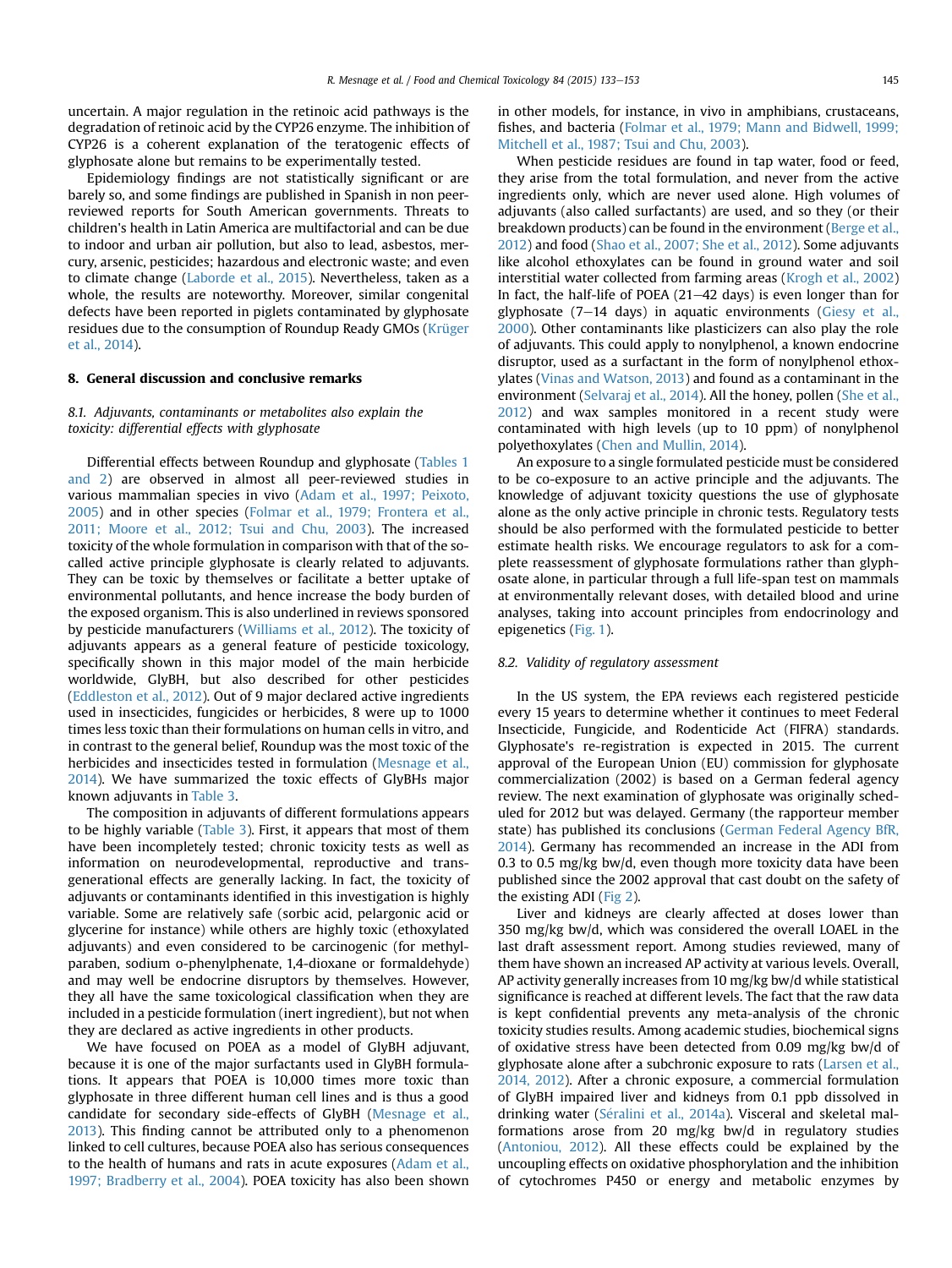#### <span id="page-13-0"></span>Table 3

Overview of the toxicological properties in mammals of known GlyBH adjuvants. Toxicity data are rarely published on these products. Thus the data reported here mainly came from regulatory reports used for the safety assessment of cosmetic products because most pesticide adjuvants are also considered to be generally recognized as safe for uses in cosmetic products. The most widely used surfactants in GlyBH are to date polyoxyethyleneamines (POEA). They are composed of <sup>a</sup> nitrogen atom bonded to two polyoxyethylene and one long-chain alkylgroup. The latter one derives from tallow, <sup>a</sup> mixture of animal fats, or from plant fats. Adjuvants have been primarily identified by their declaration on GlyBHs Material Safety Data Sheets (MSDS) extracted from the Monsanto Safety Data Sheets library (<http://www.sdslibrary.monsanto.com/Pages/Default.aspx>) - the concentration in a specific formulation is given as an example; \*, Adjuvants identified by Cox (2004) but not found by our MSDS survey were included; #, GlyBHs contaminants from the manufacturing process.

| Adjuvant/Contaminant                                     | Toxic effects                                                                                                                                                                                                                                                                                                                              |
|----------------------------------------------------------|--------------------------------------------------------------------------------------------------------------------------------------------------------------------------------------------------------------------------------------------------------------------------------------------------------------------------------------------|
| Ethoxylated tallowamine                                  | Toxicity of ethoxylated surfactants mainly due, and proportional, to the ethoxylate chain length (HERA, 2009). Products containing more than 5 and less than 14                                                                                                                                                                            |
| CAS 61791-26-2                                           | ethoxy units appear to be of higher acute oral toxicity.                                                                                                                                                                                                                                                                                   |
| $(-1-18\%)$ in different formulations)                   | For the major surfactant used in GlyBHs, ethoxylated tallowamine: In vitro cytotoxicity from 1 to 10 mg/L in different human cell types (Mesnage et al., 2013;                                                                                                                                                                             |
| <i>(Mesnage et al., 2013)</i>                            | Székács et al., 2014). NOAEL of 36 mg/kg bw/d in a rat suchronic toxicity study based on intestinal irritation at ~100 mg/kg bw/d (Williams et al., 2000). Irritation to                                                                                                                                                                   |
| Ethoxylated etheralkylamine                              | the gastrointestinal tract in dogs for CAS 61791-26-2 at 30 mg/kg bw/d, NOAEL was not established (Williams et al., 2000). NOAELs for maternal and developmental                                                                                                                                                                           |
| $(CAS 68478-96-6)$ $(7.5% in$                            | toxicity were 15 and 300 mg/kg bw/d, respectively (Williams et al., 2000). No toxicological data were found on chronic toxicity, carcinogenicity, neurotoxicity or                                                                                                                                                                         |
| Roundup® 450 Turbo)                                      | endocrine disrupting effects for these specific adjuvants. Extrapolation can be performed based on alcohol ethoxylate studies (HERA, 2009). In a 2-year feeding study                                                                                                                                                                      |
| Ethoxylated ether amine<br>(CAS 71486-88-9) (6% in       | with C12-14 alcohol ethoxylate 6.5, the NOAEL was 50 mg/kg bw/d. At the higher dose levels (i.e., 250 and 500 mg/kg bw/d) reduced food consumption and body<br>weight gain was observed. No carcinogenic effect observed with alcohol ethoxylate (HERA, 2009).                                                                             |
| Amenity Glyphosate 360)                                  |                                                                                                                                                                                                                                                                                                                                            |
| 1-Propanamine, 3-((C12-C15)alkyloxy)                     |                                                                                                                                                                                                                                                                                                                                            |
| derivs, ethoxylated (CAS 71486-88-9)                     |                                                                                                                                                                                                                                                                                                                                            |
| (7.5% in Roundup® MAX)                                   |                                                                                                                                                                                                                                                                                                                                            |
| Sodium sulphite                                          | From (OECD, 2008): There is no chronic toxicity study available with sodium sulfite. No indication of mutagenic or clastogenic activity up to cytotoxic concentrations.                                                                                                                                                                    |
| CAS 7757-83-7                                            | No teratogenic effect in rats, mice and rabbits. No toxicological data were found about carcinogenicity, reproductive toxicity, neurotoxicity or endocrine disrupting                                                                                                                                                                      |
| $\left(<=0.5\%$ in Roundup Max)                          | effects. Extrapolations based on chronic studies with other sulphites indicates low toxic effects. ADI of 0.7 mg/kg bw (expressed as sulfur dioxide), based on a NOAEL                                                                                                                                                                     |
|                                                          | of 72 mg/kg bw/d (expressed as sulfur dioxide) observed in a three generation animal study.                                                                                                                                                                                                                                                |
| Glycerine                                                | From (Cosmetic Ingredient Review, 2015; OECD, 2002): Naturally occurring compound. Repeated oral exposure by gavage does not induce adverse effects other than                                                                                                                                                                             |
| CAS 56-81-5                                              | local irritation of the gastro-intestinal tract. NOEL after a 2-year chronic exposure of rats was 10,000 mg/kg bw (20% in diet). No mutagenic effect (multiple tests) and                                                                                                                                                                  |
| (<2% in Roundup® Concentrate                             | no carcinogenic effects (at 20% in rat feed for 1 year or up to 10 g/kg for 2 years). Potentiating effect on the carcinogenicity of 4-Nitroquinoline 1-oxide in mice                                                                                                                                                                       |
| Weed & Grass Killer<br>Plus FastAct <sup>®</sup> Select) | (at 5% oral administration). No effects on fertility and reproductive performance (NOAEL 2000 mg/kg bw) or teratogenic effects (NOEL 1180 mg/kg bw).                                                                                                                                                                                       |
| Pelargonic acid                                          | From (Johnson et al., 2011): Occurs naturally in many plants. LOAEL of 100 ppm (lower body weight) in short term 28-days toxicity study. LOAEL for teratogenicity                                                                                                                                                                          |
| CAS 112-05-0                                             | greater than 1500 mg/kg bw/d. NOEL for maternal and developmental toxicity was 1500 mg/kg bw/d. No mutagenic effect. No dermal carcinogenic effects after                                                                                                                                                                                  |
| (~2% in Roundup® Expres 6H)                              | 50 mg/kg applied twice weekly to interscapular skin on the back of male mice for 80 weeks. No data for oral carcinogenicity. No toxicological data were found about                                                                                                                                                                        |
|                                                          | chronic toxicity, neurotoxicity or endocrine disrupting effects.                                                                                                                                                                                                                                                                           |
| Polyethylene glycol (5) undecyl ether                    | Reported oral LD50 values in rats: 1710 mg/kg bw (male) and <888 mg/kg bw (female) (NICNAS, 1993). No data found for chronic effects, teratogenic, developmental,                                                                                                                                                                          |
| CAS 34398-01-1                                           | neurotoxic or carcinogenic effects.                                                                                                                                                                                                                                                                                                        |
| (~1.5% in Roundup® Expres 6H)                            |                                                                                                                                                                                                                                                                                                                                            |
| Bis (2-hydroxyethyl) cocoalkylamine                      | EPA Screening level hazard characterization (EPA, 2010): Reported oral LD50 values in rats ranged from 1200 to >5000 mg/kg bw. Oral dietary studies were performed                                                                                                                                                                         |
| CAS 61791-31-9                                           | with rats (two) and dogs (one). In one 90-day rat study, there were gross and microscopic effects in the intestine and lymph nodes at 150 mg/kg bw/d; the NOAEL for                                                                                                                                                                        |
| $(-4-5\%$ in Roundup® FL 540)                            | systemic toxicity was 50 mg/kg bw/d. In the other 90-day rat study, the NOAEL was 12 mg/kg/d based on decreases in body weight gain and histopathological effects on                                                                                                                                                                       |
|                                                          | the intestine and lymph nodes at 400 mg/kg bw/d. The dog 90-day study resulted in a NOAEL of 13 mg/kg bw/d based on clinical signs, decreased body weight and<br>pathological changes in the intestine and lymph nodes at 40 mg/kg bw/d. No data found for chronic effects, teratogenic, developmental, neurotoxic or carcinogenic effects |
| Nitroryl, CAS 226563-63-9                                | No toxicological data were found.                                                                                                                                                                                                                                                                                                          |
| $(<$ 3% in Roundup® Flex)                                |                                                                                                                                                                                                                                                                                                                                            |
| Alkylpolyglycoside                                       | LD50 values in rats > 2000 mg/kg bw (Zoller U, 2004). No mutagenic or clastogenic effect. 1000 mg/kg bw/d is considered as the NOAEL for systemic toxicity after                                                                                                                                                                           |
| CAS 68515-73-1                                           | suchronic oral exposure. No estrogenic effects detected by the E-screen assay. No teratogenic or developmental effects in rats (100-1000 mg/kg bw/d)                                                                                                                                                                                       |
| $(<20\%$ in Roundup® Flex)                               | (Zoller U, 2004). Carcinogenicity studies were not found.                                                                                                                                                                                                                                                                                  |
| * Methylchloroisothiazolinone                            | Contact allergic reaction at permitted concentration in cosmetic (Lundov et al., 2011). Subchronic studies with a commercial                                                                                                                                                                                                               |
| CAS 26172-55-4                                           | methylisothiazolinone/methylchloroisothiazolinone (MIT/CMIT) mixture has evidenced toxic effects on liver and kidneys at 20–30 mg/kg bw/d (Cosmetic Ingredient                                                                                                                                                                             |
|                                                          | Review, 1992). Results from genotoxicity studies varied between the tests used. Maternally toxic in teratogenicity studies from 1.5 mg/kg bw/d. No treatment-related                                                                                                                                                                       |
|                                                          | neoplasms or evidence of systemic toxicity were observed in a carcinogenicity using the MIT/CMIT mixture (Burnett et al., 2010). No studies examining the                                                                                                                                                                                  |
|                                                          | carcinogenicity of MIT alone were available.                                                                                                                                                                                                                                                                                               |
| * FD&C Blue No. 1                                        | Data from the SCCNFP assessment (SCCNFP, 2004): NOAEL for chronic toxicity established at 1072 mg/kg bw/d for males and 631 mg/kg bw/d for females. In a                                                                                                                                                                                   |
| CAS 3844-45-9                                            | teratogenicity study, an increase in kidney abnormalities (hydronephrosis) in fetuses was seen at 600 mg/kg bw/d. No reproductive toxicity up to 1000 mg/kg                                                                                                                                                                                |
|                                                          | bw/day. No gene mutation or clastogenicity in mammalian cells. Carcinogenicity studies showed generally no effects, but the incidence of kidney tumors was increased<br>among male mice that had received a 0.15% dose in one study.                                                                                                       |
|                                                          |                                                                                                                                                                                                                                                                                                                                            |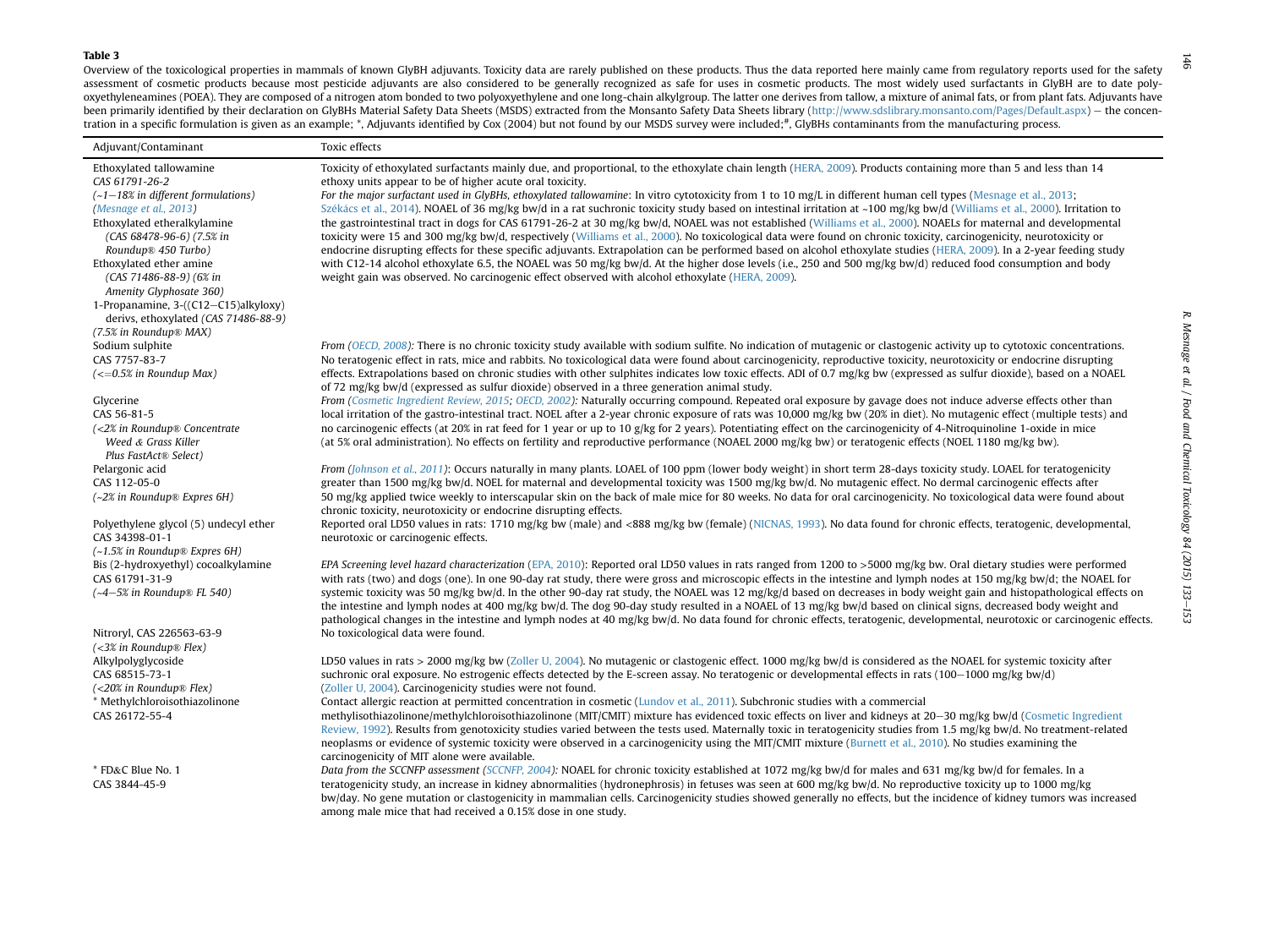| * 3-Iodo-2-propynyl butyl carbamate<br>CAS 55406-53-6   | Data from EPA Reregistration Eligibility Decision (EPA, 1997): Acute oral LD50 is 1795 mg/kg and 1056 mg/kg bw in males and females, respectively. Classified as a<br>Group $C$ – possible human carcinogen based increased tumor incidence (mammary fibroadenoma at 20 mg/kg bw/d) in several carcinogenicity studies. Systemic<br>lowest effect level was determined to be 20 mg/kg/d (decreased body weight gain in male rats in a chronic study). In teratogenicity studies, the NOAEL for maternal<br>and developmental toxicity were respectively determined at 20 and 50 mg/kg bw/d. Developmental toxicity was found at 125 mg/kg bw/d (incompletely ossification).                                                                                                                                                                                                                                                                                                                                                                                                                                                                     |
|---------------------------------------------------------|-------------------------------------------------------------------------------------------------------------------------------------------------------------------------------------------------------------------------------------------------------------------------------------------------------------------------------------------------------------------------------------------------------------------------------------------------------------------------------------------------------------------------------------------------------------------------------------------------------------------------------------------------------------------------------------------------------------------------------------------------------------------------------------------------------------------------------------------------------------------------------------------------------------------------------------------------------------------------------------------------------------------------------------------------------------------------------------------------------------------------------------------------|
| * Light aromatic petroleum distillate<br>CAS 64742-95-6 | A one year chronic toxicity study in rats (EPA, 2011) showed signs of liver toxicity such as, increased alanine aminotransferase and total protein in males, increased<br>relative liver [and kidney] weights in females and liver cell hypertrophy in both sexes at the dose of 500 mg/kg bw/d (LOAEL). The NOAEL was 125 mg/kg bw/d. No<br>evidence of genotoxicity (OECD, 2012). In a three-generation reproduction inhalation study in rats, LOAEL on parental generations was 495 ppm (2430 mg/m3)<br>based on reduced body weight (OECD, 2012). The LOAEC for development toxicity was 495 ppm (2430 mg/m3) based on the body weights reductions in the F3                                                                                                                                                                                                                                                                                                                                                                                                                                                                                |
| * Methylparaben CAS 99-76-3                             | offspring. No data found for carcinogenic effects or endocrine disrupting effects.<br>Data reviewed by Cosmetic Ingredient Review (CIR) Expert Panel (CIR, 2008): In chronic toxicity studies, methylparaben induced a reduction of body weight gain when<br>administered at 8% in rat diet during 96 weeks. No toxic effects were detected at 2%. In another study, rats were given subcutaneous injection of 3.5, 2, 1.5, 0.6 mg kg<br>methylparaben twice weekly during 52 weeks. Mammary fibroadenoma incidence was increased. Methylparaben induced the proliferation of mammary MCF-7 cells<br>at a concentration of $5.10^{-5}$ M. No binding was detected toward estrogen receptors. No teratogenic or male reproductive effects were detected in regulatory studies.<br>In uterotrophic assays, methylparaben produced a significant increase in uterine weight in immature CD1 mice at doses of 103 µmol/kg and above, but not at lower<br>doses of 3.62 and 36.2 µmol/kg. Overall, the NOAEL in uterotrophic assays was 5.5, 5.5, and 16.5 for immature CD1 mice, ovariectomized CD1 mice and immature<br>Wistar rats, respectively. |
| * Propylene Glycol                                      | Lesions of the lung, heart, liver, spleen, kidney, adrenals and testes in rats chronically administered with 1.23 and 2.45 g/kg bw/d (Fowles et al., 2013). No effects in a                                                                                                                                                                                                                                                                                                                                                                                                                                                                                                                                                                                                                                                                                                                                                                                                                                                                                                                                                                     |
| CAS 57-55-6                                             | comparable study with 0.25, 0.45, 0.95 and 1.9 g/kg bw. No potential for carcinogenicity. NOAEL for developmental toxicity was at least 10.0 mL/kg bw/d. Negligible<br>reproductive or developmental toxicity hazard to human health.                                                                                                                                                                                                                                                                                                                                                                                                                                                                                                                                                                                                                                                                                                                                                                                                                                                                                                           |
| * Sodium benzoate CAS 532-32-1                          | Data from OECD SIDS (OECD, 2001): No adverse effects at < 3145 mg/kg bw (rat 90-day study at 640-6290 mg/kg/d). There was increased mortality due to toxic<br>effects in livers and kidneys at 6290 mg/kg bw. Different results were obtained with in vitro genotoxicity assays. Sodium benzoate showed no genotoxicity in vivo.<br>Developmental effects occurred because of maternal toxicity (NOAEL = 1400 mg/kg bw/d, LOAEL = 2800 mg/kg bw/d). No carcinogenic effects were detected in mice<br>(life-long exposure to a 2% solution). No teratogenic effects were detected in 5 studies (doses ranging from 1.75 to 5600 mg/kg bw).                                                                                                                                                                                                                                                                                                                                                                                                                                                                                                       |
| * Sodium o-phenylphenate CAS 132-27-4                   | Classified as possibly carcinogenic to humans (Group 2B) (IARC, 1999). Tested in mice in one study and in rats in two studies. It induced tumors of the bladder and renal<br>pelvis in male rats in both studies and a marginal increase in the incidence of bladder tumors in female rats in one of the studies. There was no evidence of<br>carcinogenicity in mice. Mixed results were found in assays for genotoxicity in rodents in vivo and in cultured mammalian cells in vitro. A large number of<br>reproduction studies did not show any indication of estrogen-like or other endocrine effects (Bomhard et al., 2002). No teratogenic effects were observed in rats,<br>mice, and rabbits (Bomhard et al., 2002).                                                                                                                                                                                                                                                                                                                                                                                                                    |
| * Sorbic acid CAS 110-44-1                              | Very low level of mammalian toxicity (Walker, 1990), including acute, short-term and chronic toxicity/carcinogenicity tests, two-generation reproduction and<br>teratogenicity studies. No adverse effects detected in chronic studies at up to 10% of the diet.                                                                                                                                                                                                                                                                                                                                                                                                                                                                                                                                                                                                                                                                                                                                                                                                                                                                                |
| $*$ 1,4 Dioxane                                         | 1,4-dioxane caused mammary, liver and nasal cancers in laboratory rodents (Kano et al., 2009). Genotoxic effects of 1,4-dioxane are not clearly established but it acts                                                                                                                                                                                                                                                                                                                                                                                                                                                                                                                                                                                                                                                                                                                                                                                                                                                                                                                                                                         |
| Up to 300 ppm (USDA Forest Service, 2011)               | as a tumor promoter (Stickney et al., 2003); moreover, it had non-linear effects.                                                                                                                                                                                                                                                                                                                                                                                                                                                                                                                                                                                                                                                                                                                                                                                                                                                                                                                                                                                                                                                               |
| # N-nitroso-glyphosate                                  | N-nitroso compounds are genotoxic, carcinogenic to animals, and may play a role in human cancer development (Hebels et al., 2009)                                                                                                                                                                                                                                                                                                                                                                                                                                                                                                                                                                                                                                                                                                                                                                                                                                                                                                                                                                                                               |
| More than 1% in 8% of samples (EPA, 1993).              |                                                                                                                                                                                                                                                                                                                                                                                                                                                                                                                                                                                                                                                                                                                                                                                                                                                                                                                                                                                                                                                                                                                                                 |
| #Formaldehyde                                           | From EPA Hazard Summary (EPA, 2000): Acute and chronic inhalation in humans can result in respiratory symptoms and eye, nose, and throat irritation. Association                                                                                                                                                                                                                                                                                                                                                                                                                                                                                                                                                                                                                                                                                                                                                                                                                                                                                                                                                                                |
| 2.85% in a filtrate of glyphosate                       | between formaldehyde exposure and lung and nasopharyngeal cancer (human studies). Increased incidence of nasal squamous cell cancer (animal studies).                                                                                                                                                                                                                                                                                                                                                                                                                                                                                                                                                                                                                                                                                                                                                                                                                                                                                                                                                                                           |
| (Smith and Barclay, 1992)                               | EPA considers formaldehyde a probable human carcinogen (Group B1); IARC consider it carcinogenic to humans (Group 1).                                                                                                                                                                                                                                                                                                                                                                                                                                                                                                                                                                                                                                                                                                                                                                                                                                                                                                                                                                                                                           |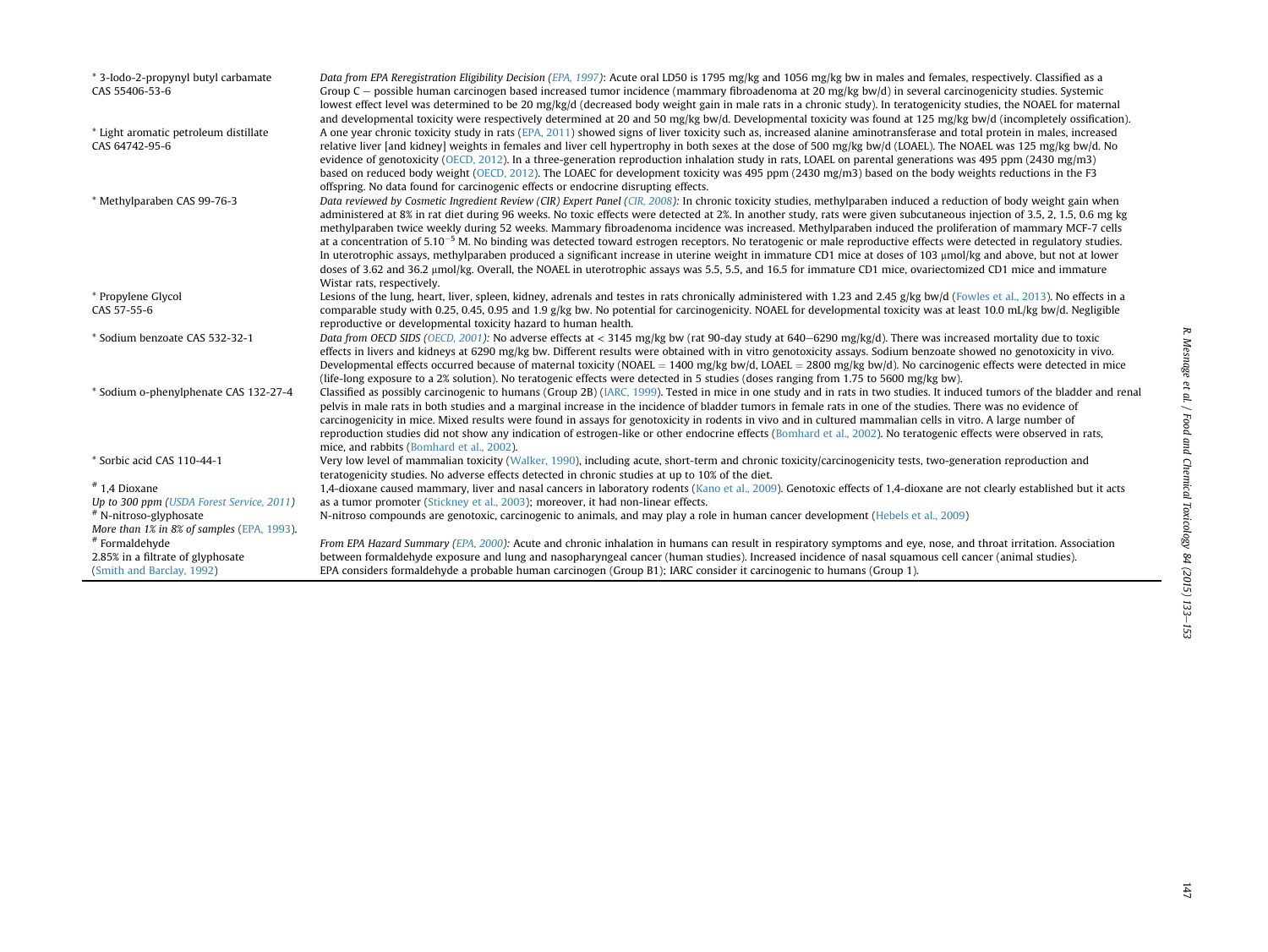<span id="page-15-0"></span>

Fig. 1. Differential effects of Roundup ingredients. Glyphosate, the declared active principle of Roundup, penetrates, and is stabilized because of adjuvants. Glyphosate inhibits aromatic ring synthesis and adjuvants help entry through membranes and to membrane-bound enzymes. This explains its toxic effects in plants through the inhibition of the 5-enolpyruvylshikimate-3-phosphate synthase (EPSPS) enzyme ([Boocock](#page-16-0) [and Coggins, 1983](#page-16-0)), but also some endocrine disrupting effects in mammals ([Richard](#page-19-0) [et al., 2005\)](#page-19-0). Glyphosate is also a metal chelator and has uncoupling effects on the mitochondrial chain [\(Olorunsogo et al., 1979](#page-19-0)). Adjuvants have been found to be more toxic than glyphosate [\(Mesnage et al., 2013](#page-19-0)).

glyphosate, causing endocrine disruption, oxidative stress and cellular damage, together with possible epigenetic alterations.

In addition, the real and various mixtures of GlyBH to which we are exposed have not been scientifically assessed by regulatory agencies. Adjuvants (such as POEA) amplify the toxicity by increasing glyphosate uptake in cells, or by adding their own toxicity through cell membrane disruption. According to the

amplification effects specific to adjuvants and other pollutants in vitro and in vivo, previously described, another safety "mixtures" factor could be applied for GlyBH. The exposure of animals at doses ranging from 1 to 10 mg/kg bw per day to 5000 or even 10,000 mg/ kg bw per day during their whole life is not relevant to conclude on the effects of exposures in the range of  $10-100 \mu$ g/kg bw per day. Major endpoints of toxicity for both Roundup and glyphosate, such as developmental, reproductive, transgenerational and even chronic effects on adults, still need to be investigated at relevant doses, at which endocrine disrupting effects may arise. The lack of investigation of low dose chronic effects and the neglect of nonmonotonic dose-response relationships make the safety conclusions below 50 mg/kg bw/d of glyphosate questionable. The first and minimal assessment would be to test the chronic toxicity/ carcinogenicity of glyphosate at its ADI over the whole life of a mammal, including a prenatal period exposure.

Before awaiting further mandatory and independent chronic assessment of pesticide formulations including Roundup, this large discrepancy should be borne in mind when forming policies for the protection of public health. Overall in the current regulatory assessment, any toxic effect is first suspected to be a false positive, arising by chance, rather than questioning whether no evidence of effect is a false negative result. We encourage regulators to ask for a complete re-evaluation of glyphosate formulations rather than glyphosate alone, taking into account loopholes in the current assessment.

### 8.3. Toxicity at environmental levels

Estimations of chronic exposures have been calculated in regulatory assessments by National Estimated Daily Intakes (NEDI) based on the Supervised Trials Median Residue (STMR) of glyphosate, considered to be realistic levels of pesticides found in food. Glyphosate NEDI calculated across various countries was maximal for children in Denmark at 0.0125 mg/kg bw. The German estimation gave a NEDI at 0.0073 mg/kg bw for the general population  $(14-80$  years). Based on limited studies using small cohorts, it is estimated that glyphosate is regularly found in urine at levels



Fig. 2. GlyBH toxicity is neglected in current regulation. The top line of the figure explains the regulatory tests and assessments driving glyphosate commercial authorizations. Glyphosate has never been tested at the ADI. The middle line represents regulatory limits for glyphosate alone established in the EU. The bottom line represents findings of toxicity below regulatory limits that were dismissed. Neglecting adjuvants has caused regulators to underestimate the toxicity of GlyBH by a factor of 1000 in vitro in an exposure of only 24 h ([Mesnage et al., 2013](#page-19-0)).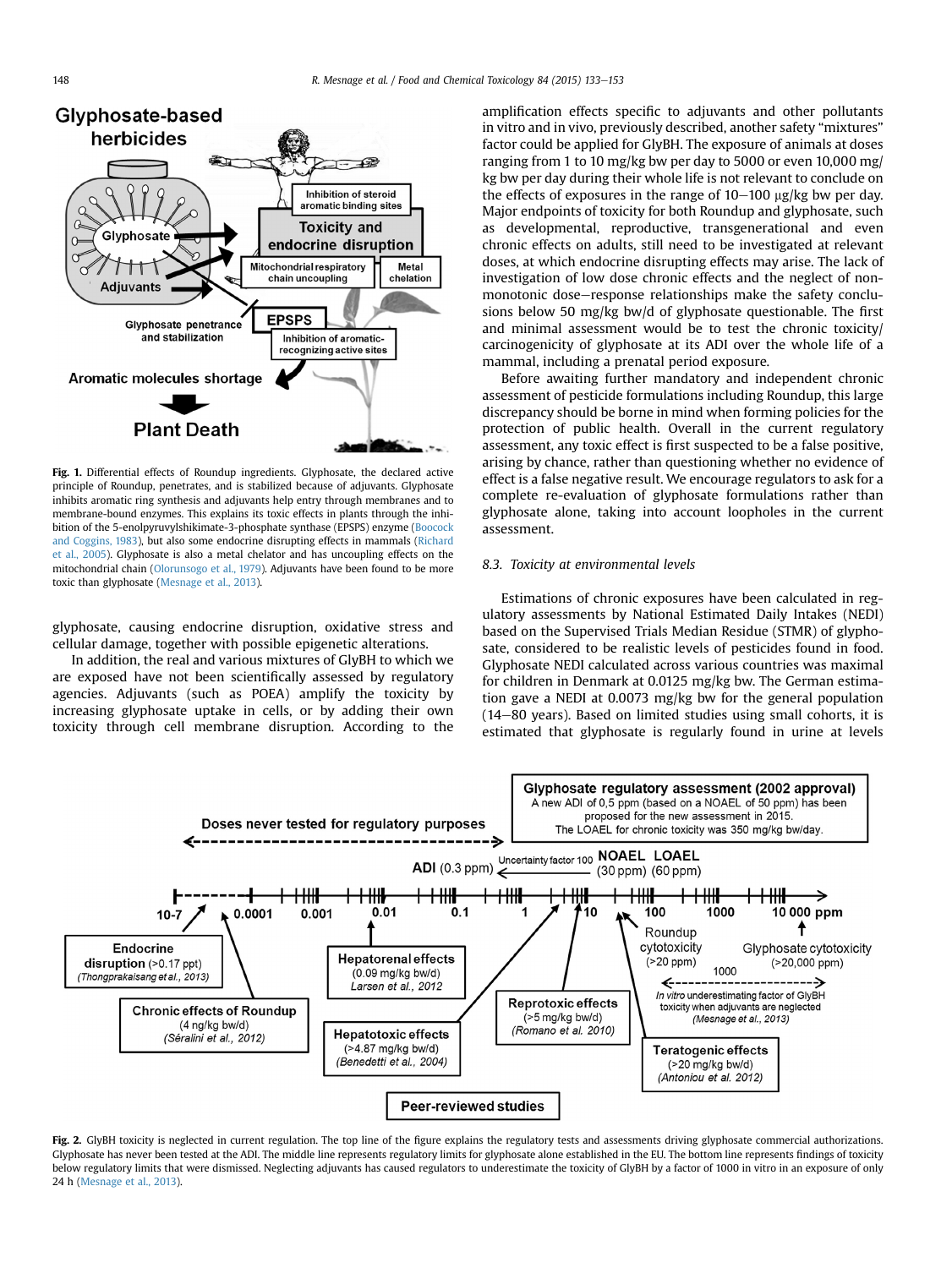<span id="page-16-0"></span>corresponding to a dietary daily intake of around  $0.1-3.3$   $\mu$ g/kg bw/ d ([Niemann et al., 2015\)](#page-19-0).

Taken together, studies performed below regulatory limits and relevant for environmental exposures, at best indicate the potential of glyphosate  $-$  and more importantly, the commercial formulations containing glyphosate  $-$  to cause endocrine related harmful effects at low levels over long periods. At this stage, it is not clear whether this is because of glyphosate, a formulation constituent, or the two together. Drawing any firm conclusion from these studies is not possible at this stage and further work is needed to determine the safety or risk of the herbicide alone or in formulations, especially at levels below the regulatory safe limits and over longer durations. However, glyphosate is never used alone in vivo, and GlyBH formulations have been proven toxic on several cellular and in vivo endpoints below regulatory limits in many studies. This was not the case for glyphosate alone, according to regulatory agencies. With appropriate study design it should be possible to segregate the effects due to glyphosate alone, constituent(s) of the formulation, or the two together. The current evidence presented above raises concerns and indicates the need for further studies. We call for a public, independent, transparent, multidisciplinary assessment of Roundup and other GlyBH.

#### Acknowledgments

We acknowledge the Regional Council of Low Normandy for R.M. fellowship, the Institute Bio Forschung Austria and the Ministry of Environment of Vienna, the Charles Leopold Mayer (FPH) and Denis Guichard Foundations, together with CRIIGEN, for structural support. We are equally thankful to Malongo, Léa Nature Foundation, and the JMG Foundation for their help.

#### Transparency document

Transparency document related to this article can be found online at <http://dx.doi.org/10.1016/j.fct.2015.08.012>.

#### References

- [Abarikwu, S.O., Akiri, O.F., Durojaiye, M.A., Adenike, A., 2015. Combined effects of](http://refhub.elsevier.com/S0278-6915(15)30034-X/sref1) [repeated administration of Bretmont Wipeout \(glyphosate\) and Ultrazin](http://refhub.elsevier.com/S0278-6915(15)30034-X/sref1) [\(atrazine\) on testosterone, oxidative stress and sperm quality of Wistar rats.](http://refhub.elsevier.com/S0278-6915(15)30034-X/sref1) [Toxicol. Mech. Methods 25, 70](http://refhub.elsevier.com/S0278-6915(15)30034-X/sref1)–[80](http://refhub.elsevier.com/S0278-6915(15)30034-X/sref1).
- [Acevedo, N., Davis, B., Schaeberle, C.M., Sonnenschein, C., Soto, A.M., 2013. Peri](http://refhub.elsevier.com/S0278-6915(15)30034-X/sref2)[natally administered bisphenol a acts as a mammary gland carcinogen in rats.](http://refhub.elsevier.com/S0278-6915(15)30034-X/sref2) [Environ. health Perspect. 121, 1040](http://refhub.elsevier.com/S0278-6915(15)30034-X/sref2)-[1046](http://refhub.elsevier.com/S0278-6915(15)30034-X/sref2).
- [Adam, A., Marzuki, A., Abdul Rahman, H., Abdul Aziz, M., 1997. The oral and](http://refhub.elsevier.com/S0278-6915(15)30034-X/sref3) [intratracheal toxicities of ROUNDUP and its components to rats. Vet. Hum.](http://refhub.elsevier.com/S0278-6915(15)30034-X/sref3) [Toxicol. 39, 147](http://refhub.elsevier.com/S0278-6915(15)30034-X/sref3)-[151.](http://refhub.elsevier.com/S0278-6915(15)30034-X/sref3)
- [Ahlers, I., Solar, P., Buresova, A., Ahlersova, E., 1998. Very low sensitivity of Wistar:](http://refhub.elsevier.com/S0278-6915(15)30034-X/sref4) [Han female rats to chemocarcinogens in mammary carcinogenesis induction.](http://refhub.elsevier.com/S0278-6915(15)30034-X/sref4) [Neoplasma 45, 373](http://refhub.elsevier.com/S0278-6915(15)30034-X/sref4)-[376](http://refhub.elsevier.com/S0278-6915(15)30034-X/sref4).
- [Antoniou, M., Habib, M.E.M., Howard, C.V., Jennings, R.C., Leifert, C., Nodari, R.O.,](http://refhub.elsevier.com/S0278-6915(15)30034-X/sref5) [Robinson, C.J., Fagan, J., 2012. Teratogenic effects of glyphosate-based herbi](http://refhub.elsevier.com/S0278-6915(15)30034-X/sref5)[cides: divergence of regulatory decisions from scienti](http://refhub.elsevier.com/S0278-6915(15)30034-X/sref5)fic evidence. J. Environ. [Anal. Toxicol. S4:006](http://refhub.elsevier.com/S0278-6915(15)30034-X/sref5).
- [Arbuckle, T.E., Lin, Z., Mery, L.S., 2001. An exploratory analysis of the effect of](http://refhub.elsevier.com/S0278-6915(15)30034-X/sref6) [pesticide exposure on the risk of spontaneous abortion in an Ontario farm](http://refhub.elsevier.com/S0278-6915(15)30034-X/sref6) population. Environ. Health Perspect. 109. 851-[857.](http://refhub.elsevier.com/S0278-6915(15)30034-X/sref6)
- [Armiliato, N., Ammar, D., Nezzi, L., Straliotto, M., Muller, Y.M., Nazari, E.M., 2014.](http://refhub.elsevier.com/S0278-6915(15)30034-X/sref7) [Changes in ultrastructure and expression of steroidogenic factor-1 in ovaries of](http://refhub.elsevier.com/S0278-6915(15)30034-X/sref7) zebrafi[sh Danio rerio exposed to glyphosate. J. Toxicol. Environ. Health A 77,](http://refhub.elsevier.com/S0278-6915(15)30034-X/sref7)  $405 - 414$  $405 - 414$  $405 - 414$
- [Arregui, M.C., Lenardon, A., Sanchez, D., Maitre, M.I., Scotta, R., Enrique, S., 2004.](http://refhub.elsevier.com/S0278-6915(15)30034-X/sref8) [Monitoring glyphosate residues in transgenic glyphosate-resistant soybean.](http://refhub.elsevier.com/S0278-6915(15)30034-X/sref8) [Pest Manag. Sci. 60, 163](http://refhub.elsevier.com/S0278-6915(15)30034-X/sref8)-[166](http://refhub.elsevier.com/S0278-6915(15)30034-X/sref8).
- [Astiz, M., de Alaniz, M.J., Marra, C.A., 2009a. Antioxidant defense system in rats](http://refhub.elsevier.com/S0278-6915(15)30034-X/sref9) [simultaneously intoxicated with agrochemicals. Environ. Toxicol. Pharmacol.](http://refhub.elsevier.com/S0278-6915(15)30034-X/sref9) [28, 465](http://refhub.elsevier.com/S0278-6915(15)30034-X/sref9)-[473](http://refhub.elsevier.com/S0278-6915(15)30034-X/sref9).
- [Astiz, M., de Alaniz, M.J., Marra, C.A., 2009b. Effect of pesticides on cell survival in](http://refhub.elsevier.com/S0278-6915(15)30034-X/sref10) [liver and brain rat tissues. Ecotoxicol. Environ. Saf. 72, 2025](http://refhub.elsevier.com/S0278-6915(15)30034-X/sref10)-[2032](http://refhub.elsevier.com/S0278-6915(15)30034-X/sref10).
- [Astiz, M., de Alaniz, M.J., Marra, C.A., 2012. The oxidative damage and in](http://refhub.elsevier.com/S0278-6915(15)30034-X/sref11)flammation [caused by pesticides are reverted by lipoic acid in rat brain. Neurochem. Int. 61,](http://refhub.elsevier.com/S0278-6915(15)30034-X/sref11)

[1231](http://refhub.elsevier.com/S0278-6915(15)30034-X/sref11)-1241

- [Astiz, M., de Alaniz, M.J.T., Marra, C.A., 2009c. The impact of simultaneous intoxi](http://refhub.elsevier.com/S0278-6915(15)30034-X/sref12)[cation with agrochemicals on the antioxidant defense system in rat. Pestic.](http://refhub.elsevier.com/S0278-6915(15)30034-X/sref12) [Biochem. Physiol. 94, 93](http://refhub.elsevier.com/S0278-6915(15)30034-X/sref12)-[99](http://refhub.elsevier.com/S0278-6915(15)30034-X/sref12).
- [Astiz, M., Hurtado de Catalfo, G.E., Garcia, M.N., Galletti, S.M., Errecalde, A.L., de](http://refhub.elsevier.com/S0278-6915(15)30034-X/sref13) [Alaniz, M.J., Marra, C.A., 2013. Pesticide-induced decrease in rat testicular ste](http://refhub.elsevier.com/S0278-6915(15)30034-X/sref13)[roidogenesis is differentially prevented by lipoate and tocopherol. Ecotoxicol.](http://refhub.elsevier.com/S0278-6915(15)30034-X/sref13) [Environ. Saf. 91, 129](http://refhub.elsevier.com/S0278-6915(15)30034-X/sref13)-[138](http://refhub.elsevier.com/S0278-6915(15)30034-X/sref13).
- Astiz, M., Zirulnik, F., Giménez, M.S., Alaniz, M. J. T. de, Marra, C.A., 2009d. Overview [of glyphosate toxicity and its commercial formulations evaluated in laboratory](http://refhub.elsevier.com/S0278-6915(15)30034-X/sref14) animal tests. Curr. Top. Toxicol.  $6.1-15$ .
- [Axelrad, J.C., Howard, C.V., McLean, W.G., 2003. The effects of acute pesticide](http://refhub.elsevier.com/S0278-6915(15)30034-X/sref15) [exposure on neuroblastoma cells chronically exposed to diazinon. Toxicology](http://refhub.elsevier.com/S0278-6915(15)30034-X/sref15)  $185, 67-78.$  $185, 67-78.$  $185, 67-78.$  $185, 67-78.$
- [Belle, R., Marc, J., Morales, J., Cormier, P., Mulner-Lorillon, O., 2012. Letter to the](http://refhub.elsevier.com/S0278-6915(15)30034-X/sref16) [editor: toxicity of roundup and glyphosate. J. Toxicol. Environ. Health B Crit. Rev.](http://refhub.elsevier.com/S0278-6915(15)30034-X/sref16) [15, 233](http://refhub.elsevier.com/S0278-6915(15)30034-X/sref16)-[235 author reply 236](http://refhub.elsevier.com/S0278-6915(15)30034-X/sref16)-[237.](http://refhub.elsevier.com/S0278-6915(15)30034-X/sref16)
- Benachour, N., Clair, E., Mesnage, R., Séralini, G.E., 2012. Endocrine Disruptors "New [Discoveries and Possible Progress of evaluation](http://refhub.elsevier.com/S0278-6915(15)30034-X/sref17)", Advances in Medicine and [Biology. Nova Science Publishers.](http://refhub.elsevier.com/S0278-6915(15)30034-X/sref17)
- [Benachour, N., S](http://refhub.elsevier.com/S0278-6915(15)30034-X/sref18)é[ralini, G.E., 2009. Glyphosate formulations induce apoptosis and](http://refhub.elsevier.com/S0278-6915(15)30034-X/sref18) [necrosis in human umbilical, embryonic, and placental cells. Chem. Res. Toxicol.](http://refhub.elsevier.com/S0278-6915(15)30034-X/sref18)  $22.97 - 105.$  $22.97 - 105.$
- Benachour, N., Sipahutar, H., Moslemi, S., Gasnier, C., Travert, C., Séralini, G.E., 2007. [Time- and dose-dependent effects of roundup on human embryonic and](http://refhub.elsevier.com/S0278-6915(15)30034-X/sref19)<br>[placental cells. Arch. Environ. Contam. Toxicol. 53, 126](http://refhub.elsevier.com/S0278-6915(15)30034-X/sref19)–[133](http://refhub.elsevier.com/S0278-6915(15)30034-X/sref19).
- [Benbrook, C.M., 2012. Impacts of genetically engineered crops on pesticide use in](http://refhub.elsevier.com/S0278-6915(15)30034-X/sref20) [the U.S.](http://refhub.elsevier.com/S0278-6915(15)30034-X/sref20)  $-$  the fi[rst sixteen years. Env. Sci. Eur. 24, 24](http://refhub.elsevier.com/S0278-6915(15)30034-X/sref20).
- [Benedetti, A.L., Vituri Cde, L., Trentin, A.G., Domingues, M.A., Alvarez-Silva, M., 2004.](http://refhub.elsevier.com/S0278-6915(15)30034-X/sref21) [The effects of sub-chronic exposure of Wistar rats to the herbicide Glyphosate-](http://refhub.elsevier.com/S0278-6915(15)30034-X/sref21)[Biocarb. Toxicol. Lett. 153, 227](http://refhub.elsevier.com/S0278-6915(15)30034-X/sref21)-[232.](http://refhub.elsevier.com/S0278-6915(15)30034-X/sref21)
- [Benedetti, D., Nunes, E., Sarmento, M., Porto, C., Dos Santos, C.E., Dias, J.F., da Silva, J.,](http://refhub.elsevier.com/S0278-6915(15)30034-X/sref22) [2013. Genetic damage in soybean workers exposed to pesticides: evaluation](http://refhub.elsevier.com/S0278-6915(15)30034-X/sref22) [with the comet and buccal micronucleus cytome assays. Mutat. Res. 752,](http://refhub.elsevier.com/S0278-6915(15)30034-X/sref22)  $28 - 33$  $28 - 33$
- Benítez-Leite, S., Macchi, M.L., Acosta, M., 2009. Malformaciones congénitas aso[ciadas a agrot](http://refhub.elsevier.com/S0278-6915(15)30034-X/sref23)ó[xicos \(Congenital malformations associated with toxic agricul](http://refhub.elsevier.com/S0278-6915(15)30034-X/sref23) [tural chemicals\). Arch. Pediatr. Urug. 80, 237](http://refhub.elsevier.com/S0278-6915(15)30034-X/sref23)-[247.](http://refhub.elsevier.com/S0278-6915(15)30034-X/sref23)
- [Berge, A., Cladiere, M., Gasperi, J., Coursimault, A., Tassin, B., Moilleron, R., 2012.](http://refhub.elsevier.com/S0278-6915(15)30034-X/sref24) [Meta-analysis of environmental contamination by alkylphenols. Environ. Sci.](http://refhub.elsevier.com/S0278-6915(15)30034-X/sref24) [Pollut. Res. Int. 19, 3798](http://refhub.elsevier.com/S0278-6915(15)30034-X/sref24)-[3819](http://refhub.elsevier.com/S0278-6915(15)30034-X/sref24).
- [Berthiaume, M., Boufaied, N., Moisan, A., Gaudreau, L., 2006. High levels of oxidative](http://refhub.elsevier.com/S0278-6915(15)30034-X/sref25) [stress globally inhibit gene transcription and histone acetylation. DNA Cell Biol.](http://refhub.elsevier.com/S0278-6915(15)30034-X/sref25) [25, 124](http://refhub.elsevier.com/S0278-6915(15)30034-X/sref25)-[134.](http://refhub.elsevier.com/S0278-6915(15)30034-X/sref25)
- [Beuret, C.J., Zirulnik, F., Gimenez, M.S., 2005. Effect of the herbicide glyphosate on](http://refhub.elsevier.com/S0278-6915(15)30034-X/sref26) [liver lipoperoxidation in pregnant rats and their fetuses. Reprod. Toxicol. 19,](http://refhub.elsevier.com/S0278-6915(15)30034-X/sref26)  $501 - 504$  $501 - 504$
- [Bolognesi, C., Bonatti, S., Degan, P., Gallerani, E., Peluso, M., Rabboni, R., Roggieri, P.,](http://refhub.elsevier.com/S0278-6915(15)30034-X/sref27) [Abbondandolo, A., 1997. Genotoxic activity of glyphosate and its technical](http://refhub.elsevier.com/S0278-6915(15)30034-X/sref27) [formulation roundup. J. Agric. Food Chem. 45, 1957](http://refhub.elsevier.com/S0278-6915(15)30034-X/sref27)-[1962.](http://refhub.elsevier.com/S0278-6915(15)30034-X/sref27)
- [Bolognesi, C., Carrasquilla, G., Volpi, S., Solomon, K.R., Marshall, E.J., 2009. Bio](http://refhub.elsevier.com/S0278-6915(15)30034-X/sref28)[monitoring of genotoxic risk in agricultural workers from](http://refhub.elsevier.com/S0278-6915(15)30034-X/sref28) five colombian re[gions: association to occupational exposure to glyphosate. J. Toxicol. Environ.](http://refhub.elsevier.com/S0278-6915(15)30034-X/sref28) [Health A 72, 986](http://refhub.elsevier.com/S0278-6915(15)30034-X/sref28)-[997.](http://refhub.elsevier.com/S0278-6915(15)30034-X/sref28)
- [Bomhard, E.M., Brendler-Schwaab, S.Y., Freyberger, A., Herbold, B.A., Leser, K.H.,](http://refhub.elsevier.com/S0278-6915(15)30034-X/sref29) [Richter, M., 2002. O-phenylphenol and its sodium and potassium salts: a](http://refhub.elsevier.com/S0278-6915(15)30034-X/sref29) [toxicological assessment. Crit. Rev. Toxicol. 32, 551](http://refhub.elsevier.com/S0278-6915(15)30034-X/sref29)-[625](http://refhub.elsevier.com/S0278-6915(15)30034-X/sref29).
- [Boocock, M.R., Coggins, J.R., 1983. Kinetics of 5-enolpyruvylshikimate-3-phosphate](http://refhub.elsevier.com/S0278-6915(15)30034-X/sref30) [synthase inhibition by glyphosate. FEBS Lett. 154, 127](http://refhub.elsevier.com/S0278-6915(15)30034-X/sref30)-[133](http://refhub.elsevier.com/S0278-6915(15)30034-X/sref30).
- [Bradberry, S.M., Proudfoot, A.T., Vale, J.A., 2004. Glyphosate poisoning. Toxicol. Rev.](http://refhub.elsevier.com/S0278-6915(15)30034-X/sref31) [23, 159](http://refhub.elsevier.com/S0278-6915(15)30034-X/sref31)-[167.](http://refhub.elsevier.com/S0278-6915(15)30034-X/sref31)
- [Burnett, C.L., Bergfeld, W.F., Belsito, D.V., Klaassen, C.D., Marks Jr., J.G., Shank, R.C.,](http://refhub.elsevier.com/S0278-6915(15)30034-X/sref32) [Slaga, T.J., Snyder, P.W., Alan Andersen, F., 2010. Final report of the safety](http://refhub.elsevier.com/S0278-6915(15)30034-X/sref32) [assessment of methylisothiazolinone. Int. J. Toxicol. 29, 187S](http://refhub.elsevier.com/S0278-6915(15)30034-X/sref32)-[213S](http://refhub.elsevier.com/S0278-6915(15)30034-X/sref32).
- [Burns, C.J., McIntosh, L.J., Mink, P.J., Jurek, A.M., Li, A.A., 2013. Pesticide exposure and](http://refhub.elsevier.com/S0278-6915(15)30034-X/sref33) [neurodevelopmental outcomes: review of the epidemiologic and animal](http://refhub.elsevier.com/S0278-6915(15)30034-X/sref33) [studies. J. Toxicol. Environ. Health B Crit. Rev. 16, 127](http://refhub.elsevier.com/S0278-6915(15)30034-X/sref33)-[283](http://refhub.elsevier.com/S0278-6915(15)30034-X/sref33).
- [Caglar, S., Kolankaya, D., 2008. The effect of sub-acute and sub-chronic exposure of](http://refhub.elsevier.com/S0278-6915(15)30034-X/sref34) [rats to the glyphosate-based herbicide Roundup. Environ. Toxicol. Pharmacol.](http://refhub.elsevier.com/S0278-6915(15)30034-X/sref34)  $25.57 - 62$  $25.57 - 62$
- Campaña, H., Pawluk, M.S., López Camelo, J.S., 2010. Prevalencia al nacimiento de 27 anomalías congénitas seleccionadas, en 7 regiones geográfi[cas de la Argentina.](http://refhub.elsevier.com/S0278-6915(15)30034-X/sref35) [Arch. Argent. Pediatr. 108, 409](http://refhub.elsevier.com/S0278-6915(15)30034-X/sref35)-[417.](http://refhub.elsevier.com/S0278-6915(15)30034-X/sref35)
- [Carrasco, A.E., 2011. Reply to the letter to the editor regarding our article \(paganelli](http://refhub.elsevier.com/S0278-6915(15)30034-X/sref36) [et al., 2010\). Chem. Res. Toxicol. 24, 610](http://refhub.elsevier.com/S0278-6915(15)30034-X/sref36)-[613.](http://refhub.elsevier.com/S0278-6915(15)30034-X/sref36)
- [Cassault-Meyer, E., Gress, S., S](http://refhub.elsevier.com/S0278-6915(15)30034-X/sref37)é[ralini, G.](http://refhub.elsevier.com/S0278-6915(15)30034-X/sref37)É., Galeraud-Denis, I., 2014. An acute [exposure to glyphosate-based herbicide alters aromatase levels in testis and](http://refhub.elsevier.com/S0278-6915(15)30034-X/sref37) [sperm nuclear quality. Environ. Toxicol. Pharmacol. 38 \(1\), 131](http://refhub.elsevier.com/S0278-6915(15)30034-X/sref37)-[140](http://refhub.elsevier.com/S0278-6915(15)30034-X/sref37).
- [Cattaneo, R., Clasen, B., Loro, V.L., de Menezes, C.C., Pretto, A., Baldisserotto, B.,](http://refhub.elsevier.com/S0278-6915(15)30034-X/sref38) [Santi, A., de Avila, L.A., 2011. Toxicological responses of Cyprinus carpio exposed](http://refhub.elsevier.com/S0278-6915(15)30034-X/sref38) [to a commercial formulation containing glyphosate. Bull. Environ. Contam.](http://refhub.elsevier.com/S0278-6915(15)30034-X/sref38) [Toxicol. 87, 597](http://refhub.elsevier.com/S0278-6915(15)30034-X/sref38)-[602.](http://refhub.elsevier.com/S0278-6915(15)30034-X/sref38)
- [Cattani, D., de Liz Oliveira Cavalli, V.L., Heinz Rieg, C.E., Domingues, J.T., Dal-Cim, T.,](http://refhub.elsevier.com/S0278-6915(15)30034-X/sref39) [Tasca, C.I., Mena Barreto Silva, F.R., Zamoner, A., 2014. Mechanisms underlying](http://refhub.elsevier.com/S0278-6915(15)30034-X/sref39) [the neurotoxicity induced by glyphosate-based herbicide in immature rat](http://refhub.elsevier.com/S0278-6915(15)30034-X/sref39)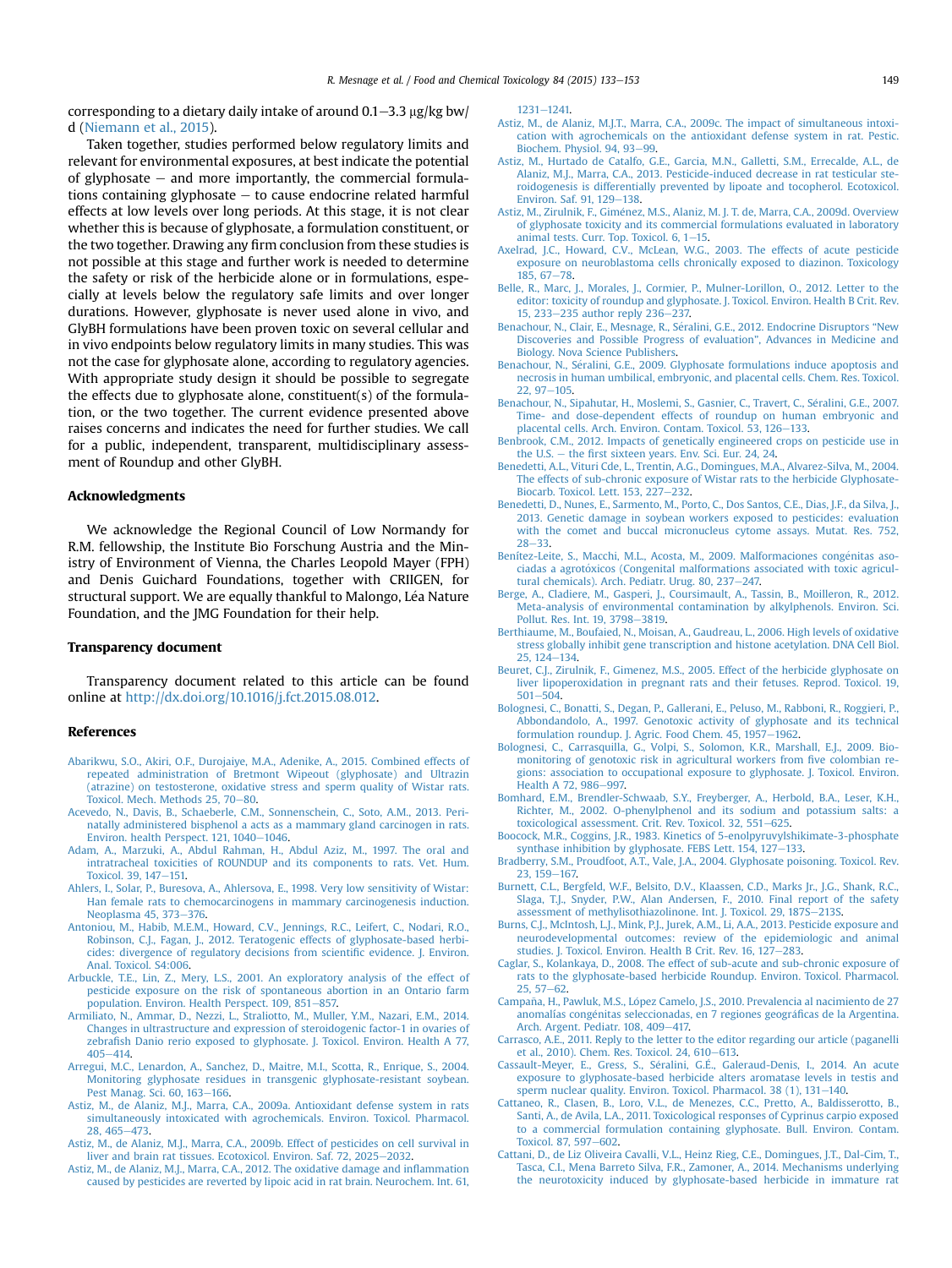- <span id="page-17-0"></span>[hippocampus: involvement of glutamate excitotoxicity. Toxicology 320, 34](http://refhub.elsevier.com/S0278-6915(15)30034-X/sref39)-[45](http://refhub.elsevier.com/S0278-6915(15)30034-X/sref39). [Cavas, T., Konen, S., 2007. Detection of cytogenetic and DNA damage in peripheral](http://refhub.elsevier.com/S0278-6915(15)30034-X/sref40) erythrocytes of goldfi[sh \(Carassius auratus\) exposed to a glyphosate formula](http://refhub.elsevier.com/S0278-6915(15)30034-X/sref40)[tion using the micronucleus test and the comet assay. Mutagenesis 22,](http://refhub.elsevier.com/S0278-6915(15)30034-X/sref40)
- [263](http://refhub.elsevier.com/S0278-6915(15)30034-X/sref40)-268 [Cavusoglu, K., Yapar, K., Oruc, E., Yalcin, E., 2011. Protective effect of Ginkgo biloba L.](http://refhub.elsevier.com/S0278-6915(15)30034-X/sref41) [leaf extract against glyphosate toxicity in Swiss albino mice. J. Med. Food 14,](http://refhub.elsevier.com/S0278-6915(15)30034-X/sref41) [1263](http://refhub.elsevier.com/S0278-6915(15)30034-X/sref41)-[1272](http://refhub.elsevier.com/S0278-6915(15)30034-X/sref41).
- [Cervera, A., Bayley, J.-P., Devilee, P., McCreath, K., 2009. Inhibition of succinate de](http://refhub.elsevier.com/S0278-6915(15)30034-X/sref42)[hydrogenase dysregulates histone modi](http://refhub.elsevier.com/S0278-6915(15)30034-X/sref42)fication in mammalian cells. Mol. Can[cer 8, 89](http://refhub.elsevier.com/S0278-6915(15)30034-X/sref42).
- [Chan, Y.C., Chang, S.C., Hsuan, S.L., Chien, M.S., Lee, W.C., Kang, J.J., Wang, S.C.,](http://refhub.elsevier.com/S0278-6915(15)30034-X/sref43) [Liao, J.W., 2007. Cardiovascular effects of herbicides and formulated adjuvants](http://refhub.elsevier.com/S0278-6915(15)30034-X/sref43) [on isolated rat aorta and heart. Toxicol. In Vitro 21, 595](http://refhub.elsevier.com/S0278-6915(15)30034-X/sref43)-[603.](http://refhub.elsevier.com/S0278-6915(15)30034-X/sref43)
- [Chaufan, G., Coalova, I., Rios de Molina Mdel, C., 2014. Glyphosate commercial](http://refhub.elsevier.com/S0278-6915(15)30034-X/sref44) [formulation causes cytotoxicity, oxidative effects, and apoptosis on human](http://refhub.elsevier.com/S0278-6915(15)30034-X/sref44) cells: differences with its active ingredient. Int. J. Toxicol.  $33, 29-38$ .
- [Chen, J., Mullin, C.A., 2014. Determination of nonylphenol ethoxylate and octyl](http://refhub.elsevier.com/S0278-6915(15)30034-X/sref45)[phenol ethoxylate surfactants in beehive samples by high performance liquid](http://refhub.elsevier.com/S0278-6915(15)30034-X/sref45)<br>[chromatography coupled to mass spectrometry. Food Chem. 158, 473](http://refhub.elsevier.com/S0278-6915(15)30034-X/sref45)–[479.](http://refhub.elsevier.com/S0278-6915(15)30034-X/sref45)
- [CIR, 2008. Final amended report on the safety assessment of methylparaben, eth](http://refhub.elsevier.com/S0278-6915(15)30034-X/sref46)[ylparaben, propylparaben, isopropylparaben, butylparaben, isobutylparaben,](http://refhub.elsevier.com/S0278-6915(15)30034-X/sref46) [and benzylparaben as used in cosmetic products. Int. J. Toxicol. 27 \(Suppl. 4\),](http://refhub.elsevier.com/S0278-6915(15)30034-X/sref46)  $1 - 82$  $1 - 82$
- [Clair, E., Mesnage, R., Travert, C., S](http://refhub.elsevier.com/S0278-6915(15)30034-X/sref47)e[ralini, G.E., 2012. A glyphosate-based herbicide](http://refhub.elsevier.com/S0278-6915(15)30034-X/sref47) [induces necrosis and apoptosis in mature rat testicular cells in vitro, and](http://refhub.elsevier.com/S0278-6915(15)30034-X/sref47)
- [testosterone decrease at lower levels. Toxicol. In Vitro 26, 269](http://refhub.elsevier.com/S0278-6915(15)30034-X/sref47)–[279.](http://refhub.elsevier.com/S0278-6915(15)30034-X/sref47)<br>[Clements, C., Ralph, S., Petras, M., 1997. Genotoxicity of select herbicides in Rana](http://refhub.elsevier.com/S0278-6915(15)30034-X/sref48) [catesbeiana tadpoles using the alkaline single-cell gel DNA electrophoresis](http://refhub.elsevier.com/S0278-6915(15)30034-X/sref48) [\(comet\) assay. Environ. Mol. Mutagen 29, 277](http://refhub.elsevier.com/S0278-6915(15)30034-X/sref48)-[288.](http://refhub.elsevier.com/S0278-6915(15)30034-X/sref48)
- [Contardo-Jara, V., Klingelmann, E., Wiegand, C., 2009. Bioaccumulation of glypho](http://refhub.elsevier.com/S0278-6915(15)30034-X/sref49)[sate and its formulation Roundup Ultra in Lumbriculus variegatus and its effects](http://refhub.elsevier.com/S0278-6915(15)30034-X/sref49) [on biotransformation and antioxidant enzymes. Environ. Pollut. 157, 57](http://refhub.elsevier.com/S0278-6915(15)30034-X/sref49)-[63](http://refhub.elsevier.com/S0278-6915(15)30034-X/sref49).
- Cosmetic Ingredient Review, 1992. 6 fi[nal report on the safety assessment of](http://refhub.elsevier.com/S0278-6915(15)30034-X/sref50) [methylisothiazolinone and methylchloroisothiazolinone. Int. J. Toxicol. 11,](http://refhub.elsevier.com/S0278-6915(15)30034-X/sref50)  $75 - 128$  $75 - 128$  $75 - 128$ .
- Cosmetic Ingredient Review, 2015. Final Report on the Safety Assessment of Glycerin as Used in Cosmetics. Available at: [http://online.personalcarecouncil.org/](http://online.personalcarecouncil.org/ctfa-static/online/lists/cir-pdfs/FR679u.pdf) [ctfa-static/online/lists/cir-pdfs/FR679u.pdf](http://online.personalcarecouncil.org/ctfa-static/online/lists/cir-pdfs/FR679u.pdf) (last access 29.05.15.).
- [Coupe, R.H., Kalkhoff, S.J., Capel, P.D., Gregoire, C., 2012. Fate and transport of](http://refhub.elsevier.com/S0278-6915(15)30034-X/sref52) [glyphosate and aminomethylphosphonic acid in surface waters of agricultural](http://refhub.elsevier.com/S0278-6915(15)30034-X/sref52) [basins. Pest Manag. Sci. 68 \(1\), 16](http://refhub.elsevier.com/S0278-6915(15)30034-X/sref52)-[30](http://refhub.elsevier.com/S0278-6915(15)30034-X/sref52).
- Coupe, R.H., Capel, P.D., 2015. Trends in pesticide use on soybean, corn, and cotton since the introduction of major genetically modified crops in the United States. Pest Manag. Sci. <http://dx.doi.org/10.1002/ps.4082>.
- [Cuffe, R.L., 2011. The inclusion of historical control data may reduce the power of a](http://refhub.elsevier.com/S0278-6915(15)30034-X/sref54) confi[rmatory study. Stat. Med. 30, 1329](http://refhub.elsevier.com/S0278-6915(15)30034-X/sref54)-[1338](http://refhub.elsevier.com/S0278-6915(15)30034-X/sref54).
- [Cuhra, M., Traavik, T., Bohn, T., 2013. Clone- and age-dependent toxicity of a](http://refhub.elsevier.com/S0278-6915(15)30034-X/sref55) [glyphosate commercial formulation and its active ingredient in Daphnia magna.](http://refhub.elsevier.com/S0278-6915(15)30034-X/sref55) [Ecotoxicology 22, 251](http://refhub.elsevier.com/S0278-6915(15)30034-X/sref55)-[262](http://refhub.elsevier.com/S0278-6915(15)30034-X/sref55).
- [Curtis, K.M., Savitz, D.A., Weinberg, C.R., Arbuckle, T.E., 1999. The effect of pesticide](http://refhub.elsevier.com/S0278-6915(15)30034-X/sref56) [exposure on time to pregnancy. Epidemiology 10, 112](http://refhub.elsevier.com/S0278-6915(15)30034-X/sref56)-[117.](http://refhub.elsevier.com/S0278-6915(15)30034-X/sref56)
- [Curwin, B.D., Hein, M.J., Sanderson, W.T., Striley, C., Heederik, D., Kromhout, H.,](http://refhub.elsevier.com/S0278-6915(15)30034-X/sref57) [Reynolds, S.J., Alavanja, M.C., 2007. Urinary pesticide concentrations among](http://refhub.elsevier.com/S0278-6915(15)30034-X/sref57) [children, mothers and fathers living in farm and non-farm households in iowa.](http://refhub.elsevier.com/S0278-6915(15)30034-X/sref57) [Ann. Occup. Hyg. 51, 53](http://refhub.elsevier.com/S0278-6915(15)30034-X/sref57)-[65.](http://refhub.elsevier.com/S0278-6915(15)30034-X/sref57)
- [Dallegrave, E., Mantese, F.D., Coelho, R.S., Pereira, J.D., Dalsenter, P.R., Langeloh, A.,](http://refhub.elsevier.com/S0278-6915(15)30034-X/sref58) [2003. The teratogenic potential of the herbicide glyphosate-Roundup in Wistar](http://refhub.elsevier.com/S0278-6915(15)30034-X/sref58) [rats. Toxicol. Lett. 142, 45](http://refhub.elsevier.com/S0278-6915(15)30034-X/sref58)-[52](http://refhub.elsevier.com/S0278-6915(15)30034-X/sref58).
- [Dallegrave, E., Mantese, F.D., Oliveira, R.T., Andrade, A.J., Dalsenter, P.R., Langeloh, A.,](http://refhub.elsevier.com/S0278-6915(15)30034-X/sref59) [2007. Pre- and postnatal toxicity of the commercial glyphosate formulation in](http://refhub.elsevier.com/S0278-6915(15)30034-X/sref59) [Wistar rats. Arch. Toxicol. 81, 665](http://refhub.elsevier.com/S0278-6915(15)30034-X/sref59)-[673](http://refhub.elsevier.com/S0278-6915(15)30034-X/sref59).
- [Daruich, J., Zirulnik, F., Gimenez, M.S., 2001. Effect of the herbicide glyphosate on](http://refhub.elsevier.com/S0278-6915(15)30034-X/sref60) [enzymatic activity in pregnant rats and their fetuses. Environ. Res. 85, 226](http://refhub.elsevier.com/S0278-6915(15)30034-X/sref60)-[231.](http://refhub.elsevier.com/S0278-6915(15)30034-X/sref60)
- [de Liz Oliveira Cavalli, V.L., Cattani, D., Elise Heinz Rieg, C., Pierozan, P., Zanatta, L.,](http://refhub.elsevier.com/S0278-6915(15)30034-X/sref61) [Benedetti Parisotto, E., Wilhelm Filho, D., Regina Mena Barreto Silva, F., Pessoa-](http://refhub.elsevier.com/S0278-6915(15)30034-X/sref61)[Pureur, R., Zamoner, A., 2013. Roundup disrupted male reproductive functions](http://refhub.elsevier.com/S0278-6915(15)30034-X/sref61) [by triggering calcium-mediated cell death in rat testis and sertoli cells. Free](http://refhub.elsevier.com/S0278-6915(15)30034-X/sref61) [Radic. Biol. Med. 65, 335](http://refhub.elsevier.com/S0278-6915(15)30034-X/sref61)-[346](http://refhub.elsevier.com/S0278-6915(15)30034-X/sref61).
- [De Roos, A.J., Blair, A., Rusiecki, J.A., Hoppin, J.A., Svec, M., Dosemeci, M.,](http://refhub.elsevier.com/S0278-6915(15)30034-X/sref62) [Sandler, D.P., Alavanja, M.C., 2005. Cancer incidence among glyphosate-exposed](http://refhub.elsevier.com/S0278-6915(15)30034-X/sref62) [pesticide applicators in the Agricultural Health Study. Environ. Health Perspect.](http://refhub.elsevier.com/S0278-6915(15)30034-X/sref62)  $113, 49 - 54.$  $113, 49 - 54.$  $113, 49 - 54.$  $113, 49 - 54.$
- Defarge, N., Mesnage, R., Gress, S., Séralini, G.E., 2012. Letter to the editor: devel[opmental and reproductive outcomes of roundup and glyphosate in humans](http://refhub.elsevier.com/S0278-6915(15)30034-X/sref63) [and animals. J. Toxicol. Environ. Health B Crit. Rev. 15, 433](http://refhub.elsevier.com/S0278-6915(15)30034-X/sref63)-[437 author reply](http://refhub.elsevier.com/S0278-6915(15)30034-X/sref63) [438](http://refhub.elsevier.com/S0278-6915(15)30034-X/sref63)e[440.](http://refhub.elsevier.com/S0278-6915(15)30034-X/sref63)
- [DG SANCO, 2013. EU Pesticides Database Pesticide EU-MRLs MRLs Updated on 21/](http://refhub.elsevier.com/S0278-6915(15)30034-X/sref64) [01/2013.](http://refhub.elsevier.com/S0278-6915(15)30034-X/sref64)
- [Eddleston, M., Street, J.M., Self, I., Thompson, A., King, T., Williams, N., Naredo, G.,](http://refhub.elsevier.com/S0278-6915(15)30034-X/sref65) [Dissanayake, K., Yu, L.M., Worek, F., John, H., Smith, S., Thiermann, H.,](http://refhub.elsevier.com/S0278-6915(15)30034-X/sref65) [Harris, J.B., Eddie Clutton, R., 2012. A role for solvents in the toxicity of agri](http://refhub.elsevier.com/S0278-6915(15)30034-X/sref65) $cutural$  organophosphorus pesticides. Toxicology 294, 94-[103.](http://refhub.elsevier.com/S0278-6915(15)30034-X/sref65)
- [EFSA, 2012. Guidance on selected default values to be used by the EFSA Scienti](http://refhub.elsevier.com/S0278-6915(15)30034-X/sref66)fic Committee, Scientifi[c Panels and Units in the absence of actual measured data.](http://refhub.elsevier.com/S0278-6915(15)30034-X/sref66)

[EFSA J. 10, 2579.](http://refhub.elsevier.com/S0278-6915(15)30034-X/sref66)

- [El-Demerdash, F.M., Yousef, M.I., Elagamy, E.I., 2001. In](http://refhub.elsevier.com/S0278-6915(15)30034-X/sref67)fluence of paraquat, glyph[osate, and cadmium on the activity of some serum enzymes and protein](http://refhub.elsevier.com/S0278-6915(15)30034-X/sref67) electrophoretic behavior (in vitro). J. Environ. Sci. Health B  $36, 29-42$ .
- [El-Shenawy, N.S., 2009. Oxidative stress responses of rats exposed to Roundup and](http://refhub.elsevier.com/S0278-6915(15)30034-X/sref68) [its active ingredient glyphosate. Environ. Toxicol. Pharmacol. 28, 379](http://refhub.elsevier.com/S0278-6915(15)30034-X/sref68)-[385](http://refhub.elsevier.com/S0278-6915(15)30034-X/sref68).
- [Engel, L.S., Hill, D.A., Hoppin, J.A., Lubin, J.H., Lynch, C.F., Pierce, J., Samanic, C.,](http://refhub.elsevier.com/S0278-6915(15)30034-X/sref69) [Sandler, D.P., Blair, A., Alavanja, M.C., 2005. Pesticide use and breast cancer risk](http://refhub.elsevier.com/S0278-6915(15)30034-X/sref69) [among farmers' wives in the agricultural health study. Am. J. Epidemiol. 161,](http://refhub.elsevier.com/S0278-6915(15)30034-X/sref69)  $121 - 135$  $121 - 135$ .
- [EPA, 1993. R.E.D. FACTS Glyphosate. EPA-738-F-93](http://refhub.elsevier.com/S0278-6915(15)30034-X/sref221)-[011.](http://refhub.elsevier.com/S0278-6915(15)30034-X/sref221)
- [EPA, 1997. Reregistration Eligibility Decision for 3-iodo-2-propynyl Butylcarbamate\(](http://refhub.elsevier.com/S0278-6915(15)30034-X/sref71) [IPBC\).](http://refhub.elsevier.com/S0278-6915(15)30034-X/sref71)
- EPA, 2000. Formaldehyde. Hazard Summary-created in April 1992. Revised in January 2000. Available at: <http://www.epa.gov/ttnatw01/hlthef/formalde.html> (last access 03.06.15.).
- [EPA, 2009a. Glyphosate: Human Health Assessment Scoping Document in Support](http://refhub.elsevier.com/S0278-6915(15)30034-X/sref76) [of Registration Review. EPA-HQ-OPP-2009-0361.](http://refhub.elsevier.com/S0278-6915(15)30034-X/sref76)
- [EPA, 2009b. Glyphosate Final Work Plan. Docket EPA-HQ-OPP-2009-0361-0042.](http://refhub.elsevier.com/S0278-6915(15)30034-X/sref73)
- EPA, 2010. Screening Level Hazard Characterization: Fatty Nitrogen Derived Amines Category. Available at: [http://www.epa.gov/chemrtk/hpvis/hazchar/Category\\_](http://www.epa.gov/chemrtk/hpvis/hazchar/Category_FND%20Amines_September_2010.pdf) [FND%20Amines\\_September\\_2010.pdf](http://www.epa.gov/chemrtk/hpvis/hazchar/Category_FND%20Amines_September_2010.pdf) (last access 29.05.15.).
- [EPA, 2011. Edition of the Drinking Water Standards and Health Advisories. EPA 820-](http://refhub.elsevier.com/S0278-6915(15)30034-X/sref223)  $R - 11 - 002$  $R - 11 - 002$
- EPA, 2011. Hazard Characterization Document, Gasoline Blending Streams Category. Available at: [http://www.epa.gov/chemrtk/hpvis/hazchar/Category\\_Gasoline%](http://www.epa.gov/chemrtk/hpvis/hazchar/Category_Gasoline%20Blending%20Streams_December_2011.pdf) [20Blending%20Streams\\_December\\_2011.pdf](http://www.epa.gov/chemrtk/hpvis/hazchar/Category_Gasoline%20Blending%20Streams_December_2011.pdf) (last access 01.06.15.).
- EPA, 2012. Pesticide Industry Sales and Usage. [http://www.epa.gov/opp00001/](http://www.epa.gov/opp00001/pestsales/) [pestsales/](http://www.epa.gov/opp00001/pestsales/).
- [Eriksson, M., Hardell, L., Carlberg, M., Akerman, M., 2008. Pesticide exposure as risk](http://refhub.elsevier.com/S0278-6915(15)30034-X/sref77) [factor for non-Hodgkin lymphoma including histopathological subgroup anal](http://refhub.elsevier.com/S0278-6915(15)30034-X/sref77)[ysis. Int. J. Cancer 123, 1657](http://refhub.elsevier.com/S0278-6915(15)30034-X/sref77)-[1663.](http://refhub.elsevier.com/S0278-6915(15)30034-X/sref77)
- [European Commission, 2002. Review Report for the Active Substance Glyphosate](http://refhub.elsevier.com/S0278-6915(15)30034-X/sref78) [\(No. 6511/VI/99-](http://refhub.elsevier.com/S0278-6915(15)30034-X/sref78)final): Health & [Consumer Protection Directorate-general,](http://refhub.elsevier.com/S0278-6915(15)30034-X/sref78) Directorate  $E -$  [Food Safety: Plant Health, Animal Health and Welfare, Inter](http://refhub.elsevier.com/S0278-6915(15)30034-X/sref78)[national Questions, E1-plant Health.](http://refhub.elsevier.com/S0278-6915(15)30034-X/sref78)
- European Commission, 2007. The Use of Plant Protection Products in the European Union. [http://epp.eurostat.ec.europa.eu/.](http://epp.eurostat.ec.europa.eu/)
- [Fielden, M.R., Brennan, R., Gollub, J., 2007. A gene expression biomarker provides](http://refhub.elsevier.com/S0278-6915(15)30034-X/sref80) [early prediction and mechanistic assessment of hepatic tumor induction by](http://refhub.elsevier.com/S0278-6915(15)30034-X/sref80) [nongenotoxic chemicals. Toxicol. Sci. 99, 90](http://refhub.elsevier.com/S0278-6915(15)30034-X/sref80)-[100.](http://refhub.elsevier.com/S0278-6915(15)30034-X/sref80)
- [Folmar, L.C., Sanders, H.O., Julin, A.M., 1979. Toxicity of the herbicide glyphosphate](http://refhub.elsevier.com/S0278-6915(15)30034-X/sref81) and several of its formulations to fi[sh and aquatic invertebrates. Arch. Environ.](http://refhub.elsevier.com/S0278-6915(15)30034-X/sref81) [Contam. Toxicol. 8, 269](http://refhub.elsevier.com/S0278-6915(15)30034-X/sref81)-[278](http://refhub.elsevier.com/S0278-6915(15)30034-X/sref81).
- [Food and Chemical Toxicology, 2014. Retraction notice to](http://refhub.elsevier.com/S0278-6915(15)30034-X/sref82) "Long term toxicity of a [Roundup herbicide and a Roundup-tolerant genetically modi](http://refhub.elsevier.com/S0278-6915(15)30034-X/sref82)fied maize". Food [Chem. Toxicol. 50 \(2012\), 4221](http://refhub.elsevier.com/S0278-6915(15)30034-X/sref82)-[4231 by Food and Chemical Toxicology 63, 244](http://refhub.elsevier.com/S0278-6915(15)30034-X/sref82).

[Fowles, J.R., Banton, M.I., Pottenger, L.H., 2013. A toxicological review of the pro](http://refhub.elsevier.com/S0278-6915(15)30034-X/sref83)[pylene glycols. Crit. Rev. Toxicol. 43, 363](http://refhub.elsevier.com/S0278-6915(15)30034-X/sref83)-[390](http://refhub.elsevier.com/S0278-6915(15)30034-X/sref83).

- [Frontera, J.L., Vatnick, I., Chaulet, A., Rodriguez, E.M., 2011. Effects of glyphosate and](http://refhub.elsevier.com/S0278-6915(15)30034-X/sref84) [polyoxyethylenamine on growth and energetic reserves in the freshwater](http://refhub.elsevier.com/S0278-6915(15)30034-X/sref84) crayfi[sh Cherax quadricarinatus \(Decapoda, Parastacidae\). Arch. Environ. Con](http://refhub.elsevier.com/S0278-6915(15)30034-X/sref84)[tam. Toxicol. 61, 590](http://refhub.elsevier.com/S0278-6915(15)30034-X/sref84)-[598.](http://refhub.elsevier.com/S0278-6915(15)30034-X/sref84)
- [Garry, V.F., Harkins, M.E., Erickson, L.L., Long-Simpson, L.K., Holland, S.E.,](http://refhub.elsevier.com/S0278-6915(15)30034-X/sref85) [Burroughs, B.L., 2002. Birth defects, season of conception, and sex of children](http://refhub.elsevier.com/S0278-6915(15)30034-X/sref85) [born to pesticide applicators living in the Red River Valley of Minnesota, USA.](http://refhub.elsevier.com/S0278-6915(15)30034-X/sref85) [Environ. Health Perspect. 110 \(Suppl. 3\), 441](http://refhub.elsevier.com/S0278-6915(15)30034-X/sref85)-[449](http://refhub.elsevier.com/S0278-6915(15)30034-X/sref85).
- Gasnier, C., Dumont, C., Benachour, N., Clair, E., Chagnon, M.C., Séralini, G.E., 2009. [Glyphosate-based herbicides are toxic and endocrine disruptors in human cell](http://refhub.elsevier.com/S0278-6915(15)30034-X/sref86) [lines. Toxicology 262, 184](http://refhub.elsevier.com/S0278-6915(15)30034-X/sref86)-[191.](http://refhub.elsevier.com/S0278-6915(15)30034-X/sref86)
- [Gasnier, C., Laurant, C., Decroix-Laporte, C., Mesnage, R., Clair, E., Travert, C.,](http://refhub.elsevier.com/S0278-6915(15)30034-X/sref87) Seralini, G.E., 2011. Defi[ned plant extracts can protect human cells against](http://refhub.elsevier.com/S0278-6915(15)30034-X/sref87) [combined xenobiotic effects. J. Occup. Med. Toxicol. 6, 3.](http://refhub.elsevier.com/S0278-6915(15)30034-X/sref87)
- [Gehin, A., Guillaume, Y.C., Millet, J., Guyon, C., Nicod, L., 2005. Vitamins C and E](http://refhub.elsevier.com/S0278-6915(15)30034-X/sref88) [reverse effect of herbicide-induced toxicity on human epidermal cells HaCaT: a](http://refhub.elsevier.com/S0278-6915(15)30034-X/sref88) [biochemometric approach. Int. J. Pharm. 288, 219](http://refhub.elsevier.com/S0278-6915(15)30034-X/sref88)-[226.](http://refhub.elsevier.com/S0278-6915(15)30034-X/sref88)
- [Gehin, A., Guyon, C., Nicod, L., 2006. Glyphosate-induced antioxidant imbalance in](http://refhub.elsevier.com/S0278-6915(15)30034-X/sref89) [HaCaT: the protective effect of vitamins C and E. Environ. Toxicol. Pharmacol.](http://refhub.elsevier.com/S0278-6915(15)30034-X/sref89)  $22.27 - 34.$  $22.27 - 34.$
- [George, J., Prasad, S., Mahmood, Z., Shukla, Y., 2010. Studies on glyphosate-induced](http://refhub.elsevier.com/S0278-6915(15)30034-X/sref90) [carcinogenicity in mouse skin: a proteomic approach. J. Proteom. 73, 951](http://refhub.elsevier.com/S0278-6915(15)30034-X/sref90)-[964](http://refhub.elsevier.com/S0278-6915(15)30034-X/sref90).
- German Federal Agency BfR, 2014. The BfR Has Finalised its Draft Report for the Reevaluation of Glyphosate. Available at: [http://www.bfr.bund.de/en/the\\_bfr\\_has\\_](http://www.bfr.bund.de/en/the_bfr_has_finalised_its_draft_report_for_the_re_evaluation_of_glyphosate-188632.html) fi[nalised\\_its\\_draft\\_report\\_for\\_the\\_re\\_evaluation\\_of\\_glyphosate-188632.html.](http://www.bfr.bund.de/en/the_bfr_has_finalised_its_draft_report_for_the_re_evaluation_of_glyphosate-188632.html)
- [German Federal Agency CPFS, 1998. Monograph on Glyphosate by the German](http://refhub.elsevier.com/S0278-6915(15)30034-X/sref92) [Federal Agency for Consumer Protection and Food Safety. Annex B-5: Toxi](http://refhub.elsevier.com/S0278-6915(15)30034-X/sref92)[cology and metabolism, 136.](http://refhub.elsevier.com/S0278-6915(15)30034-X/sref92)
- Germany Rapporteur Member State, 2015. Glyphosate Renewal Assessment Report. Available at: [http://dar.efsa.europa.eu/dar-web/provision.](http://dar.efsa.europa.eu/dar-web/provision)
- [Giesy, J., Dobson, S., Solomon, K., 2000. Ecotoxicological Risk Assessment for](http://refhub.elsevier.com/S0278-6915(15)30034-X/sref94) [Roundup\(R\) Herbicide. In Reviews of Environmental Contamination and Toxi](http://refhub.elsevier.com/S0278-6915(15)30034-X/sref94)[cology, pp. 35](http://refhub.elsevier.com/S0278-6915(15)30034-X/sref94)-[120.](http://refhub.elsevier.com/S0278-6915(15)30034-X/sref94)
- [Giknis, M.L.A., Clifford, C.B., 2004. Compilation of Spontaneous Neoplastic Lesions](http://refhub.elsevier.com/S0278-6915(15)30034-X/sref95) [and Survival in Crl:CD \(SD\) Rats from Control Groups. Charles River](http://refhub.elsevier.com/S0278-6915(15)30034-X/sref95) [Laboratories.](http://refhub.elsevier.com/S0278-6915(15)30034-X/sref95)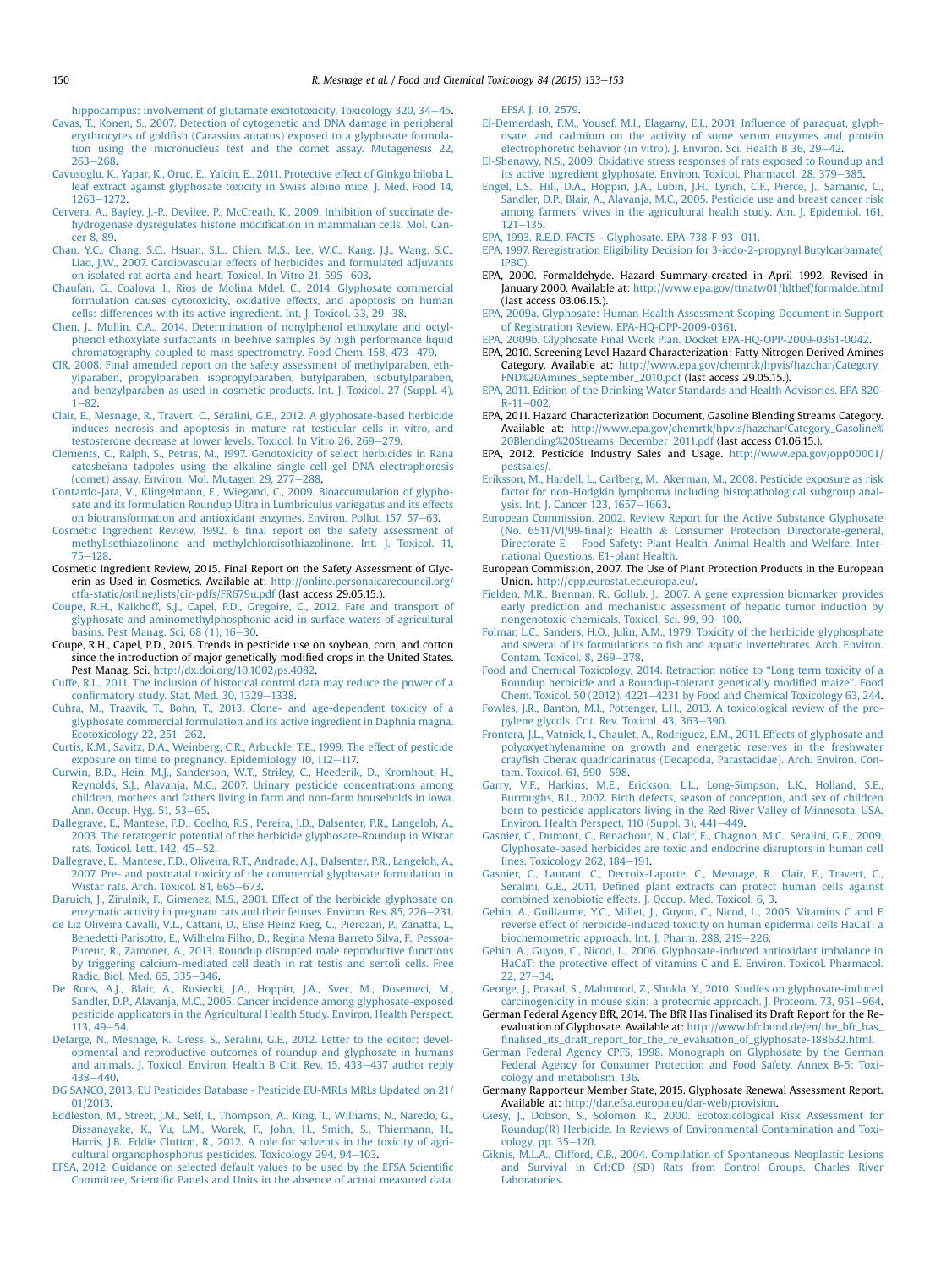- <span id="page-18-0"></span>[Glusczak, L., dos Santos Miron, D., Crestani, M., Braga da Fonseca, M., de Araujo](http://refhub.elsevier.com/S0278-6915(15)30034-X/sref96) [Pedron, F., Duarte, M.F., Vieira, V.L., 2006. Effect of glyphosate herbicide on](http://refhub.elsevier.com/S0278-6915(15)30034-X/sref96) [acetylcholinesterase activity and metabolic and hematological parameters in](http://refhub.elsevier.com/S0278-6915(15)30034-X/sref96) [piava \(Leporinus obtusidens\). Ecotoxicol. Environ. Saf. 65, 237](http://refhub.elsevier.com/S0278-6915(15)30034-X/sref96)-[241.](http://refhub.elsevier.com/S0278-6915(15)30034-X/sref96)<br>Glusczak. L., Miron. Ddos. S., Moraes. B.S., Simoes. R.R., Schetin.
- Miron Ddos, S., Moraes, B.S., Simoes, R.R., Schetinger, M.R., [Morsch, V.M., Loro, V.L., 2007. Acute effects of glyphosate herbicide on meta](http://refhub.elsevier.com/S0278-6915(15)30034-X/sref97)[bolic and enzymatic parameters of silver cat](http://refhub.elsevier.com/S0278-6915(15)30034-X/sref97)fish (Rhamdia quelen). Comp. [Biochem. Physiol. C Toxicol. Pharmacol. 146, 519](http://refhub.elsevier.com/S0278-6915(15)30034-X/sref97)-[524.](http://refhub.elsevier.com/S0278-6915(15)30034-X/sref97)
- [Greim, H., Saltmiras, D., Mostert, V., Strupp, C., 2015. Evaluation of carcinogenic](http://refhub.elsevier.com/S0278-6915(15)30034-X/sref98) [potential of the herbicide glyphosate, drawing on tumor incidence data from](http://refhub.elsevier.com/S0278-6915(15)30034-X/sref98) [fourteen chronic/carcinogenicity rodent studies. Crit. Rev. Toxicol. 45, 185](http://refhub.elsevier.com/S0278-6915(15)30034-X/sref98)-[208](http://refhub.elsevier.com/S0278-6915(15)30034-X/sref98).
- Gress, S., Lemoine, S., Puddu, P.E., Séralini, G.E., Rouet, R., 2014. Cardiotoxic electrophysiological effects of the herbicide Roundup® in rat and rabbit ventricular myocardium in vitro. Cardiovasc Toxicol. [http://dx.doi.org/10.1007/s12012-014-](http://dx.doi.org/10.1007/s12012-014-9299-2) [9299-2](http://dx.doi.org/10.1007/s12012-014-9299-2).
- [Gress, S., Lemoine, S., S](http://refhub.elsevier.com/S0278-6915(15)30034-X/sref100)é[ralini, G.E., Puddu, P.E., 2015. Glyphosate-based herbicides](http://refhub.elsevier.com/S0278-6915(15)30034-X/sref100) [potently affect cardiovascular system in mammals: review of the literature.](http://refhub.elsevier.com/S0278-6915(15)30034-X/sref100) Cardiovasc Toxicol.  $15$  (2),  $117-126$ .
- [Grisolia, C.K., 2002. A comparison between mouse and](http://refhub.elsevier.com/S0278-6915(15)30034-X/sref101) fish micronucleus test using [cyclophosphamide, mitomycin C and various pesticides. Mutat. Res. 518,](http://refhub.elsevier.com/S0278-6915(15)30034-X/sref101)  $145 - 150$  $145 - 150$
- [Guilherme, S., Gaivao, I., Santos, M.A., Pacheco, M., 2010. European eel \(Anguilla](http://refhub.elsevier.com/S0278-6915(15)30034-X/sref102) [anguilla\) genotoxic and pro-oxidant responses following short-term exposure](http://refhub.elsevier.com/S0278-6915(15)30034-X/sref102) [to Roundup](http://refhub.elsevier.com/S0278-6915(15)30034-X/sref102)-[a glyphosate-based herbicide. Mutagenesis 25, 523](http://refhub.elsevier.com/S0278-6915(15)30034-X/sref102)-[530](http://refhub.elsevier.com/S0278-6915(15)30034-X/sref102).
- [Guyton, K.Z., Loomis, D., Grosse, Y., El Ghissassi, F., Benbrahim-Tallaa, L., Guha, N.,](http://refhub.elsevier.com/S0278-6915(15)30034-X/sref103) [Scoccianti, C., Mattock, H., Straif, K., International Agency for Research on](http://refhub.elsevier.com/S0278-6915(15)30034-X/sref103) [Cancer Monograph Working Group, I.L.F, 2015. Carcinogenicity of tetra](http://refhub.elsevier.com/S0278-6915(15)30034-X/sref103)[chlorvinphos, parathion, malathion, diazinon, and glyphosate. Lancet Oncol. 16](http://refhub.elsevier.com/S0278-6915(15)30034-X/sref103)  $(5)$ , 490 $-491$ .
- [Hardell, L., Eriksson, M., 1999. A case-control study of non-Hodgkin lymphoma and](http://refhub.elsevier.com/S0278-6915(15)30034-X/sref104) [exposure to pesticides. Cancer 85, 1353](http://refhub.elsevier.com/S0278-6915(15)30034-X/sref104)-[1360.](http://refhub.elsevier.com/S0278-6915(15)30034-X/sref104)
- [Hardell, L., Eriksson, M., Nordstrom, M., 2002. Exposure to pesticides as risk factor](http://refhub.elsevier.com/S0278-6915(15)30034-X/sref105) [for non-Hodgkin's lymphoma and hairy cell leukemia: pooled analysis of two](http://refhub.elsevier.com/S0278-6915(15)30034-X/sref105) [Swedish case-control studies. Leuk. Lymphoma 43, 1043](http://refhub.elsevier.com/S0278-6915(15)30034-X/sref105)-[1049.](http://refhub.elsevier.com/S0278-6915(15)30034-X/sref105)
- [Hayashi, Y., 1992. Overview of genotoxic carcinogens and non-genotoxic carcino](http://refhub.elsevier.com/S0278-6915(15)30034-X/sref106)[gens. Exp. Toxicol. Pathol. 44, 465](http://refhub.elsevier.com/S0278-6915(15)30034-X/sref106)-[471.](http://refhub.elsevier.com/S0278-6915(15)30034-X/sref106)
- [Hebels, D.G., Jennen, D.G., Kleinjans, J.C., de Kok, T.M., 2009. Molecular signatures of](http://refhub.elsevier.com/S0278-6915(15)30034-X/sref107) [N-nitroso compounds in Caco-2 cells: implications for colon carcinogenesis.](http://refhub.elsevier.com/S0278-6915(15)30034-X/sref107) [Toxicol. Sci. 108, 290](http://refhub.elsevier.com/S0278-6915(15)30034-X/sref107)-[300.](http://refhub.elsevier.com/S0278-6915(15)30034-X/sref107)
- HERA, 2009. Human & Environmental Risk Assessment on Ingredients of European Household Cleaning Products. Alcohol Ethoxylates Available at: [http://www.](http://www.heraproject.com/files/34-f-09%20hera%20ae%20report%20version%202%20-%203%20sept%2009.pdf) heraproject.com/fi[les/34-f-09%20hera%20ae%20report%20version%202%20-%](http://www.heraproject.com/files/34-f-09%20hera%20ae%20report%20version%202%20-%203%20sept%2009.pdf) [203%20sept%2009.pdf](http://www.heraproject.com/files/34-f-09%20hera%20ae%20report%20version%202%20-%203%20sept%2009.pdf) (last access 03.06.15.).
- [Heydens, W.F., Healy, C.E., Hotz, K.J., Kier, L.D., Martens, M.A., Wilson, A.G.,](http://refhub.elsevier.com/S0278-6915(15)30034-X/sref109) [Farmer, D.R., 2008. Genotoxic potential of glyphosate formulations: mode-of](http://refhub.elsevier.com/S0278-6915(15)30034-X/sref109)[action investigations. J. Agric. Food Chem. 56, 1517](http://refhub.elsevier.com/S0278-6915(15)30034-X/sref109)-[1523](http://refhub.elsevier.com/S0278-6915(15)30034-X/sref109).
- [Hietanen, E., Linnainmaa, K., Vainio, H., 1983. Effects of phenoxyherbicides and](http://refhub.elsevier.com/S0278-6915(15)30034-X/sref110) [glyphosate on the hepatic and intestinal biotransformation activities in the rat.](http://refhub.elsevier.com/S0278-6915(15)30034-X/sref110) [Acta Pharmacol. Toxicol. \(Copenh\) 53, 103](http://refhub.elsevier.com/S0278-6915(15)30034-X/sref110)-[112.](http://refhub.elsevier.com/S0278-6915(15)30034-X/sref110)
- [Hokanson, R., Fudge, R., Chowdhary, R., Busbee, D., 2007. Alteration of estrogen](http://refhub.elsevier.com/S0278-6915(15)30034-X/sref111)[regulated gene expression in human cells induced by the agricultural and](http://refhub.elsevier.com/S0278-6915(15)30034-X/sref111) [horticultural herbicide glyphosate. Hum. Exp. Toxicol. 26, 747](http://refhub.elsevier.com/S0278-6915(15)30034-X/sref111)-[752.](http://refhub.elsevier.com/S0278-6915(15)30034-X/sref111)
- [IARC, 1999. Ortho-phenylphenol and its sodium salt. Monogr. Eval. Carcinog. Risks](http://refhub.elsevier.com/S0278-6915(15)30034-X/sref112) [Hum. 73, 451](http://refhub.elsevier.com/S0278-6915(15)30034-X/sref112)-[480](http://refhub.elsevier.com/S0278-6915(15)30034-X/sref112).
- [IFEN, 2006. Report on Pesticides in Waters. Data 2003](http://refhub.elsevier.com/S0278-6915(15)30034-X/sref113)-[2004.](http://refhub.elsevier.com/S0278-6915(15)30034-X/sref113)
- [Jain, M., Nilsson, R., Sharma, S., Madhusudhan, N., Kitami, T., Souza, A.L., Kafri, R.,](http://refhub.elsevier.com/S0278-6915(15)30034-X/sref114) [Kirschner, M.W., Clish, C.B., Mootha, V.K., 2012. Metabolite pro](http://refhub.elsevier.com/S0278-6915(15)30034-X/sref114)filing identifies a [key role for glycine in rapid cancer cell proliferation. Science 336, 1040](http://refhub.elsevier.com/S0278-6915(15)30034-X/sref114)-[1044.](http://refhub.elsevier.com/S0278-6915(15)30034-X/sref114) [James, C., 2014. Global Status of Commercialized Biotech/GM Crops: 2014. ISAAA](http://refhub.elsevier.com/S0278-6915(15)30034-X/sref115)
- [Brief 49.](http://refhub.elsevier.com/S0278-6915(15)30034-X/sref115)
- [Jasper, R., Locatelli, G.O., Pilati, C., Locatelli, C., 2012. Evaluation of biochemical,](http://refhub.elsevier.com/S0278-6915(15)30034-X/sref116) [hematological and oxidative parameters in mice exposed to the herbicide](http://refhub.elsevier.com/S0278-6915(15)30034-X/sref116) glyphosate-Roundup( $(R)$ ). Interdiscip. Toxicol. 5, 133-[140](http://refhub.elsevier.com/S0278-6915(15)30034-X/sref116).
- [Jayasumana, C., Paranagama, P., Agampodi, S., Wijewardane, C., Gunatilake, S.,](http://refhub.elsevier.com/S0278-6915(15)30034-X/sref117) [Siribaddana, S., 2015. Drinking well water and occupational exposure to Her](http://refhub.elsevier.com/S0278-6915(15)30034-X/sref117)[bicides is associated with chronic kidney disease, in Padavi-Sripura, Sri Lanka.](http://refhub.elsevier.com/S0278-6915(15)30034-X/sref117) [Environ. Health 14, 6.](http://refhub.elsevier.com/S0278-6915(15)30034-X/sref117)
- [Johnson Jr., W., Heldreth, B., Bergfeld, W.F., Belsito, D.V., Klaassen, C.D., Hill, R.,](http://refhub.elsevier.com/S0278-6915(15)30034-X/sref118) [Liebler, D., Marks Jr., J.G., Shank, R.C., Slaga, T.J., Snyder, P.W., Andersen, F.A.,](http://refhub.elsevier.com/S0278-6915(15)30034-X/sref118) [2011. Final report of the Cosmetic Ingredient Review Expert Panel on the safety](http://refhub.elsevier.com/S0278-6915(15)30034-X/sref118) [assessment of pelargonic acid \(nonanoic acid\) and nonanoate esters. Int. J.](http://refhub.elsevier.com/S0278-6915(15)30034-X/sref118) [Toxicol. 30, 228S](http://refhub.elsevier.com/S0278-6915(15)30034-X/sref118)-[269S](http://refhub.elsevier.com/S0278-6915(15)30034-X/sref118).
- [Kano, H., Umeda, Y., Kasai, T., Sasaki, T., Matsumoto, M., Yamazaki, K., Nagano, K.,](http://refhub.elsevier.com/S0278-6915(15)30034-X/sref119) [Arito, H., Fukushima, S., 2009. Carcinogenicity studies of 1,4-dioxane adminis](http://refhub.elsevier.com/S0278-6915(15)30034-X/sref119)[tered in drinking-water to rats and mice for 2 years. Food Chem. Toxicol. 47,](http://refhub.elsevier.com/S0278-6915(15)30034-X/sref119) [2776](http://refhub.elsevier.com/S0278-6915(15)30034-X/sref119)-[2784](http://refhub.elsevier.com/S0278-6915(15)30034-X/sref119).
- [Kaya, B., Creus, A., Yanikoglu, A., Cabre, O., Marcos, R., 2000. Use of the Drosophila](http://refhub.elsevier.com/S0278-6915(15)30034-X/sref120) [wing spot test in the genotoxicity testing of different herbicides. Environ. Mol.](http://refhub.elsevier.com/S0278-6915(15)30034-X/sref120) [Mutagen 36, 40](http://refhub.elsevier.com/S0278-6915(15)30034-X/sref120)-[46](http://refhub.elsevier.com/S0278-6915(15)30034-X/sref120).
- [Kier, L.D., 2015. Review of genotoxicity biomonitoring studies of glyphosate-based](http://refhub.elsevier.com/S0278-6915(15)30034-X/sref121) [formulations. Crit. Rev. Toxicol. 45, 209](http://refhub.elsevier.com/S0278-6915(15)30034-X/sref121)-[218](http://refhub.elsevier.com/S0278-6915(15)30034-X/sref121).
- [Kier, L.D., Kirkland, D.J., 2013. Review of genotoxicity studies of glyphosate and](http://refhub.elsevier.com/S0278-6915(15)30034-X/sref122) [glyphosate-based formulations. Crit. Rev. Toxicol. 43, 283](http://refhub.elsevier.com/S0278-6915(15)30034-X/sref122)-[315.](http://refhub.elsevier.com/S0278-6915(15)30034-X/sref122)
- [Kim, Y.H., Hong, J.R., Gil, H.W., Song, H.Y., Hong, S.Y., 2013. Mixtures of glyphosate](http://refhub.elsevier.com/S0278-6915(15)30034-X/sref123) [and surfactant TN20 accelerate cell death via mitochondrial damage-induced](http://refhub.elsevier.com/S0278-6915(15)30034-X/sref123)

apoptosis and necrosis. Toxicol. In Vitro  $27$ ,  $191-197$ .

- [Kimmel, G.L., Kimmel, C.A., Williams, A.L., Desesso, J.M., 2013. Evaluation of](http://refhub.elsevier.com/S0278-6915(15)30034-X/sref124) [developmental toxicity studies of glyphosate with attention to cardiovascular](http://refhub.elsevier.com/S0278-6915(15)30034-X/sref124) development. Crit. Rev. Toxicol.  $43$   $(2)$ ,  $79-95$  $79-95$ .
- [Koller, V.J., Furhacker, M., Nersesyan, A., Misik, M., Eisenbauer, M., Knasmueller, S.,](http://refhub.elsevier.com/S0278-6915(15)30034-X/sref125) [2012. Cytotoxic and DNA-damaging properties of glyphosate and Roundup in](http://refhub.elsevier.com/S0278-6915(15)30034-X/sref125) [human-derived buccal epithelial cells. Arch. Toxicol. 86, 805](http://refhub.elsevier.com/S0278-6915(15)30034-X/sref125)-[813](http://refhub.elsevier.com/S0278-6915(15)30034-X/sref125).
- [Kowaltowski, A.J., Vercesi, A.E., 1999. Mitochondrial damage induced by conditions](http://refhub.elsevier.com/S0278-6915(15)30034-X/sref126) [of oxidative stress. Free Radic. Biol. Med. 26, 463](http://refhub.elsevier.com/S0278-6915(15)30034-X/sref126)-[471.](http://refhub.elsevier.com/S0278-6915(15)30034-X/sref126)
- [Krogh, K.A., Vejrup, K.V., Mogensen, B.B., Halling-Sørensen, B., 2002. Liquid](http://refhub.elsevier.com/S0278-6915(15)30034-X/sref127) [chromatography-mass spectrometry method to determine alcohol ethoxylates](http://refhub.elsevier.com/S0278-6915(15)30034-X/sref127) [and alkylamine ethoxylates in soil interstitial water, ground water and surface](http://refhub.elsevier.com/S0278-6915(15)30034-X/sref127) [water samples. J. Chromatogr. A 957, 45](http://refhub.elsevier.com/S0278-6915(15)30034-X/sref127)–[57.](http://refhub.elsevier.com/S0278-6915(15)30034-X/sref127)
- Krüger, M., Schrödl, W., Neuhaus, J., Shehata, A., 2013. Field investigations of [glyphosate in urine of Danish dairy cows. J. Environ. Anal. Toxicol. 3, 186.](http://refhub.elsevier.com/S0278-6915(15)30034-X/sref128)
- Krüger, M., Schrödl, W., Pedersen, I., Shehata, A., 2014. Detection of glyphosate in [malformed piglets. J. Environ. Anal. Toxicol. 4, 230](http://refhub.elsevier.com/S0278-6915(15)30034-X/sref129).
- [Kumar, S., Khodoun, M., Kettleson, E.M., McKnight, C., Reponen, T., Grinshpun, S.A.,](http://refhub.elsevier.com/S0278-6915(15)30034-X/sref130) [Adhikari, A., 2014. Glyphosate-rich air samples induce IL-33, TSLP and generate](http://refhub.elsevier.com/S0278-6915(15)30034-X/sref130) IL-13 dependent airway infl[ammation. Toxicology 325, 42](http://refhub.elsevier.com/S0278-6915(15)30034-X/sref130)-[51.](http://refhub.elsevier.com/S0278-6915(15)30034-X/sref130)
- [Laborde, A., Tomasina, F., Bianchi, F., Brune, M.N., Buka, I., Comba, P., Corra, L.,](http://refhub.elsevier.com/S0278-6915(15)30034-X/sref131) [Cori, L., Duffert, C.M., Harari, R., Iavarone, I., McDiarmid, M.A., Gray, K.A.,](http://refhub.elsevier.com/S0278-6915(15)30034-X/sref131) [Sly, P.D., Soares, A., Suk, W.A., Landrigan, P.J., 2015. Children's health in Latin](http://refhub.elsevier.com/S0278-6915(15)30034-X/sref131) America: the infl[uence of environmental exposures. Environ. Health Perspect.](http://refhub.elsevier.com/S0278-6915(15)30034-X/sref131)  $123$  (3),  $201 - 209$  $201 - 209$ .
- [Lajmanovich, R.C., Attademo, A.M., Peltzer, P.M., Junges, C.M., Cabagna, M.C., 2011.](http://refhub.elsevier.com/S0278-6915(15)30034-X/sref132) [Toxicity of four herbicide formulations with glyphosate on Rhinella arenarum](http://refhub.elsevier.com/S0278-6915(15)30034-X/sref132) [\(anura: bufonidae\) tadpoles: B-esterases and glutathione S-transferase in](http://refhub.elsevier.com/S0278-6915(15)30034-X/sref132)[hibitors. Arch. Environ. Contam. Toxicol. 60, 681](http://refhub.elsevier.com/S0278-6915(15)30034-X/sref132)-[689.](http://refhub.elsevier.com/S0278-6915(15)30034-X/sref132)
- [Lamb, D.C., Kelly, D.E., Hanley, S.Z., Mehmood, Z., Kelly, S.L., 1998. Glyphosate is an](http://refhub.elsevier.com/S0278-6915(15)30034-X/sref133) [inhibitor of plant cytochrome P450: functional expression of Thlaspi arvensae](http://refhub.elsevier.com/S0278-6915(15)30034-X/sref133) [cytochrome P45071B1/reductase fusion protein in Escherichia coli. Biochem.](http://refhub.elsevier.com/S0278-6915(15)30034-X/sref133) [Biophys. Res. Commun. 244, 110](http://refhub.elsevier.com/S0278-6915(15)30034-X/sref133)-[114](http://refhub.elsevier.com/S0278-6915(15)30034-X/sref133).
- [Larsen, K., Najle, R., Lifschitz, A., Mate, M.L., Lanusse, C., Virkel, G.L., 2014. Effects of](http://refhub.elsevier.com/S0278-6915(15)30034-X/sref134) [Sublethal exposure to a glyphosate-based herbicide formulation on metabolic](http://refhub.elsevier.com/S0278-6915(15)30034-X/sref134) [activities of different xenobiotic-metabolizing enzymes in rats. Int. J. Toxicol. 33](http://refhub.elsevier.com/S0278-6915(15)30034-X/sref134)  $(4)$ , 307 $-318$ .
- [Larsen, K., Najle, R., Lifschitz, A., Virkel, G., 2012. Effects of sub-lethal exposure of](http://refhub.elsevier.com/S0278-6915(15)30034-X/sref135) [rats to the herbicide glyphosate in drinking water: glutathione transferase](http://refhub.elsevier.com/S0278-6915(15)30034-X/sref135) [enzyme activities, levels of reduced glutathione and lipid peroxidation in liver,](http://refhub.elsevier.com/S0278-6915(15)30034-X/sref135) [kidneys and small intestine. Environ. Toxicol. Pharmacol. 34, 811](http://refhub.elsevier.com/S0278-6915(15)30034-X/sref135)-[818.](http://refhub.elsevier.com/S0278-6915(15)30034-X/sref135)
- [Li, Q., Lambrechts, M.J., Zhang, Q., Liu, S., Ge, D., Yin, R., Xi, M., You, Z., 2013.](http://refhub.elsevier.com/S0278-6915(15)30034-X/sref136) [Glyphosate and AMPA inhibit cancer cell growth through inhibiting intracel](http://refhub.elsevier.com/S0278-6915(15)30034-X/sref136)[lular glycine synthesis. Drug Des. Dev. Ther. 7, 635](http://refhub.elsevier.com/S0278-6915(15)30034-X/sref136)-[643.](http://refhub.elsevier.com/S0278-6915(15)30034-X/sref136)
- [Lin, N., Garry, V., 2000. In vitro studies of cellular and molecular developmental](http://refhub.elsevier.com/S0278-6915(15)30034-X/sref137) [toxicity of adjuvants, herbicides, and fungicides commonly used in Red River](http://refhub.elsevier.com/S0278-6915(15)30034-X/sref137) [valley, Minnesota. J. Toxicol. Environ. Health A 60, 423](http://refhub.elsevier.com/S0278-6915(15)30034-X/sref137)-[439](http://refhub.elsevier.com/S0278-6915(15)30034-X/sref137).
- Lioi, M.B., Scarfi[, M.R., Santoro, A., Barbieri, R., Zeni, O., Di Berardino, D., Ursini, M.V.,](http://refhub.elsevier.com/S0278-6915(15)30034-X/sref138) [1998. Genotoxicity and oxidative stress induced by pesticide exposure in bovine](http://refhub.elsevier.com/S0278-6915(15)30034-X/sref138)<br>[lymphocyte cultures in vitro. Mutat. Res. 403, 13](http://refhub.elsevier.com/S0278-6915(15)30034-X/sref138)–[20](http://refhub.elsevier.com/S0278-6915(15)30034-X/sref138).
- López, S., Aiassa, D., Benítez-Leite, S., Lajmanovich, R., Mañas, F., Poletta, G. Sánchez, N., Simoniello, M.F., Carrasco, A.E., 2012. Pesticides used in south [american GMO-based agriculture: a review of their effects on humans and](http://refhub.elsevier.com/S0278-6915(15)30034-X/sref139) [animal models. In: Fishbein, James C., Heilman, Jacqueline M. \(Eds.\), Advances](http://refhub.elsevier.com/S0278-6915(15)30034-X/sref139) [in Molecular Toxicology, vol. 6, pp. 41](http://refhub.elsevier.com/S0278-6915(15)30034-X/sref139)-[75. Amsterdam: The Netherlands.](http://refhub.elsevier.com/S0278-6915(15)30034-X/sref139)
- [Lundager Madsen, H., Christensen, H., Gottlieb-Petersen, C., 1978. Stability constants](http://refhub.elsevier.com/S0278-6915(15)30034-X/sref140) [of copper \(II\), zinc, manganese \(II\), calcium, and magnesium complexes of N-](http://refhub.elsevier.com/S0278-6915(15)30034-X/sref140) [\(phosphonomethyl\) glycine \(glyphosate\). Acta Chem. Scand. A 32.](http://refhub.elsevier.com/S0278-6915(15)30034-X/sref140)
- Lundov, M.D., Krongaard, T., Menné, T.L., Johansen, J.D., 2011. Methylisothiazolinone [contact allergy: a review. Br. J. Dermatol. 165, 1178](http://refhub.elsevier.com/S0278-6915(15)30034-X/sref141)-[1182.](http://refhub.elsevier.com/S0278-6915(15)30034-X/sref141)
- [Main, K.M., Skakkebaek, N.E., Virtanen, H.E., Toppari, J., 2010. Genital anomalies in](http://refhub.elsevier.com/S0278-6915(15)30034-X/sref142) [boys and the environment. Best. Pract. Res. Clin. Endocrinol. Metab. 24,](http://refhub.elsevier.com/S0278-6915(15)30034-X/sref142) [279](http://refhub.elsevier.com/S0278-6915(15)30034-X/sref142)-[289](http://refhub.elsevier.com/S0278-6915(15)30034-X/sref142).
- [Malatesta, M., Perdoni, F., Santin, G., Battistelli, S., Muller, S., Biggiogera, M., 2008.](http://refhub.elsevier.com/S0278-6915(15)30034-X/sref143) [Hepatoma tissue culture \(HTC\) cells as a model for investigating the effects of](http://refhub.elsevier.com/S0278-6915(15)30034-X/sref143) [low concentrations of herbicide on cell structure and function. Toxicol In Vitro](http://refhub.elsevier.com/S0278-6915(15)30034-X/sref143) [22, 1853](http://refhub.elsevier.com/S0278-6915(15)30034-X/sref143)-[1860](http://refhub.elsevier.com/S0278-6915(15)30034-X/sref143).
- Mañas, F., Peralta, L., Gorla, N., Bosh, B., Aiassa, D., 2009. Aberraciones cromosó micas en trabajadores rurales de la Provincia de Córdoba expuestos a plaguicidas. Bag. J. basic Appl. Genet.  $20(1)$ ,  $0-0$ .
- [Manas, F., Peralta, L., Raviolo, J., Garcia Ovando, H., Weyers, A., Ugnia, L., Gonzalez](http://refhub.elsevier.com/S0278-6915(15)30034-X/sref145) [Cid, M., Larripa, I., Gorla, N., 2009a. Genotoxicity of AMPA, the environmental](http://refhub.elsevier.com/S0278-6915(15)30034-X/sref145) [metabolite of glyphosate, assessed by the Comet assay and cytogenetic tests.](http://refhub.elsevier.com/S0278-6915(15)30034-X/sref145) [Ecotoxicol. Environ. Saf. 72, 834](http://refhub.elsevier.com/S0278-6915(15)30034-X/sref145)-[837.](http://refhub.elsevier.com/S0278-6915(15)30034-X/sref145)
- [Manas, F., Peralta, L., Raviolo, J., Ovando, H.G., Weyers, A., Ugnia, L., Cid, M.G.,](http://refhub.elsevier.com/S0278-6915(15)30034-X/sref146) [Larripa, I., Gorla, N., 2009b. Genotoxicity of glyphosate assessed by the comet](http://refhub.elsevier.com/S0278-6915(15)30034-X/sref146) [assay and cytogenetic tests. Environ. Toxicol. Pharmacol. 28, 37](http://refhub.elsevier.com/S0278-6915(15)30034-X/sref146)-[41.](http://refhub.elsevier.com/S0278-6915(15)30034-X/sref146)
- [Mann, R.M., Bidwell, J.R., 1999. The toxicity of glyphosate and several glyphosate](http://refhub.elsevier.com/S0278-6915(15)30034-X/sref147) [formulations to four species of southwestern Australian frogs. Arch. Environ.](http://refhub.elsevier.com/S0278-6915(15)30034-X/sref147) [Contam. Toxicol. 36, 193](http://refhub.elsevier.com/S0278-6915(15)30034-X/sref147)-[199](http://refhub.elsevier.com/S0278-6915(15)30034-X/sref147).
- [Marc, J., Belle, R., Morales, J., Cormier, P., Mulner-Lorillon, O., 2004a. Formulated](http://refhub.elsevier.com/S0278-6915(15)30034-X/sref148) [glyphosate activates the DNA-response checkpoint of the cell cycle leading to](http://refhub.elsevier.com/S0278-6915(15)30034-X/sref148) the prevention of  $G2/M$  transition. Toxicol. Sci. 82, 436–[442.](http://refhub.elsevier.com/S0278-6915(15)30034-X/sref148)
- [Marc, J., Mulner-Lorillon, O., Belle, R., 2004b. Glyphosate-based pesticides affect cell](http://refhub.elsevier.com/S0278-6915(15)30034-X/sref149) [cycle regulation. Biol. Cell/Under auspices Eur. Cell Biol. Organ. 96, 245](http://refhub.elsevier.com/S0278-6915(15)30034-X/sref149)-[249](http://refhub.elsevier.com/S0278-6915(15)30034-X/sref149).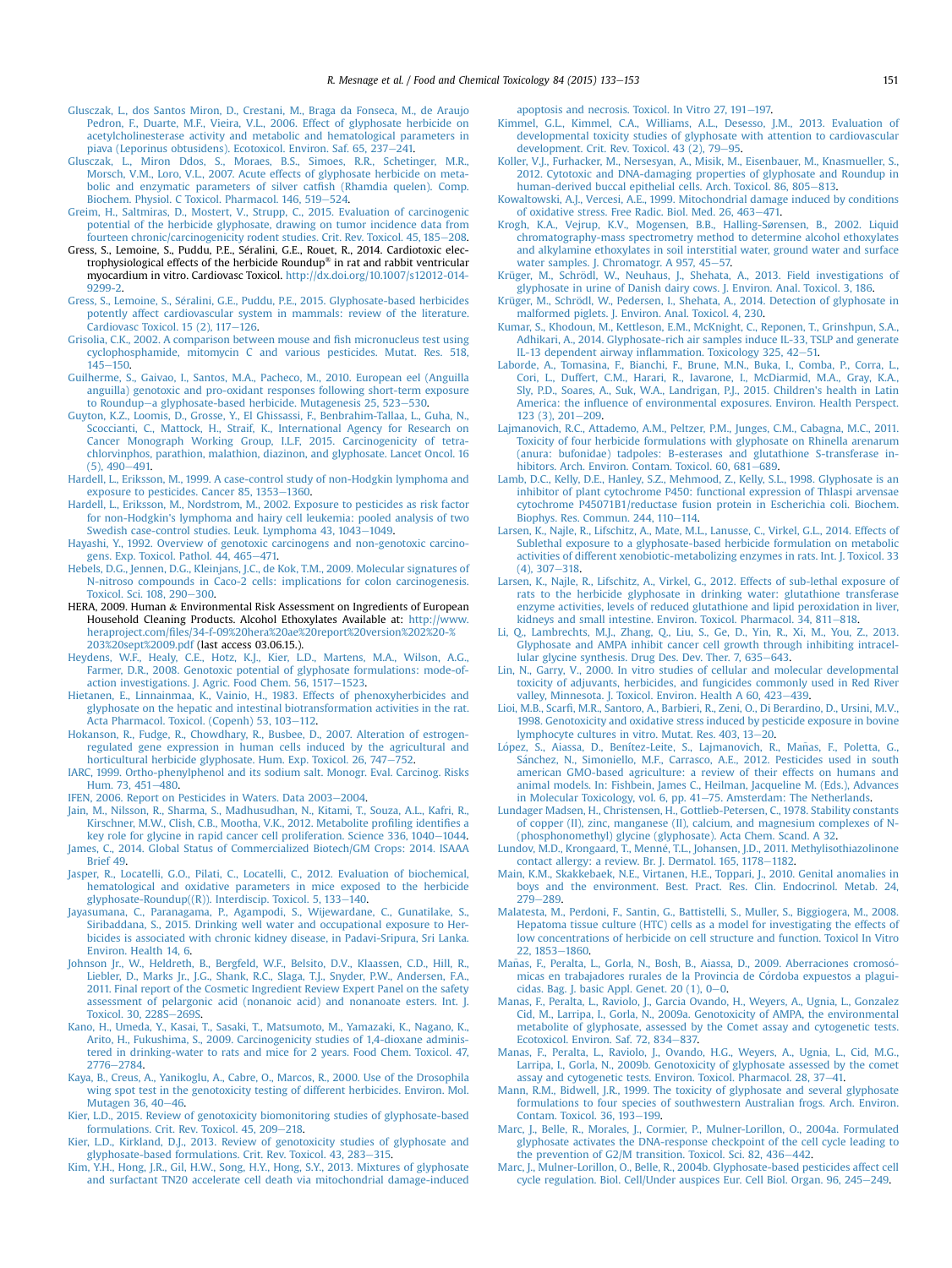- <span id="page-19-0"></span>[Marc, J., Mulner-Lorillon, O., Boulben, S., Hureau, D., Durand, G., Belle, R., 2002.](http://refhub.elsevier.com/S0278-6915(15)30034-X/sref150) [Pesticide Roundup provokes cell division dysfunction at the level of CDK1/](http://refhub.elsevier.com/S0278-6915(15)30034-X/sref150) cyclin B activation. Chem. Res. Toxicol.  $15, 326 - 331$ .
- [Martinez, A., Reyes, I., Reyes, N., 2007. Cytotoxicity of the herbicide glyphosate in](http://refhub.elsevier.com/S0278-6915(15)30034-X/sref151) [human peripheral blood mononuclear cells. Biomedica 27, 594](http://refhub.elsevier.com/S0278-6915(15)30034-X/sref151)-[604.](http://refhub.elsevier.com/S0278-6915(15)30034-X/sref151)
- McDuffi[e, H.H., Pahwa, P., McLaughlin, J.R., Spinelli, J.J., Fincham, S., Dosman, J.A.,](http://refhub.elsevier.com/S0278-6915(15)30034-X/sref152) [Robson, D., Skinnider, L.F., Choi, N.W., 2001. Non-Hodgkin's lymphoma and](http://refhub.elsevier.com/S0278-6915(15)30034-X/sref152) specifi[c pesticide exposures in men: cross-Canada study of pesticides and](http://refhub.elsevier.com/S0278-6915(15)30034-X/sref152) [health. Cancer Epidemiol. Biomark. Prev. 10, 1155](http://refhub.elsevier.com/S0278-6915(15)30034-X/sref152)-[1163](http://refhub.elsevier.com/S0278-6915(15)30034-X/sref152).
- [Menendez-Helman, R.J., Ferreyroa, G.V., Dos Santos Afonso, M., Salibian, A., 2012.](http://refhub.elsevier.com/S0278-6915(15)30034-X/sref153) [Glyphosate as an Acetylcholinesterase inhibitor in Cnesterodon decemmacu](http://refhub.elsevier.com/S0278-6915(15)30034-X/sref153)latus. Bull. Environ. Contam. Toxicol. 88  $(1)$ , 6-[9.](http://refhub.elsevier.com/S0278-6915(15)30034-X/sref153)
- [Mesnage, R., Bernay, B., Seralini, G., 2013. Ethoxylated adjuvants of glyphosate-](http://refhub.elsevier.com/S0278-6915(15)30034-X/sref154) [based herbicides are active principles of human cell toxicity. Toxicology 313,](http://refhub.elsevier.com/S0278-6915(15)30034-X/sref154)  $122 - 128$  $122 - 128$ .
- Mesnage, R., Séralini, G.-É., 2014. The Need for a Closer Look at Pesticide Toxicity [during GMO Assessment, Practical Food Safety. John Wiley](http://refhub.elsevier.com/S0278-6915(15)30034-X/sref155) & [Sons, Ltd,](http://refhub.elsevier.com/S0278-6915(15)30034-X/sref155) pp.  $167 - 189$  $167 - 189$ .
- Mesnage, R., Defarge, N., Rocque, L.M., Spiroux de Vendômois, J., Séralini, G.E., 2015. [Laboratory rodent diets contain toxic levels of environmental contaminants:](http://refhub.elsevier.com/S0278-6915(15)30034-X/sref156) [implications for regulatory tests. PLoS One 10, e0128429](http://refhub.elsevier.com/S0278-6915(15)30034-X/sref156).
- [Mesnage, R., Defarge, N., Spiroux de Vend](http://refhub.elsevier.com/S0278-6915(15)30034-X/sref157)ô[mois, J., S](http://refhub.elsevier.com/S0278-6915(15)30034-X/sref157)é[ralini, G.E., 2014. Major pes](http://refhub.elsevier.com/S0278-6915(15)30034-X/sref157) [ticides are more toxic to human cells than their declared active principles.](http://refhub.elsevier.com/S0278-6915(15)30034-X/sref157) [BioMed Res. Int. Article ID 179691.](http://refhub.elsevier.com/S0278-6915(15)30034-X/sref157)
- [Mink, P.J., Mandel, J.S., Lundin, J.I., Sceurman, B.K., 2011. Epidemiologic studies of](http://refhub.elsevier.com/S0278-6915(15)30034-X/sref158) [glyphosate and non-cancer health outcomes: a review. Regul. Toxicol. Phar](http://refhub.elsevier.com/S0278-6915(15)30034-X/sref158)[macol. 61 \(2\), 172](http://refhub.elsevier.com/S0278-6915(15)30034-X/sref158)-[184](http://refhub.elsevier.com/S0278-6915(15)30034-X/sref158).
- [Mink, P.J., Mandel, J.S., Sceurman, B.K., Lundin, J.I., 2012. Epidemiologic studies of](http://refhub.elsevier.com/S0278-6915(15)30034-X/sref159) [glyphosate and cancer: a review. Regul. Toxicol. Pharmacol. 63, 440](http://refhub.elsevier.com/S0278-6915(15)30034-X/sref159)-[452.](http://refhub.elsevier.com/S0278-6915(15)30034-X/sref159)
- Minnesota Department of Health, 2011. Health Risk Assessment Unit, Environmental Health Division: 1,4-Dioxane. [http://www.health.state.mn.us/divs/eh/](http://www.health.state.mn.us/divs/eh/risk/guidance/gw/14dioxane.pdf) [risk/guidance/gw/14dioxane.pdf](http://www.health.state.mn.us/divs/eh/risk/guidance/gw/14dioxane.pdf).
- [Mitchell, D.G., Chapman, P.M., Long, T.J., 1987. Acute toxicity of Roundup and Rodeo](http://refhub.elsevier.com/S0278-6915(15)30034-X/sref161) [herbicides to rainbow trout, chinook, and coho salmon. Bull. Environ. Contam.](http://refhub.elsevier.com/S0278-6915(15)30034-X/sref161) [Toxicol. 39, 1028](http://refhub.elsevier.com/S0278-6915(15)30034-X/sref161)-[1035](http://refhub.elsevier.com/S0278-6915(15)30034-X/sref161).
- [Modesto, K.A., Martinez, C.B., 2010. Effects of Roundup Transorb on](http://refhub.elsevier.com/S0278-6915(15)30034-X/sref162) fish: hematol[ogy, antioxidant defenses and acetylcholinesterase activity. Chemosphere 81,](http://refhub.elsevier.com/S0278-6915(15)30034-X/sref162) [781](http://refhub.elsevier.com/S0278-6915(15)30034-X/sref162)-787
- [Moore, L.J., Fuentes, L., Rodgers Jr., J.H., Bowerman, W.W., Yarrow, G.K., Chao, W.Y.,](http://refhub.elsevier.com/S0278-6915(15)30034-X/sref163) [Bridges Jr., W.C., 2012. Relative toxicity of the components of the original](http://refhub.elsevier.com/S0278-6915(15)30034-X/sref163) formulation of Roundup to fi[ve North American anurans. Ecotoxicol. Environ.](http://refhub.elsevier.com/S0278-6915(15)30034-X/sref163) [Saf. 78, 128](http://refhub.elsevier.com/S0278-6915(15)30034-X/sref163)-[133](http://refhub.elsevier.com/S0278-6915(15)30034-X/sref163).
- Mortureux, M., 2013. [http://www.criigen.org/SiteFr//images//anses\\_letter.pdf.](http://www.criigen.org/SiteFr//images//anses_letter.pdf)
- [Myers, J.P., vom Saal, F.S., Akingbemi, B.T., Arizono, K., Belcher, S., Colborn, T.,](http://refhub.elsevier.com/S0278-6915(15)30034-X/sref165) [Chahoud, I., Crain, D.A., Farabollini, F., Guillette Jr., L.J., Hassold, T., Ho, S.M.,](http://refhub.elsevier.com/S0278-6915(15)30034-X/sref165) [Hunt, P.A., Iguchi, T., Jobling, S., Kanno, J., Laufer, H., Marcus, M., McLachlan, J.A.,](http://refhub.elsevier.com/S0278-6915(15)30034-X/sref165) [Nadal, A., Oehlmann, J., Olea, N., Palanza, P., Parmigiani, S., Rubin, B.S.,](http://refhub.elsevier.com/S0278-6915(15)30034-X/sref165) [Schoenfelder, G., Sonnenschein, C., Soto, A.M., Talsness, C.E., Taylor, J.A.,](http://refhub.elsevier.com/S0278-6915(15)30034-X/sref165) [Vandenberg, L.N., Vandenbergh, J.G., Vogel, S., Watson, C.S., Welshons, W.V.,](http://refhub.elsevier.com/S0278-6915(15)30034-X/sref165) [Zoeller, R.T., 2009. Why public health agencies cannot depend on good labo](http://refhub.elsevier.com/S0278-6915(15)30034-X/sref165)[ratory practices as a criterion for selecting data: the case of bisphenol A. En](http://refhub.elsevier.com/S0278-6915(15)30034-X/sref165)[viron. Health Perspect. 117, 309](http://refhub.elsevier.com/S0278-6915(15)30034-X/sref165)-[315.](http://refhub.elsevier.com/S0278-6915(15)30034-X/sref165)
- NICNAS, 1993. FULL PUBLIC REPORT on the Assessment of Poly(oxy-1,2-ethandiyl), Alpha-undecyl-omega-hydroxy-, (9CI). Available at: [http://www.nicnas.gov.](http://www.nicnas.gov.au/__data/assets/pdf_file/0011/8867/NA112FR.PDF) au/\_\_data/assets/pdf\_fi[le/0011/8867/NA112FR.PDF](http://www.nicnas.gov.au/__data/assets/pdf_file/0011/8867/NA112FR.PDF) (last access 29.05.15.).
- [Niemann, L., Sieke, C., Pfeil, R., Solecki, R., 2015. A critical review of glyphosate](http://refhub.elsevier.com/S0278-6915(15)30034-X/sref167) fi[ndings in human urine samples and comparison with the exposure of oper](http://refhub.elsevier.com/S0278-6915(15)30034-X/sref167)ators and consumers. J. Verbr. Leb.  $1-10$  $1-10$ .
- [Nilsson, E.E., Skinner, M.K., 2015. Environmentally induced epigenetic trans](http://refhub.elsevier.com/S0278-6915(15)30034-X/sref168)generational inheritance of disease susceptibility. Transl. Res.  $165$  (1), 12-[17.](http://refhub.elsevier.com/S0278-6915(15)30034-X/sref168)
- [Nishiyama, S., Okudaira, M., Saito, N., 2006. Mechanisms of rolipram-induced in](http://refhub.elsevier.com/S0278-6915(15)30034-X/sref169)[crease in the incidence of mammary adenocarcinoma: histopathological study](http://refhub.elsevier.com/S0278-6915(15)30034-X/sref169) [of a 104-week oral carcinogenicity study in female Sprague-Dawley rats. Arch.](http://refhub.elsevier.com/S0278-6915(15)30034-X/sref169) [Toxicol. 80, 88](http://refhub.elsevier.com/S0278-6915(15)30034-X/sref169)-[97.](http://refhub.elsevier.com/S0278-6915(15)30034-X/sref169)
- [Nordstrom, M., Hardell, L., Magnuson, A., Hagberg, H., Rask-Andersen, A., 1998.](http://refhub.elsevier.com/S0278-6915(15)30034-X/sref170) [Occupational exposures, animal exposure and smoking as risk factors for hairy](http://refhub.elsevier.com/S0278-6915(15)30034-X/sref170) [cell leukaemia evaluated in a case-control study. Br. J. Cancer 77, 2048](http://refhub.elsevier.com/S0278-6915(15)30034-X/sref170)-[2052](http://refhub.elsevier.com/S0278-6915(15)30034-X/sref170).
- OECD, 2001. Benzoates. OECD SIDS Initial Assessment Report for SIAM 13. Bern, 7th - 9th November 2001. UNEP Publications. Available at: [http://webnet.oecd.org/](http://webnet.oecd.org/hpv/ui/handler.axd?id=aa89d225-a2a7-4ed5-b8d6-c06b5e30b45b) [hpv/ui/handler.axd?id](http://webnet.oecd.org/hpv/ui/handler.axd?id=aa89d225-a2a7-4ed5-b8d6-c06b5e30b45b)=[aa89d225-a2a7-4ed5-b8d6-c06b5e30b45b](http://webnet.oecd.org/hpv/ui/handler.axd?id=aa89d225-a2a7-4ed5-b8d6-c06b5e30b45b) (last access 01.06.15.).
- OECD, 2002. Glycerine. OECD SIDS Initial Assessment Report for SIAM 14 Paris, France, 26-28 March 2002. UNEP Publications. Available at: [http://webnet.](http://webnet.oecd.org/hpv/ui/handler.axd?id=4b0a2d87-3183-40d4-84f5-0e118c647b19) [oecd.org/hpv/ui/handler.axd?id](http://webnet.oecd.org/hpv/ui/handler.axd?id=4b0a2d87-3183-40d4-84f5-0e118c647b19)¼[4b0a2d87-3183-40d4-84f5-0e118c647b19](http://webnet.oecd.org/hpv/ui/handler.axd?id=4b0a2d87-3183-40d4-84f5-0e118c647b19) (last access 01.06.15.).
- OECD, 2008. Sodium Sulfite. OECD SIDS Initial Assessment Report for SIAM 26. Paris, France, April 15-18 2008. UNEP PUBLICATIONS. Available at: [http://](http://webnet.oecd.org/hpv/ui/handler.axd?id=38f6c30a-59f8-43df-ab80-5ba4db261923) [webnet.oecd.org/hpv/ui/handler.axd?id](http://webnet.oecd.org/hpv/ui/handler.axd?id=38f6c30a-59f8-43df-ab80-5ba4db261923)=[38f6c30a-59f8-43df-ab80-](http://webnet.oecd.org/hpv/ui/handler.axd?id=38f6c30a-59f8-43df-ab80-5ba4db261923) [5ba4db261923](http://webnet.oecd.org/hpv/ui/handler.axd?id=38f6c30a-59f8-43df-ab80-5ba4db261923) (last access 01.06.15.).
- OECD, 2012. Solvent naphtha (petroleum), light aromatic. OECD Agreed Conclusions from SIDS initial assessment profile. CoCAM 2, 17-19. April 2012. Available at: [http://webnet.oecd.org/hpv/ui/handler.axd?id](http://webnet.oecd.org/hpv/ui/handler.axd?id=a0bd2c68-c19d-4044-9095-6685d36510c6)=[a0bd2c68-c19d-4044-9095-](http://webnet.oecd.org/hpv/ui/handler.axd?id=a0bd2c68-c19d-4044-9095-6685d36510c6) [6685d36510c6](http://webnet.oecd.org/hpv/ui/handler.axd?id=a0bd2c68-c19d-4044-9095-6685d36510c6) (last access 01.06.15.).
- Olorunsogo, O.O., 1990. Modification of the transport of protons and  $Ca2+$  [ions](http://refhub.elsevier.com/S0278-6915(15)30034-X/sref175) [across mitochondrial coupling membrane by N-\(phosphonomethyl\)glycine.](http://refhub.elsevier.com/S0278-6915(15)30034-X/sref175)

Toxicology  $61, 205-209.$  $61, 205-209.$  $61, 205-209.$ 

- [Olorunsogo, O.O., Bababunmi, E.A., Bassir, O., 1979. Effect of glyphosate on rat liver](http://refhub.elsevier.com/S0278-6915(15)30034-X/sref176) [mitochondria in vivo. Bull. Environ. Contam. Toxicol. 22, 357](http://refhub.elsevier.com/S0278-6915(15)30034-X/sref176)-[364](http://refhub.elsevier.com/S0278-6915(15)30034-X/sref176).
- [Otano, A., 2010. Provincial Research Commission Water Pollutants. Resistencia,](http://refhub.elsevier.com/S0278-6915(15)30034-X/sref177) [Chaco, Argentina](http://refhub.elsevier.com/S0278-6915(15)30034-X/sref177).
- [Paganelli, A., Gnazzo, V., Acosta, H., Lopez, S.L., Carrasco, A.E., 2010. Glyphosate](http://refhub.elsevier.com/S0278-6915(15)30034-X/sref178)[based herbicides produce teratogenic effects on vertebrates by impairing reti](http://refhub.elsevier.com/S0278-6915(15)30034-X/sref178)noic acid signaling. Chem. Res. Toxicol.  $23$  (10),  $1586-1595$ .
- [Paz-y-Mino, C., Munoz, M.J., Maldonado, A., Valladares, C., Cumbal, N., Herrera, C.,](http://refhub.elsevier.com/S0278-6915(15)30034-X/sref179) [Robles, P., Sanchez, M.E., Lopez-Cortes, A., 2011. Baseline determination in so](http://refhub.elsevier.com/S0278-6915(15)30034-X/sref179)[cial, health, and genetic areas in communities affected by glyphosate aerial](http://refhub.elsevier.com/S0278-6915(15)30034-X/sref179) [spraying on the northeastern Ecuadorian border. Rev. Environ. Health 26,](http://refhub.elsevier.com/S0278-6915(15)30034-X/sref179)  $45 - 51$  $45 - 51$ .
- Paz-y-Miño, C., Sá[nchez, M.E., Ar](http://refhub.elsevier.com/S0278-6915(15)30034-X/sref180)évalo, M., Muñoz, M.J., Witte, T., De-la-<br>[Carrera, G.O., Leone, P.E., 2007. Evaluation of DNA damage in an Ecuadorian](http://refhub.elsevier.com/S0278-6915(15)30034-X/sref180) [population exposed to glyphosate. Genet. Mol. Biol. 30, 456](http://refhub.elsevier.com/S0278-6915(15)30034-X/sref180)-[460](http://refhub.elsevier.com/S0278-6915(15)30034-X/sref180).
- [Peixoto, F., 2005. Comparative effects of the Roundup and glyphosate on mito](http://refhub.elsevier.com/S0278-6915(15)30034-X/sref181)[chondrial oxidative phosphorylation. Chemosphere 61, 1115](http://refhub.elsevier.com/S0278-6915(15)30034-X/sref181)-[1122](http://refhub.elsevier.com/S0278-6915(15)30034-X/sref181).
- [Peluso, M., Munnia, A., Bolognesi, C., Parodi, S., 1998. 32P-postlabeling detection of](http://refhub.elsevier.com/S0278-6915(15)30034-X/sref182) [DNA adducts in mice treated with the herbicide Roundup. Environ. Mol.](http://refhub.elsevier.com/S0278-6915(15)30034-X/sref182) [Mutagen 31, 55](http://refhub.elsevier.com/S0278-6915(15)30034-X/sref182)-[59](http://refhub.elsevier.com/S0278-6915(15)30034-X/sref182).
- [Poletta, G.L., Larriera, A., Kleinsorge, E., Mudry, M.D., 2009. Genotoxicity of the](http://refhub.elsevier.com/S0278-6915(15)30034-X/sref183) [herbicide formulation Roundup \(glyphosate\) in broad-snouted caiman \(Caiman](http://refhub.elsevier.com/S0278-6915(15)30034-X/sref183) [latirostris\) evidenced by the Comet assay and the micronucleus test. Mutat. Res.](http://refhub.elsevier.com/S0278-6915(15)30034-X/sref183) [672, 95](http://refhub.elsevier.com/S0278-6915(15)30034-X/sref183)-[102.](http://refhub.elsevier.com/S0278-6915(15)30034-X/sref183)
- [Potrebic, O., Jovic-Stosic, J., Vucinic, S., Tadic, J., Radulac, M., 2009. Acute glyphosate](http://refhub.elsevier.com/S0278-6915(15)30034-X/sref184)[surfactant poisoning with neurological sequels and fatal outcome. Vojnosanit.](http://refhub.elsevier.com/S0278-6915(15)30034-X/sref184) [Pregl. 66, 758](http://refhub.elsevier.com/S0278-6915(15)30034-X/sref184)-[762.](http://refhub.elsevier.com/S0278-6915(15)30034-X/sref184)
- [Potti, A., Sehgal, I., 2005. Exposure to pesticides increases levels of uPA and uPAR in](http://refhub.elsevier.com/S0278-6915(15)30034-X/sref185) [pre-malignant human prostate cells. Environ. Toxicol. Pharmacol. 19, 215](http://refhub.elsevier.com/S0278-6915(15)30034-X/sref185)-[219](http://refhub.elsevier.com/S0278-6915(15)30034-X/sref185).
- [Prasad, S., Srivastava, S., Singh, M., Shukla, Y., 2009. Clastogenic effects of glyphosate](http://refhub.elsevier.com/S0278-6915(15)30034-X/sref186) [in bone marrow cells of swiss albino mice. J. Toxicol. 2009, 308985](http://refhub.elsevier.com/S0278-6915(15)30034-X/sref186).
- [Richard, S., Moslemi, S., Sipahutar, H., Benachour, N., S](http://refhub.elsevier.com/S0278-6915(15)30034-X/sref187)é[ralini, G.E., 2005. Differential](http://refhub.elsevier.com/S0278-6915(15)30034-X/sref187) [effects of glyphosate and roundup on human placental cells and aromatase.](http://refhub.elsevier.com/S0278-6915(15)30034-X/sref187) [Environ. Health Perspect. 113, 716](http://refhub.elsevier.com/S0278-6915(15)30034-X/sref187)-[720](http://refhub.elsevier.com/S0278-6915(15)30034-X/sref187).
- [Roberts, D.M., Buckley, N.A., Mohamed, F., Eddleston, M., Goldstein, D.A.,](http://refhub.elsevier.com/S0278-6915(15)30034-X/sref188) [Mehrsheikh, A., Bleeke, M.S., Dawson, A.H., 2010. A prospective observational](http://refhub.elsevier.com/S0278-6915(15)30034-X/sref188) [study of the clinical toxicology of glyphosate-containing herbicides in adults](http://refhub.elsevier.com/S0278-6915(15)30034-X/sref188) [with acute self-poisoning. Clin. Toxicol. \(Phila\) 48, 129](http://refhub.elsevier.com/S0278-6915(15)30034-X/sref188)-[136](http://refhub.elsevier.com/S0278-6915(15)30034-X/sref188).
- [Romano, M.A., Romano, R.M., Santos, L.D., Wisniewski, P., Campos, D.A., de](http://refhub.elsevier.com/S0278-6915(15)30034-X/sref189) [Souza, P.B., Viau, P., Bernardi, M.M., Nunes, M.T., de Oliveira, C.A., 2012.](http://refhub.elsevier.com/S0278-6915(15)30034-X/sref189) [Glyphosate impairs male offspring reproductive development by disrupting](http://refhub.elsevier.com/S0278-6915(15)30034-X/sref189) [gonadotropin expression. Arch. Toxicol. 86, 663](http://refhub.elsevier.com/S0278-6915(15)30034-X/sref189)-[673.](http://refhub.elsevier.com/S0278-6915(15)30034-X/sref189)
- [Romano, R.M., Romano, M.A., Bernardi, M.M., Furtado, P.V., Oliveira, C.A., 2010.](http://refhub.elsevier.com/S0278-6915(15)30034-X/sref190) [Prepubertal exposure to commercial formulation of the herbicide glyphosate](http://refhub.elsevier.com/S0278-6915(15)30034-X/sref190) [alters testosterone levels and testicular morphology. Arch. Toxicol. 84, 309](http://refhub.elsevier.com/S0278-6915(15)30034-X/sref190)-[317.](http://refhub.elsevier.com/S0278-6915(15)30034-X/sref190)
- [Roustan, A., Aye, M., De Meo, M., Di Giorgio, C., 2014. Genotoxicity of mixtures of](http://refhub.elsevier.com/S0278-6915(15)30034-X/sref191) [glyphosate and atrazine and their environmental transformation products](http://refhub.elsevier.com/S0278-6915(15)30034-X/sref191) [before and after photoactivation. Chemosphere 108, 93](http://refhub.elsevier.com/S0278-6915(15)30034-X/sref191)-[100.](http://refhub.elsevier.com/S0278-6915(15)30034-X/sref191)
- [Ruderman, L., Cabrera Fasolis, B., Dozzo, G.l., Nota, C., Avila Vazquez, M., 2012.](http://refhub.elsevier.com/S0278-6915(15)30034-X/sref192) [An](http://refhub.elsevier.com/S0278-6915(15)30034-X/sref192)álisis de la Salud Colectiva Ambiental de Malvinas Argentina-Córdoba. Unpublished report from universidad Nacional de Córdoba.
- [Rull, R.P., Ritz, B., Shaw, G.M., 2006. Neural tube defects and maternal residential](http://refhub.elsevier.com/S0278-6915(15)30034-X/sref193) [proximity to agricultural pesticide applications. Am. J. Epidemiol. 163, 743](http://refhub.elsevier.com/S0278-6915(15)30034-X/sref193)-[753](http://refhub.elsevier.com/S0278-6915(15)30034-X/sref193).
- [Salbego, J., Pretto, A., Gioda, C.R., de Menezes, C.C., Lazzari, R., Radunz Neto, J.,](http://refhub.elsevier.com/S0278-6915(15)30034-X/sref194) [Baldisserotto, B., Loro, V.L., 2010. Herbicide formulation with glyphosate affects](http://refhub.elsevier.com/S0278-6915(15)30034-X/sref194) [growth, acetylcholinesterase activity, and metabolic and hematological pa](http://refhub.elsevier.com/S0278-6915(15)30034-X/sref194)[rameters in piava \(Leporinus obtusidens\). Arch. Environ. Contam. Toxicol. 58,](http://refhub.elsevier.com/S0278-6915(15)30034-X/sref194)  $740 - 745.$  $740 - 745.$  $740 - 745.$  $740 - 745.$
- [Saltmiras, D., Bus, J.S., Spanogle, T., Hauswirth, J., Tobia, A., Hill, S., 2011. Letter to the](http://refhub.elsevier.com/S0278-6915(15)30034-X/sref195) [editor regarding the article by Paganelli et al. Chem. Res. Toxicol. 24, 607](http://refhub.elsevier.com/S0278-6915(15)30034-X/sref195)-[608](http://refhub.elsevier.com/S0278-6915(15)30034-X/sref195).
- [Sanin, L.H., Carrasquilla, G., Solomon, K.R., Cole, D.C., Marshall, E.J., 2009. Regional](http://refhub.elsevier.com/S0278-6915(15)30034-X/sref196) [differences in time to pregnancy among fertile women from](http://refhub.elsevier.com/S0278-6915(15)30034-X/sref196) five Colombian [regions with different use of glyphosate. J. Toxicol. Environ. Health A 72,](http://refhub.elsevier.com/S0278-6915(15)30034-X/sref196) [949](http://refhub.elsevier.com/S0278-6915(15)30034-X/sref196)-[960.](http://refhub.elsevier.com/S0278-6915(15)30034-X/sref196)
- [Savitz, D.A., Arbuckle, T., Kaczor, D., Curtis, K.M., 1997. Male pesticide exposure and](http://refhub.elsevier.com/S0278-6915(15)30034-X/sref197) [pregnancy outcome. Am. J. Epidemiol. 146, 1025](http://refhub.elsevier.com/S0278-6915(15)30034-X/sref197)-[1036.](http://refhub.elsevier.com/S0278-6915(15)30034-X/sref197)
- SCCNFP, 2004. Opinion of the Scientific Committee on Comstic Products and Nonfood Products Intended for Consumers Concerning Acid Blue 9. Available at: [http://ec.europa.eu/health/archive/ph\\_risk/committees/sccp/documents/](http://ec.europa.eu/health/archive/ph_risk/committees/sccp/documents/out261_en.pdf) [out261\\_en.pdf](http://ec.europa.eu/health/archive/ph_risk/committees/sccp/documents/out261_en.pdf).
- [Schiffman, S.S., Suggs, M.S., Abou Donia, M.B., Erickson, R.P., Nagle, H.T., 1995.](http://refhub.elsevier.com/S0278-6915(15)30034-X/sref199) [Environmental pollutants alter taste responses in the gerbil. Pharmacol. Bio](http://refhub.elsevier.com/S0278-6915(15)30034-X/sref199)chem. Behav.  $52, 189 - 194.$  $52, 189 - 194.$  $52, 189 - 194.$
- [Schinasi, L., Leon, M.E., 2014. Non-Hodgkin lymphoma and occupational exposure](http://refhub.elsevier.com/S0278-6915(15)30034-X/sref200) [to agricultural pesticide chemical groups and active ingredients: a systematic](http://refhub.elsevier.com/S0278-6915(15)30034-X/sref200) [review and meta-analysis. Int. J. Environ. Res. Public Health 11, 4449](http://refhub.elsevier.com/S0278-6915(15)30034-X/sref200)-[4527.](http://refhub.elsevier.com/S0278-6915(15)30034-X/sref200)
- [Selvaraj, K.K., Shanmugam, G., Sampath, S., Larsson, D.G., Ramaswamy, B.R., 2014.](http://refhub.elsevier.com/S0278-6915(15)30034-X/sref201) [GC-MS determination of bisphenol A and alkylphenol ethoxylates in river water](http://refhub.elsevier.com/S0278-6915(15)30034-X/sref201) [from India and their ecotoxicological risk assessment. Ecotoxicol. Environ. Saf.](http://refhub.elsevier.com/S0278-6915(15)30034-X/sref201)  $99.13 - 20.$  $99.13 - 20.$  $99.13 - 20.$
- [S](http://refhub.elsevier.com/S0278-6915(15)30034-X/sref202)é[ralini, G.-E., Clair, E., Mesnage, R., Gress, S., Defarge, N., Malatesta, M.,](http://refhub.elsevier.com/S0278-6915(15)30034-X/sref202) [Hennequin, D., de Vendomois, J., 2014a. Republished study: long-term toxicity](http://refhub.elsevier.com/S0278-6915(15)30034-X/sref202) [of a Roundup herbicide and a Roundup-tolerant genetically modi](http://refhub.elsevier.com/S0278-6915(15)30034-X/sref202)fied maize. [Environ. Sci. Eur. 26, 14](http://refhub.elsevier.com/S0278-6915(15)30034-X/sref202).